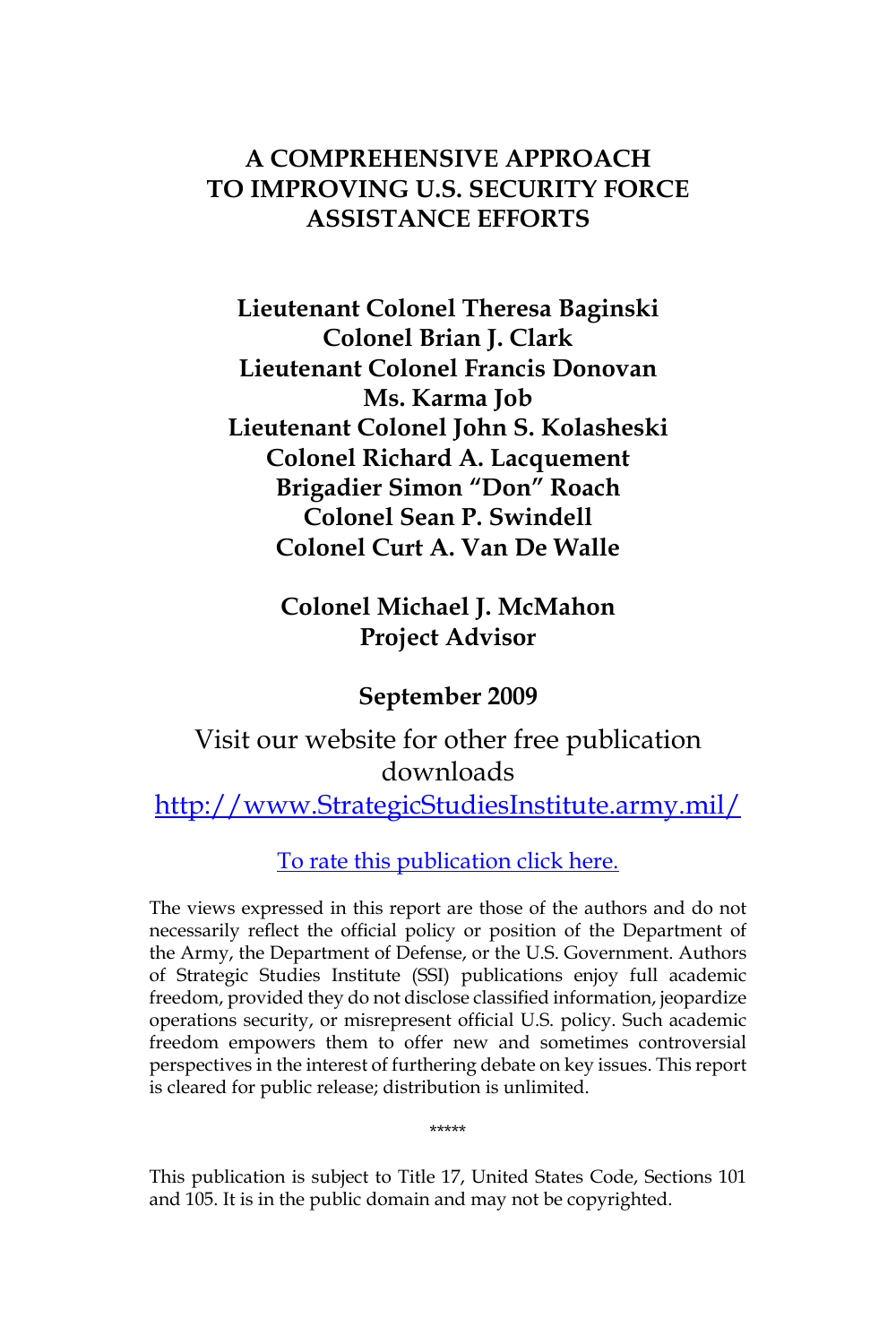Comments pertaining to this report are invited and should be forwarded to: Director, Strategic Studies Institute, U.S. Army War College, 122 Forbes Ave, Carlisle, PA 17013-5244.

\*\*\*\*\*

All Strategic Studies Institute (SSI) publications are available on the SSI homepage for electronic dissemination. Hard copies of this report also may be ordered from our homepage. SSI's homepage address is: *www.StrategicStudiesInstitute.army.mil*.

\*\*\*\*\*

The Strategic Studies Institute publishes a monthly e-mail newsletter to update the national security community on the research of our analysts, recent and forthcoming publications, and upcoming conferences sponsored by the Institute. Each newsletter also provides a strategic commentary by one of our research analysts. If you are interested in receiving this newsletter, please subscribe on our homepage at *www.StrategicStudiesInstitute.army. mil*/*newsletter/.*

ISBN 1-58487-404-X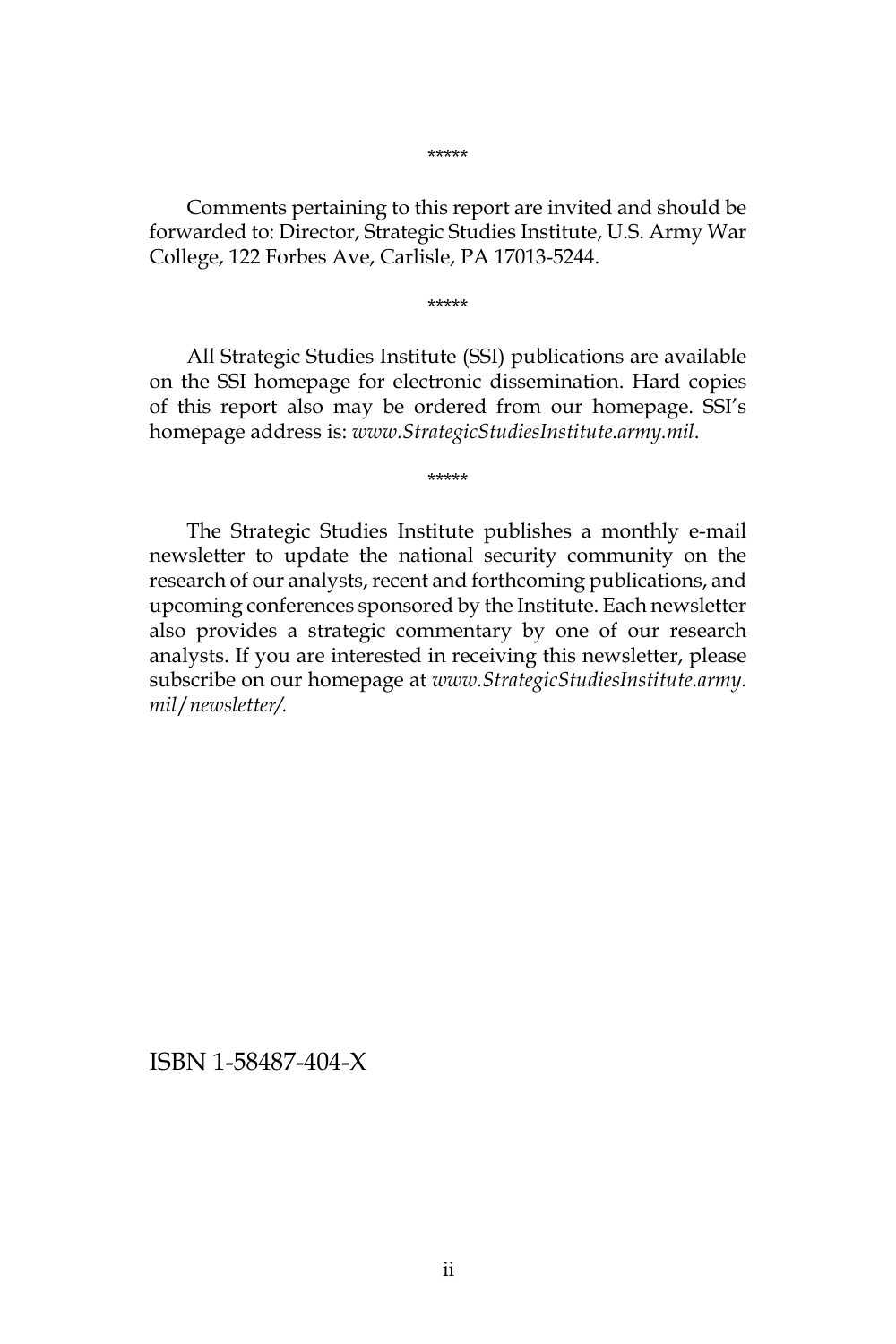#### **FOREWORD**

This Letort Paper analyzes the topic of Security Force Assistance (SFA) and provides some specific recommendations designed to improve U.S. performance. SFA may be a new term, but the activities themselves are familiar ones related to how the Department of Defense (DoD) works to train, advise, and assist foreign partners' security establishments to accomplish common objectives. The United States has demonstrated serious SFA deficiencies in recent years. As Secretary of Defense Robert Gates has noted, the United States is likely to remain actively and broadly engaged in SFA for many years to come. The need for comprehensive improvement encompasses DoD military and civilian efforts and requires thoughtful integration with broader whole of government approaches.

The Strategic Studies Institute is pleased to publish this valuable contribution to the debate about how DoD should improve its security force assistance efforts.

*Dough P. Rollf.*<br>DOUGLAS C. LOVELACE, JR.

Director Strategic Studies Institute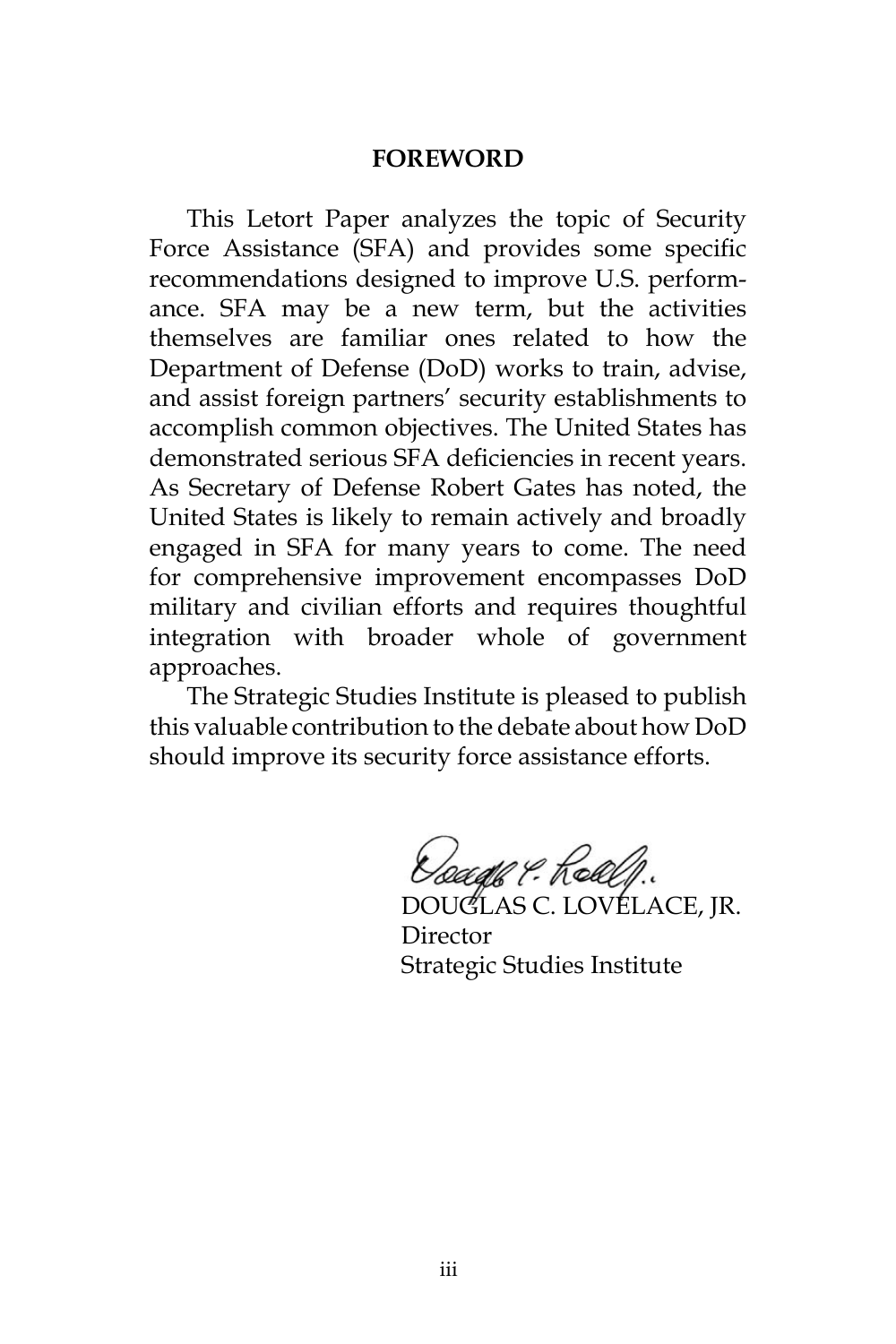#### **SUMMARY**

Current operations, demands of persistent conflict, and enduring U.S. national security interests underscore the immediate and continuing need to improve U.S. Security Force Assistance (SFA) efforts. The frequency and importance of such activities throughout U.S. history demonstrate that the current requirements are not anomalies. Since September 11, 2001, the United States has been challenged to accomplish key national security goals due to a lack of capability and capacity to effectively advise, utilize, and partner with foreign security forces.

To meet this challenge, this paper offers recommendations that build upon recent initiatives within the Department of Defense (DoD) to create a comprehensive approach to improve U.S. SFA. At the heart of the recommendations is a DoD-level organizational approach to institutionalize SFA activities effectively and to facilitate interagency and multinational unity of effort. We intend to adapt current DoD processes that encourage the ad hoc approach and implement a single DoD-level integrating organization.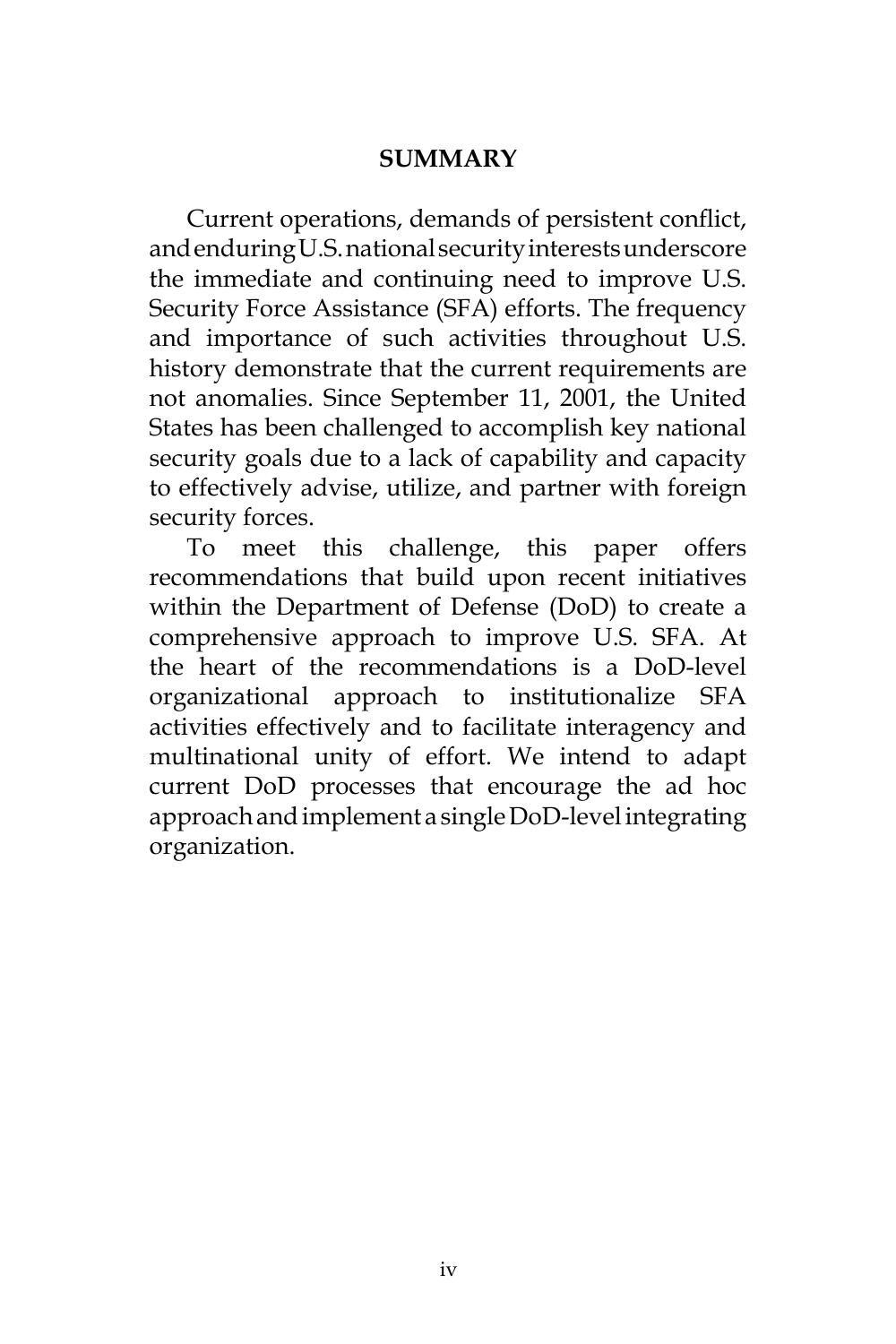# **A COMPREHENSIVE APPROACH TO IMPROVING U.S. SECURITY FORCE ASSISTANCE EFFORTS**

The United States is unlikely to repeat another Iraq or Afghanistan—that is, forced regime change followed by nation building under fire—anytime soon. But that does not mean it may not face similar challenges in a variety of locales. Where possible, U.S. strategy is to employ indirect approaches—primarily through building the capacity of partner governments and their security forces—to prevent festering problems from turning into crises that require costly and controversial direct military intervention. In this kind of effort, the capabilities of the United States' allies and partners may be as important as its own, and building their capacity is arguably as important as, if not more so than, the fighting the United States does itself.

> Secretary of Defense Robert Gates, January 20091

Current operations, demands of persistent conflict, and enduring U.S. national security interests underscore the immediate and continuing need to improve U.S. Security Force Assistance (SFA) efforts. The frequency and importance of such activities throughout U.S. history demonstrate that the current requirements are not anomalies. Since September 11, 2001 (9/11), the United States has been challenged to accomplish key national security goals due to a lack of capability and capacity to effectively advise, utilize, and partner with foreign security forces. To meet this challenge, this Letort Paper recommends the creation of a new organization as a means of overcoming current bureaucratic impediments and providing a coherent focus on SFA challenges.

Previous U.S. advisory experience with similar requirements did not result in institutionalized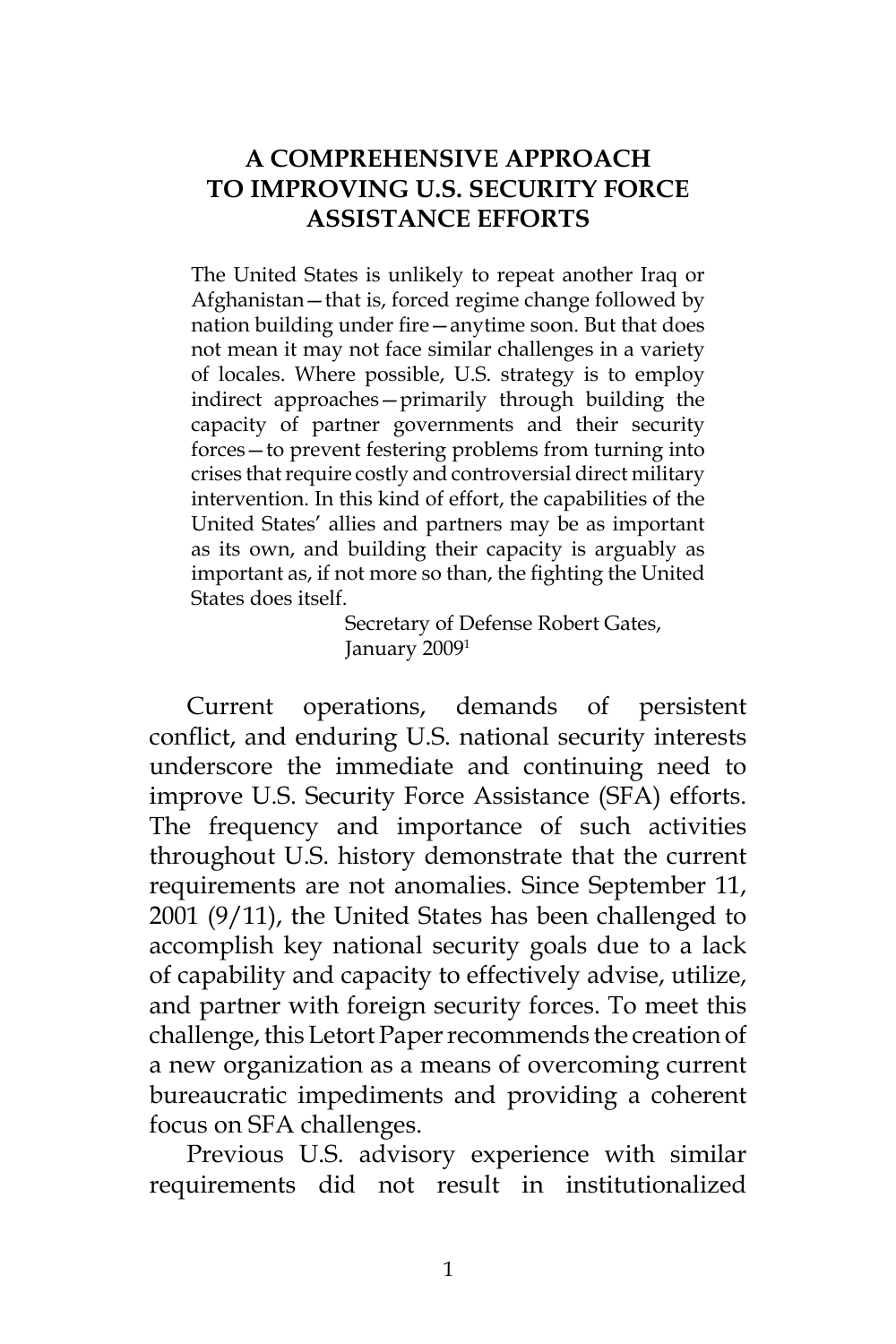capabilities that would have forestalled major problems. Instead, U.S. SFA efforts have been largely ad hoc ventures. The United States should have had expertise, plans, authorities, and organizational solutions readily at hand to address the full range of partnership activities when the inevitable crises arose. The Department of Defense (DoD) must act now to avoid future SFA difficulties and to ensure that it does not squander the hard-won lessons of recent experience. DoD is long overdue for a comprehensive approach to SFA that supports Geographic Combatant Commanders' (GCC) Theater Campaign Plans (TCP) and contingency operations in a manner that integrates U.S. military assistance activities from ministerial through tactical levels, while providing strong links to complementary interagency and multinational activities.

This paper offers recommendations that build upon recent initiatives within DoD to create a comprehensive approach to improve U.S. SFA. At the heart of our recommendations is a DoD-level organizational approach to effectively institutionalize SFA activities and facilitate interagency and multinational unity of effort. We intend to adapt current DoD processes that encourage the ad hoc approach and implement a single DoD-level integrating organization. Expertise in key SFA activities, massed and integrated within a DoD-level organization, offers the best opportunity to improve hitherto disjointed efforts. This single integrator can be successful only with simultaneous change to DoD's authorities and policies.

According to the DoD's draft instruction on relationships and responsibilities for SFA, it is defined as:

(1) operations, actions, or activities that contribute to unified action to support the development of the capacity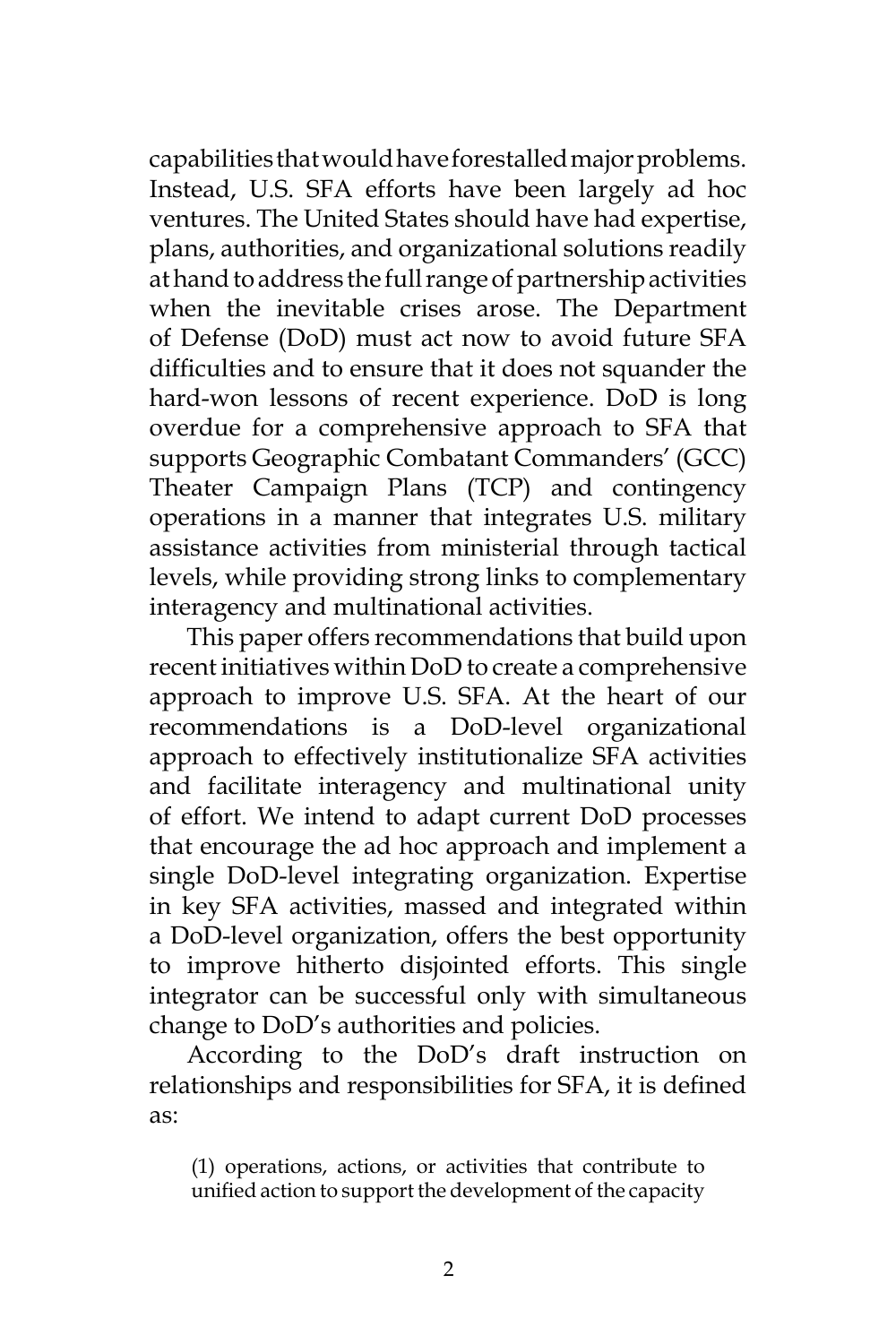and capability of foreign security forces and their supporting institutions; (2) the bolstering of a foreign security force or institution's capabilities or capacity in order to facilitate the achievement of specific operational objectives shared with the USG.2

SFA includes the tasks of organizing, training, equipping, rebuilding and advising (OTERA) foreign security forces and foreign security institutions.<sup>3</sup>

The problem of improving U.S. SFA has received substantial attention lately. Many good ideas are circulating, and there are various useful solutions in early stages; nonetheless, great shortcomings still plague the general effort. The ad hoc approach to SFA efforts during persistent conflict in Iraq and Afghanistan has been, at best, inefficient and slow. To a degree, the United States has developed effective approaches for specific contingencies, such as in Iraq and Afghanistan; however, the delays in finding effective ways have come at a high price and have postponed, if not compromised, mission success. It would be a mistake to ignore the wisdom gained through several years of painful adaptation; this paper proposes a solution that would prevent such a misstep by leveraging recent experience to prepare and enable future U.S. forces engaged in building partner capacity.

This Letort Paper consists of four main sections. The first outlines the U.S. requirement for SFA; the second describes the problems that confront DoD in effectively executing SFA; the third describes a proposed organizational solution by specifying the basic functional requirements and authorities needed for an SFA organization, with a proposed structure to meet those requirements; and the fourth provides illustrative vignettes that demonstrate employment of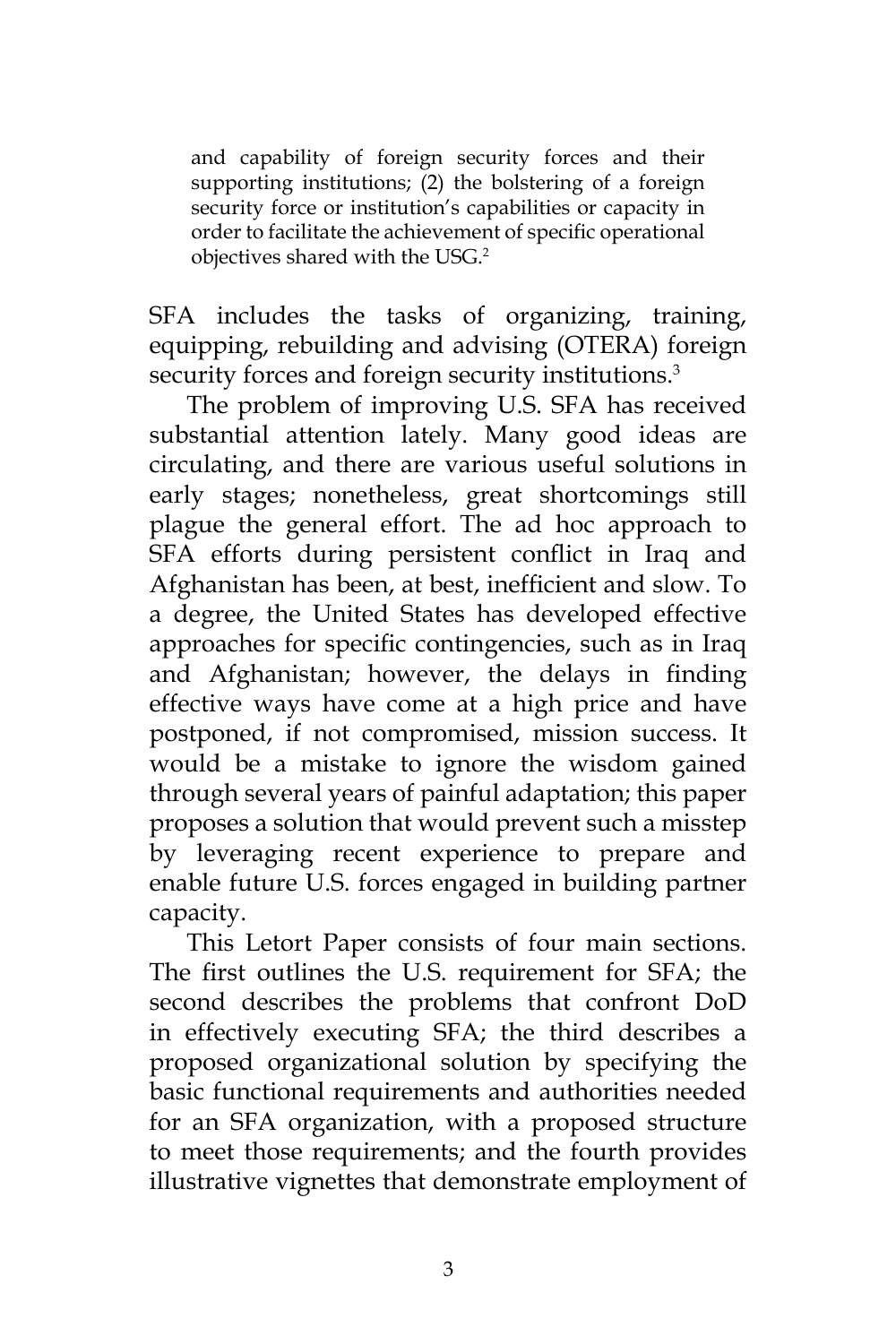the organization in representative scenarios of varied scale. A glossary is at Appendix B.

# **SCOPING THE U.S. SFA REQUIREMENT—WHAT DO WE NEED?**

The current U.S. National Defense Strategy states, "The best way to achieve security is to prevent war when possible and to encourage peaceful change within the international system. Our national strategy emphasizes building the capacities of a broad spectrum of partners as the basis for long term security."4 In consonance with this, the National Military Strategy commits U.S. forces to ". . . facilitate the integration of military operations with allies, contribute to regional stability, reduce underlying conditions that foment extremism and set the conditions for future success."5

SFA, as a set of activities, can make a direct contribution to the achievement of the U.S. national goals stated above. Moreover, SFA is a cost-effective way to leverage defense capabilities. Benefits of SFA activities can include:

- Prevention or containment of local and regional conflicts;
- Denial of terrorist havens:
- Prevention of state collapse;
- Reinforcement of partners' abilities to effectively secure their populations;
- Maintenance of strategic access; and,
- Sustainment of forward presence.

The importance of such an approach is made more critical in light of the acute pressures created by the current global economic crisis—a crisis that Dennis Blair, the new Director of National Intelligence, notes as "The primary near-term security concern of the United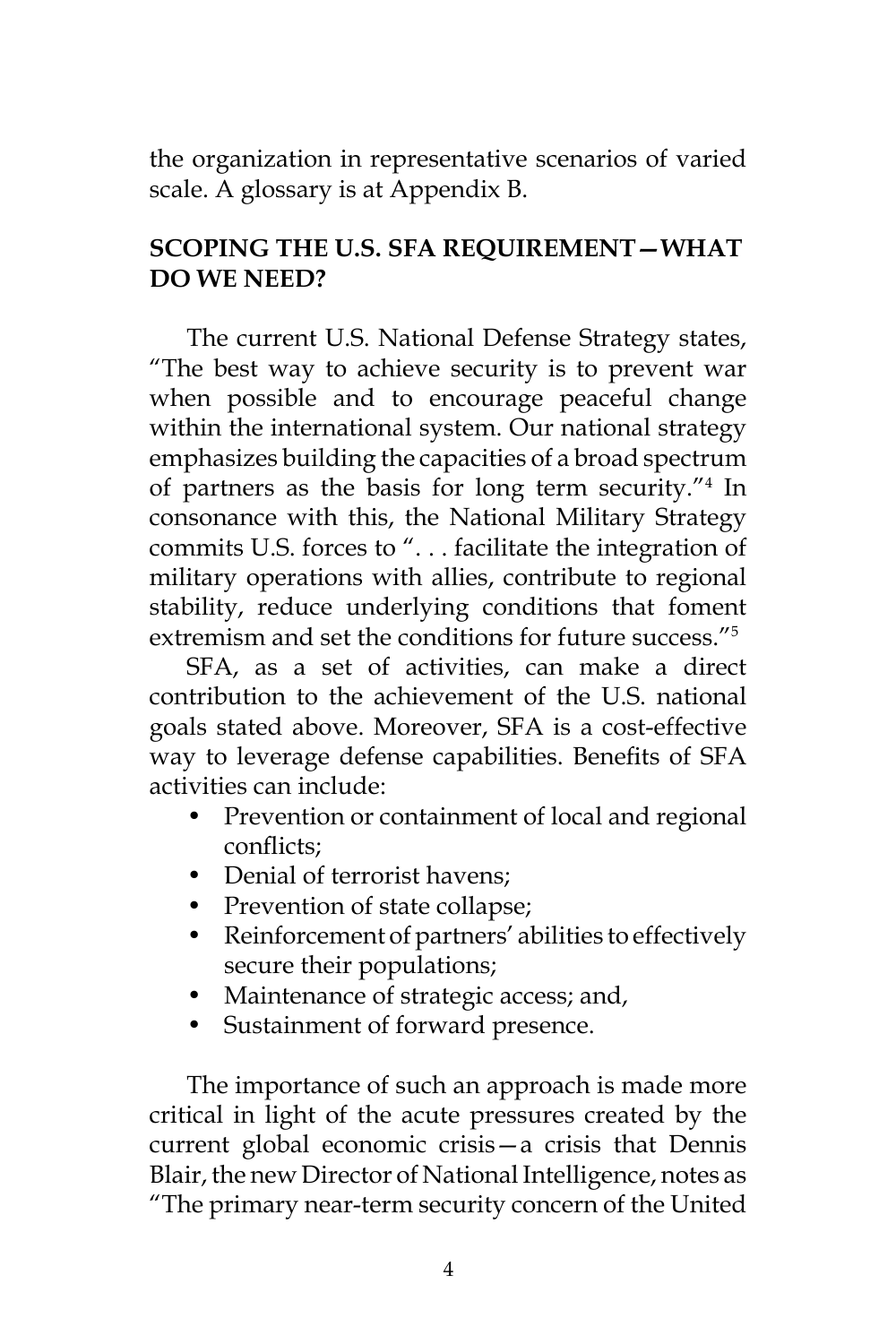States."<sup>6</sup> In short, SFA offers a low-cost, high-payoff stabilization alternative to a more costly intervention option.

U.S. engagement with foreign security forces will consist of a range of integrated military and interagency activities that change in nature over time based on a number of national policy factors, such as:

- The level of value to U.S. national security interests in a country/region;
- The level of internal security threat to the government of a partner nation;
- The level of external security threat to a partner nation;
- The capability and capacity of a nation's security forces; and,
- The relative U.S. advantage of an alliance relationship.

The intent of SFA activities is to improve the capabilities of allies and other partners, as well as the quality of the relationship between the United States and such partners. Each SFA effort is unique and must be framed to accommodate both U.S. objectives and the concerns and constraints of foreign partners. The United States may conduct SFA activities to complement broader diplomatic or economic engagement, to aid another government's security activities, and to enhance coalition operations in which the United States participates. The scope, duration, and nature of SFA activities can vary, reflecting differing strategic relationships between the United States and partner nations. Successful SFA activities end only when they have achieved their goals or when either the United States or the partner nation concludes that they have become unnecessary or unproductive.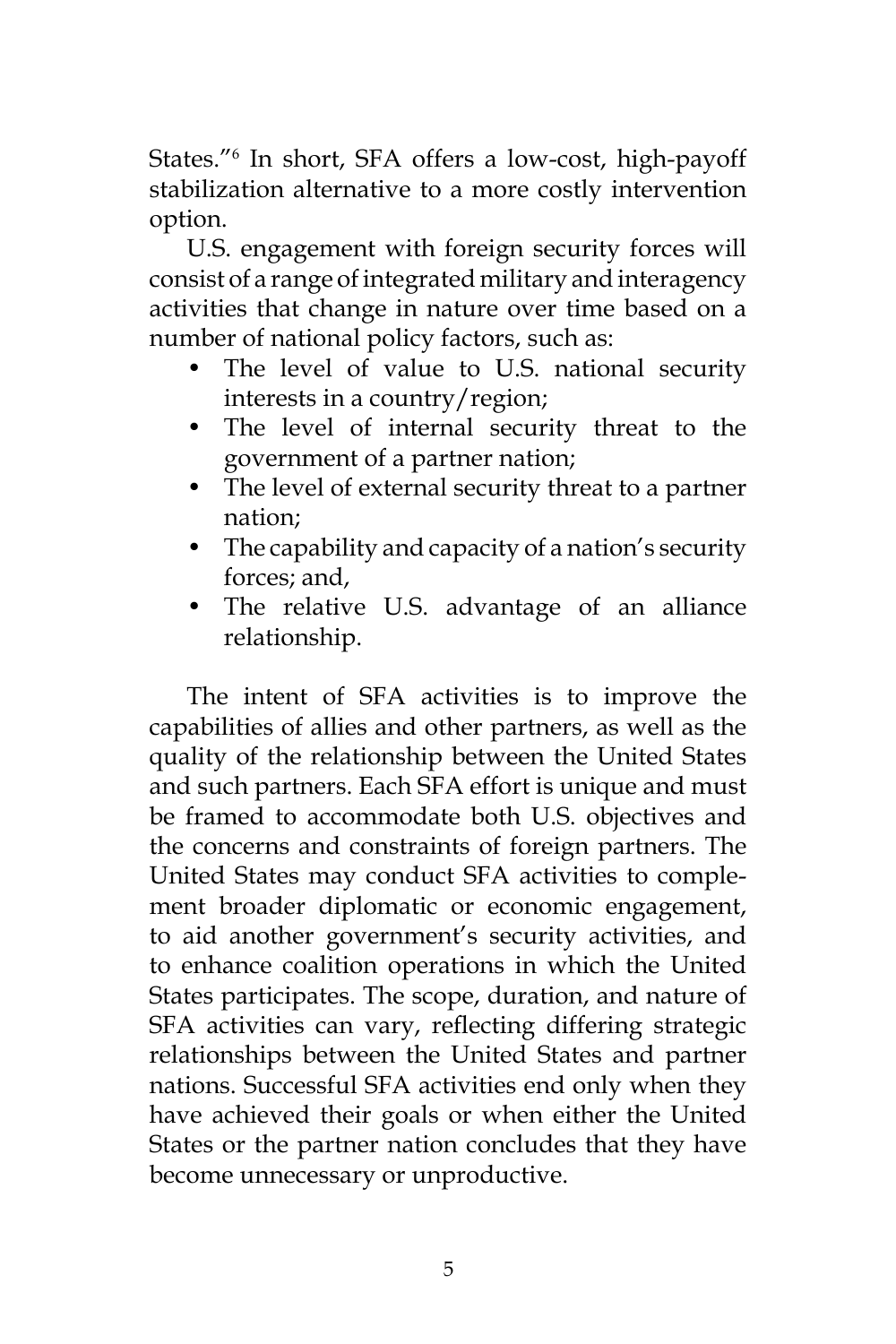Typically, GCCs and ambassadors require tailored, interagency U.S. SFA support to ensure a nation can address internal security concerns, external threats, and territorial defense. SFA activities should also accommodate the desire of more capable nations to contribute to regional/global security missions and multinational peacekeeping operations. Host nation internal security demands require the building and sustaining of security institutions capable of management, support, training, and operations. The United States can best help our partners accomplish this through a dedicated and integrated whole of government approach rather than through the ad hoc approach of recent years.

The future joint force may find it increasingly necessary and desirable to pursue its objectives by enabling and supporting partners, whether these partners are friendly states, international organizations, or some other political entity. This is particularly relevant in an environment fraught with challenges related to the emerging concepts of irregular warfare.<sup>7</sup> Future joint operations may require U.S. forces to minimize their own visibility by operating in a supporting role and allowing partners to take the lead. Mounting such indirect operations will more likely succeed where prior SFA activities by U.S. armed forces (such as military advice, operational planning, foreign military sales, and security assistance) have laid the political and military groundwork for success.<sup>8</sup>

The GCC security cooperation tasks within the TCPs must effectively align with and complement the actions and activities of other agencies and departments. This is particularly important to achieve a more expansive and whole of government approach in foreign countries where SFA must be integrated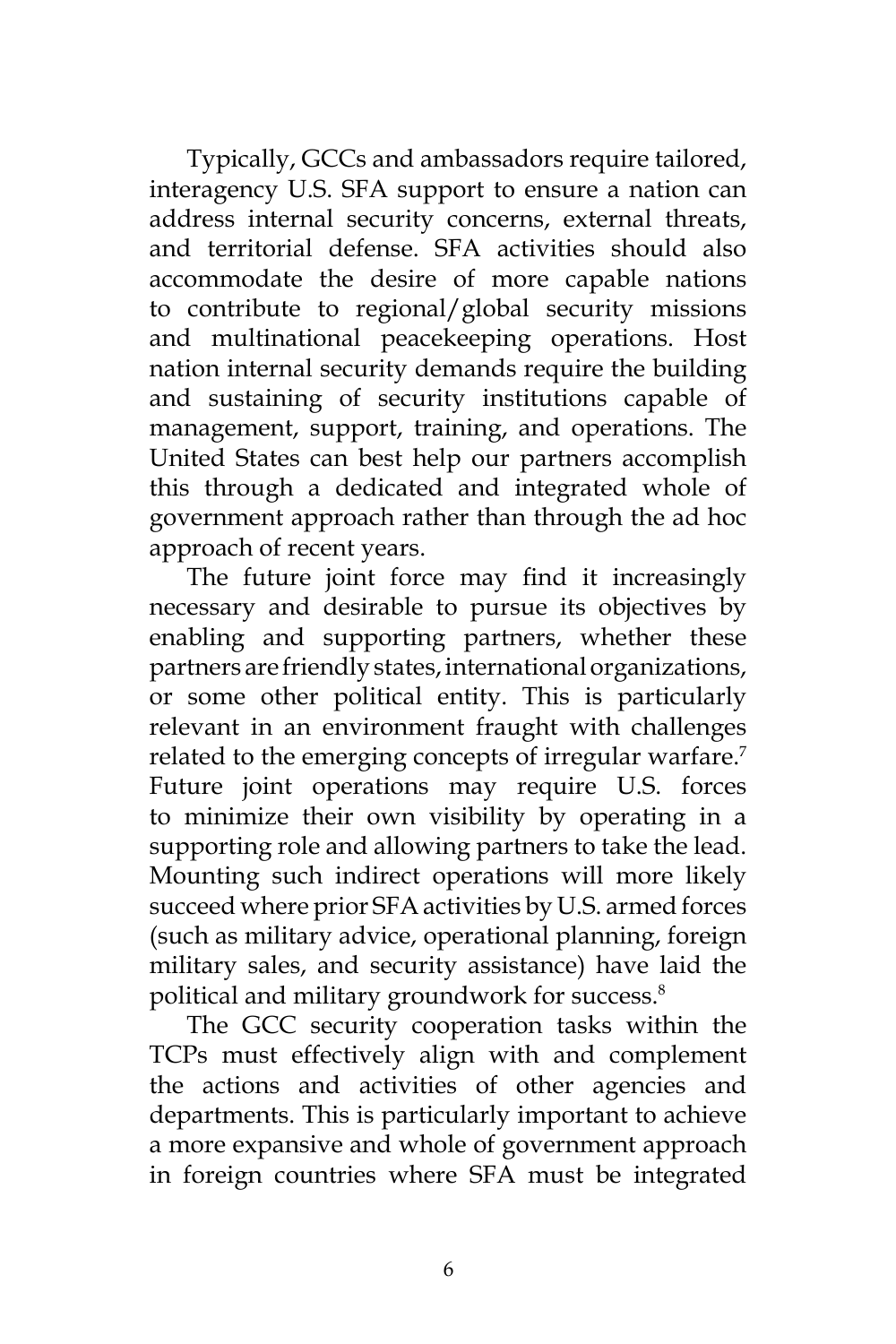with the U.S. Chief of Mission (usually the ambassador) and the country team. The United States can undertake many SFA activities as part of the TCP to meet mutual capability development objectives. These may include:

- Military training team visits;
- Exercise participation;
- Defense security infrastructure construction and revitalization;
- Equipment provision and training;
- Intelligence sharing;
- Sustained engagement and long-term advisor presence;
- Institutionalization of security forces training capacity;
- Ministerial engagement; and,
- Service engagement.

The type and nature of forces conducting a particular SFA mission deserve special consideration, depending on political acceptability, access, an assessment of the foreign partner's forces, and the need for specialized forces, equipment, or skills. Conceptually, U.S. forces should be prepared to train and advise foreign security forces, assist with the professionalizing of such forces, and support the development of institutions to meet a wide range of potential demands, including major combat operations (MCO); irregular warfare (IW); and stability, security, transition, and reconstruction (SSTR) operations. The goal is for the GCC to employ a tailored force whose core competencies and level of training provide the required capability to initiate, improve or sustain an operation aimed at building partner capabilities and capacities.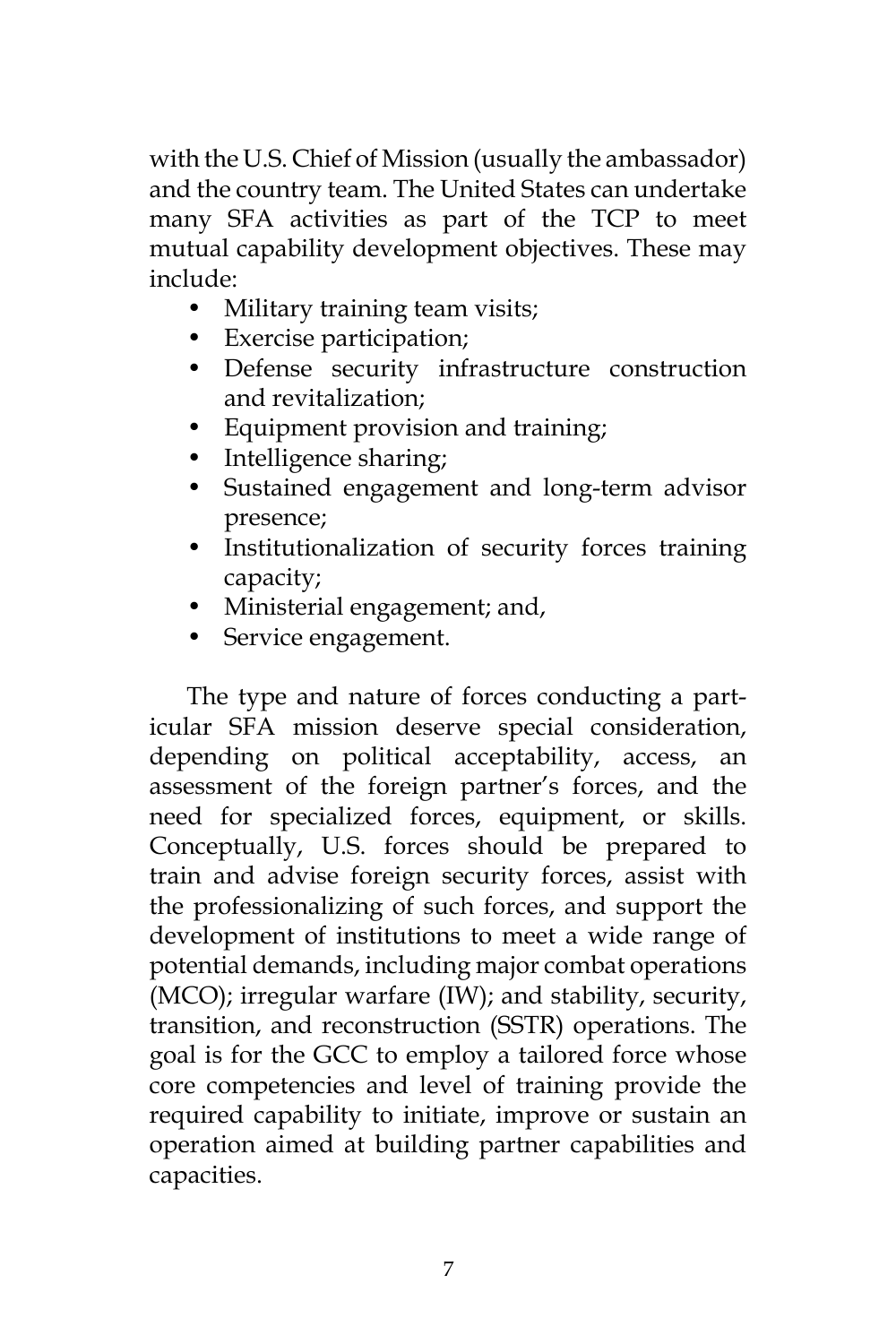#### **THE PROBLEM—IT IS ALWAYS AD HOC**

The United States has extensive experience advising and partnering with foreign armed forces, starting with the Spanish-American War, but particularly since World War II. The most difficult missions have been the large-scale advisory and partnering efforts associated with major wars (Korea, Vietnam, Afghanistan, and Iraq). The most recent large-scale efforts in Afghanistan and Iraq suffered from initial inefficiencies and reduced effectiveness related to "reinventing the wheel" for advisory and partnering efforts. This is indicative of two interrelated problem areas: (1) the absence of enduring institutional support for SFA activities to manage the domains of doctrine, organization, training, materiel, leadership and education, personnel, and facilities (DOTMLPF) coherently; and (2) the absence of unity of effort for SFA support to the GCCs during mission execution.

In large-scale advisory efforts, the U.S. military has resorted to numerous makeshift organizational structures and the diversion of large numbers of military personnel to duties for which they were not adequately prepared.9 The Services have generally seen large-scale advisory duties as an aberration and have not sought to institutionalize mechanisms for effective advisory and partnering activities. $10$  Even with recent experience, some within DoD see SFA as a temporary problem that will go away when forces depart Iraq and Afghanistan, an impression reinforced by the fact that DoD has not clearly articulated the force employment requirements for conducting SFA globally.

Despite lessons learned, little enduring capability for building partner capacity above the tactical level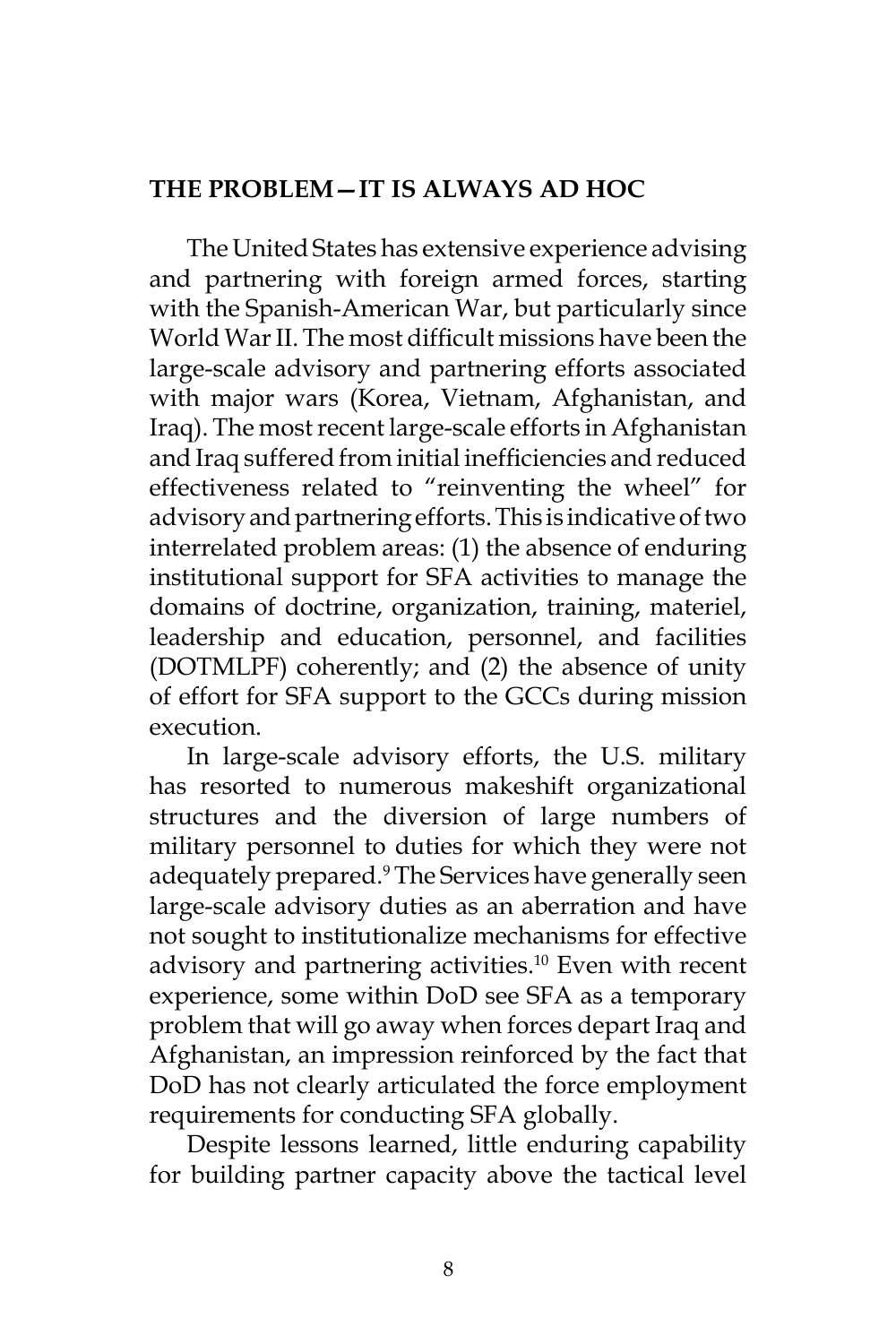is resident in current DoD institutions or approaches. Existing DoD guidance permitted the creation of ad hoc SFA capabilities with little joint or interagency integration or lasting competence. Inside this multitude of ongoing activities, no single proponent integrates all activities to provide a common overarching direction and coordinates, justifies, and prioritizes requirements for MCO, IW, and SSTR. The draft SFA DoDI designates USSOCOM as the Joint SFA proponent.<sup>11</sup> However, the SFA instruction does not address how we achieve unity of effort in integrating all aspects of SFA from the ministerial to the tactical level, or how to best address SFA as part of the GCCs' TCPs. In short, it still advocates an ad hoc approach to SFA, albeit one with a lead agent.

Moreover, the focus on U.S. Special Operations Command (SOCOM) presents other difficulties. To the degree that the other services accept SFA activities, they are largely perceived as Special Operations Forces (SOF) responsibilities. SOCOM can be quickly overwhelmed by the scope of global SFA demands, at which point they view the problem as a global joint sourcing problem. SOCOM is collaborating with the other organizations with equity in this arena to develop global joint sourcing recommendations to leverage general purpose forces (GPF) for SFA requirements.12 The SOCOM-lead approach and way ahead does not institutionalize, manage, or organize institutional and operational support to build partner nations security forces' ministries.

The lack of a comprehensive national SFA concept and SFA institutional mechanisms resonates at the operational level. The net effect is that support to the GCCs who have the responsibility to execute SFA activities in contested environments is not adequate.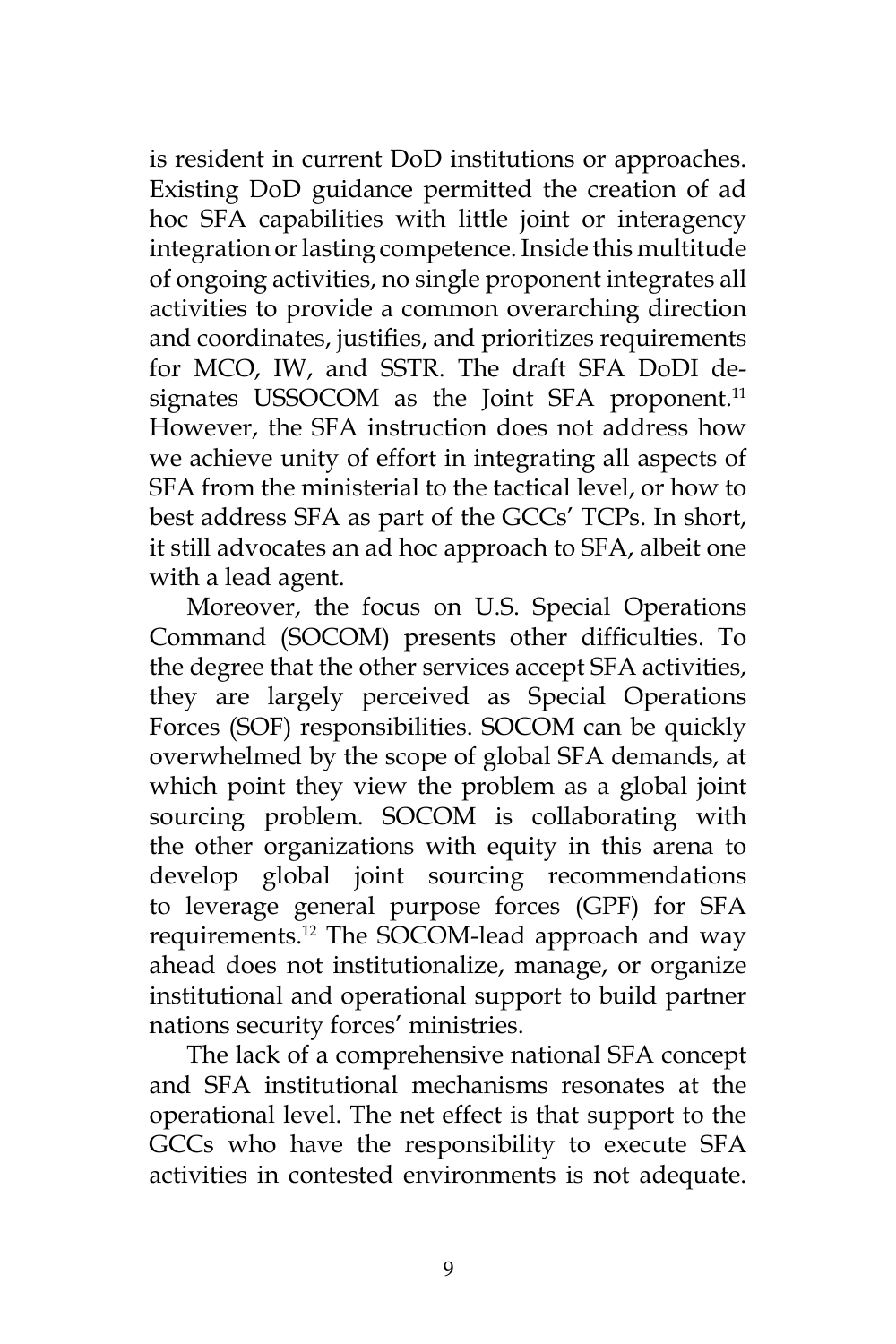GCC staffs do not have the expertise, resources, and guidance that allow them to develop effective, comprehensive SFA campaign plans in their regions. Major impediments inherent in the current U.S. approach to SFA that are manifest at the GCC level include:

- Lack of authority to coordinate, integrate, prioritize, and deconflict SFA among the other combatant commands, services, DoD agencies, and other governmental departments;
- Inability to tap into a trained and ready pool of subject matter experts (SME), civilians and military, for advising at all levels;
- Inability to provide tailored scalable packages to accomplish SFA tasks;
- Inability to readily tap into GPF for SFA efforts, and a reluctance by leadership to be pulled away from their traditional core competencies;
- Lack of ready access to lessons learned, knowledge, and experience at all levels;
- Inability to adequately track SFA funds and other resources to support SFA in theater.

Additional challenges are presented by the numerous laws and regulations that govern the various aspects of security assistance, foreign internal defense (FID), counterdrug, humanitarian assistance, and theater security cooperation (TSC) activities. To conduct effective SFA activities across the entire spectrum of operations, authorities and funding need to be straightforward, understandable, and streamlined for the GCCs and Ambassadors.<sup>13</sup> Though beyond the scope of this paper, clearly there is need for a comprehensive review of fiscal and other authorities that support SFA activities.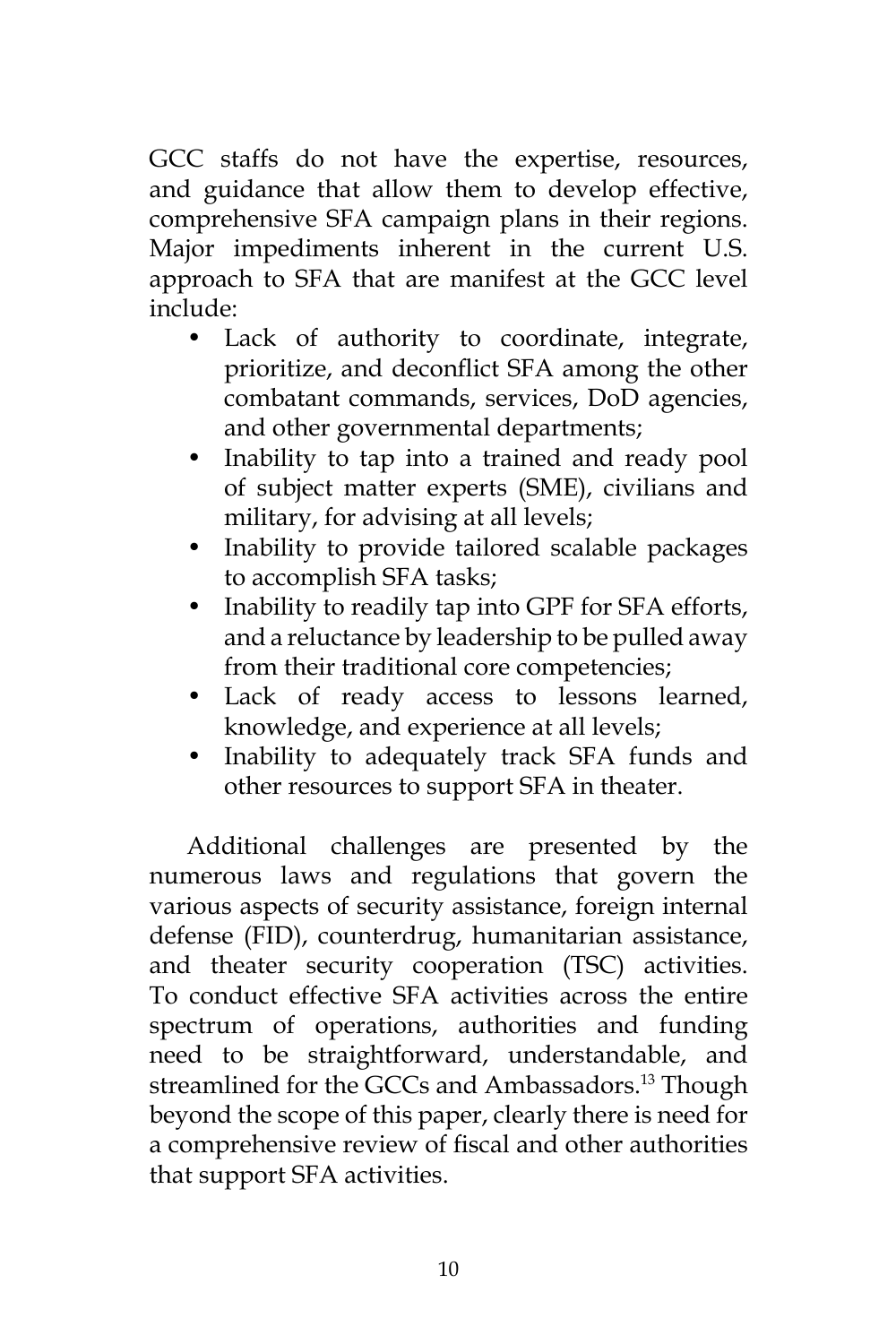# **AN ORGANIZATIONAL APPROACH TO SFA— MORE THAN JUST A NEW ORGANIZATION**

Reorganization and integration of existing DoD SFA activities will permit more effective actions to achieve national security objectives.<sup>14</sup> DoD must institutionalize SFA activities and create a new paradigm for the manner in which we provide support to GCCs. Current policy, requirements, and doctrine for SFA reflect the need for a more effective organizational approach to support GCC-led SFA activities and provide a DoD link to broader interagency and multinational SFA-related endeavors (such as efforts undertaken by country teams and the Department of State [DoS] Coordinator for Reconstruction and Stabilization [S/ CRS]).

While the GCCs, in conjunction with ambassadors, coordinate and synchronize the execution of SFA in their areas, a single coordinated effort is needed at the national level to institutionalize and rationalize the support provided to these executives. For DoD, this could be one proponent responsive to the Secretary of Defense (SecDef) with authorities and other resource support streamlined to react to SFA requirements. This organizational approach must enable DoD unity of effort in coordinating its actions with those of the other governmental organizations and with international partners.

The primary role of the single SFA proponent would be that of lead advocate for DoD operational and institutional SFA functions. Operational SFA tasks address all aspects of OTERA at all levels of partner nations' security forces. Institutional tasks conducted by the organization must include supporting all aspects of DOTMLPF in order to manage SFA activities in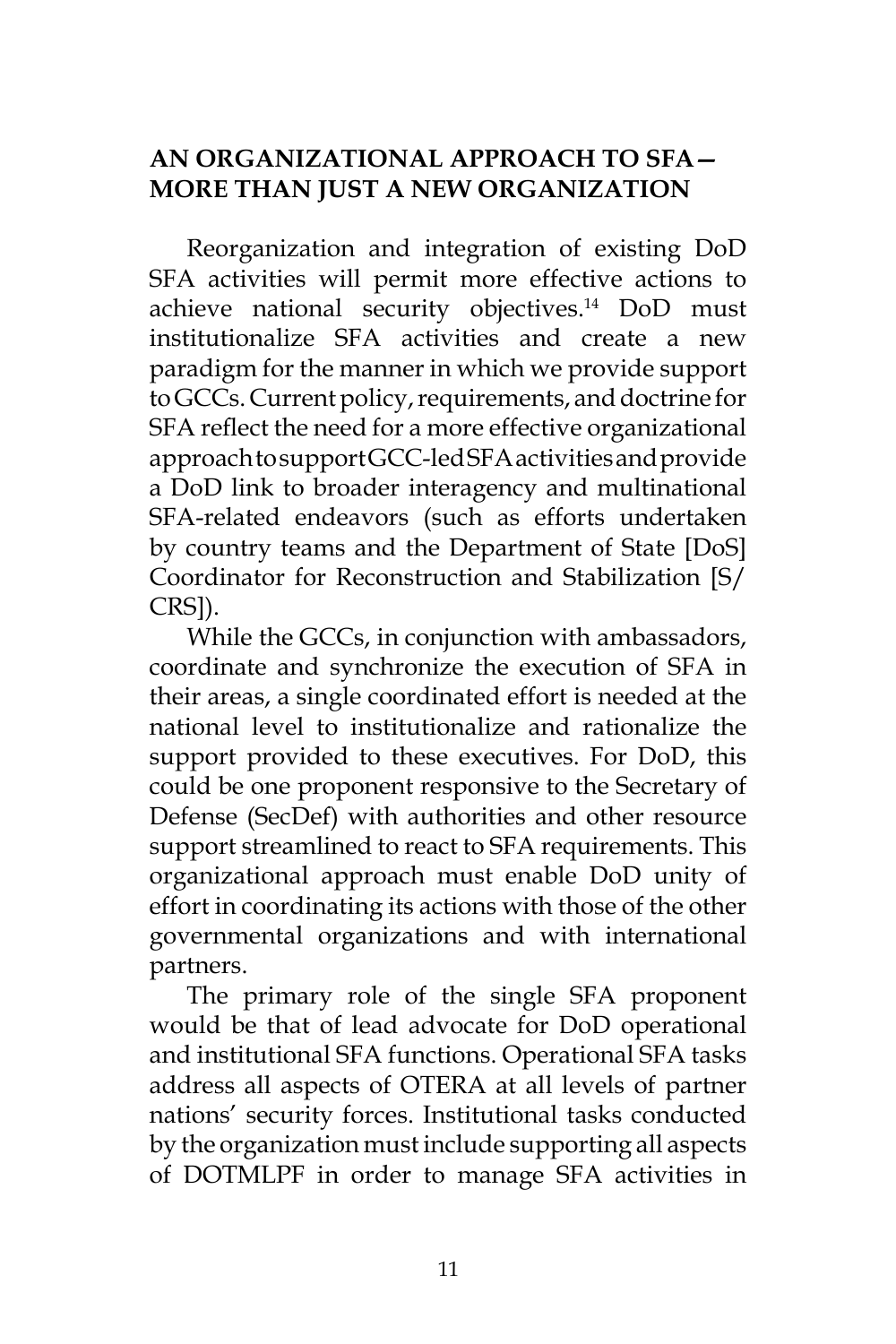support of GCCs and ambassadors more effectively. To enhance the unity of effort in employment of SFA activities in support of the GCCs, the organization's structure must be permanent in nature, and must have the ability to expand and contract throughout the spectrum of conflict, while at the same time managing the institutional support requirements for DoD.

#### **A Single Integrator for SFA.**

The mission of a new Defense Security Force Assistance Agency (DSFAA) would be to focus (lead, advocate, and integrate) all DoD SFA activities in support of the GCCs and ambassadors through unified action involving the Joint, Interagency, Intergovernmental, and Multinational (JIIM) community to generate, employ, sustain, and assist partner nation and regional security forces in support of a legitimate authority.15 DSFAA must serve as the integrator for SFA across DoD, while also serving as an interface across the JIIM environment. It must have relationships and tendrils that run through the various services, across the GCCs and into other departments and agencies, as well as with our multinational partners.

We considered a range of options for placement of this organization, including the following:

- Under the executive agency of one of the Services (most likely the Army)
- As an element under either Joint Forces Command (JFCOM) or SOCOM
- As an element within the Defense Security Cooperation Agency (DSCA)
- As a new agency under the Under Secretary of Defense for Policy USD(P).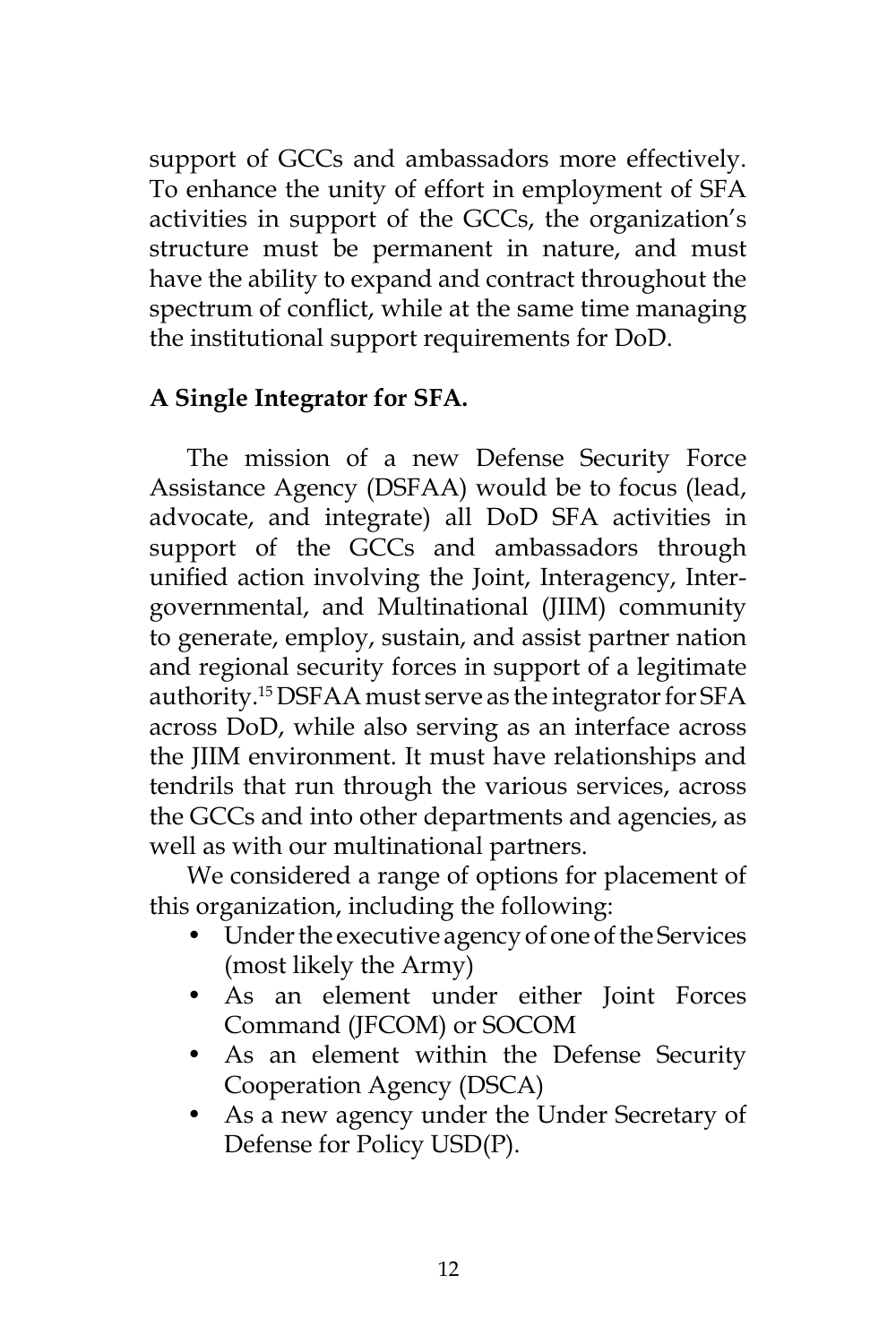We analyzed the options considering the potential for comprehensiveness and strategic focus, the authority resident in its placement in the DoD hierarchy, how well it leveraged existing assets (facilities, budget, etc), the demonstrated acceptability by other major stakeholders across the JIIM environment, and the benefit of the physical location for integration of SFA operations. Our analysis of these criteria led to our recommendation to establish a new defense agency dedicated solely to SFA as the best option for achieving success. (Appendix A contains a more detailed analysis of the pros and cons of organizational placement options.) DSFAA should be established within OSD under the authority, direction, and control of the USD(P). Additionally, we recommend the agency report through the Assistant Secretary of Defense for Global Security Affairs (ASD(GSA)).<sup>16</sup> The agency's headquarters should be in Washington DC. The Director and Deputy Director would be appointed by the USD(P). The Director should be a three-star military flag officer, and the deputy should be a civilian member of senior executive service (SES).

Establishment as a DoD Agency-level organization would place DSFAA at the right level to influence the entire DoD as well as to serve as an interface with other JIIM actors. It also would allow the organization to mature without being inhibited by the norms and paradigms of an existing organization. Additionally, it represents the necessary organizational framework to focus attention on SFA within the Building Partnerships Joint Capability Area.

DSFAA must work closely with many other organizations to leverage its capabilities and facilitate SFA integration. In particular, DSFAA must have strong links with the combatant commands, the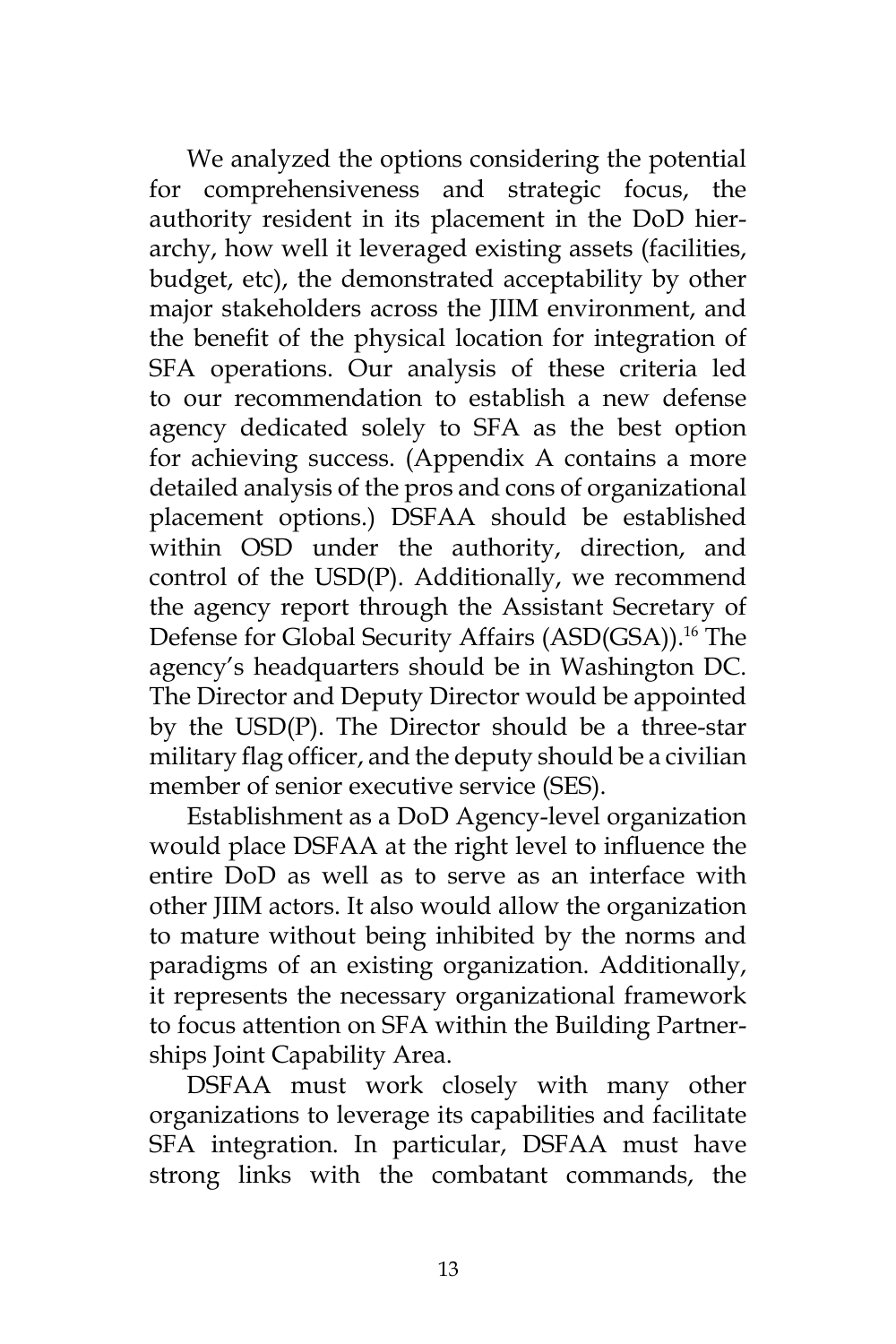Services, and DSCA. DSFAA's primary focus is to support the geographic combatant commands in execution of SFA operations around the world. It must possess expertise and authority to link with and leverage the unique operational and tactical capabilities of SOCOM, as well as to integrate SOF capabilities with General Purpose Forces. Similarly, DSFAA must work closely with the Joint Staff, JFCOM, and the Services to guide important SFA adaptations across DOTMLPF domains.

Within OSD, DSFAA must work closely with DSCA to leverage its expertise in the management and administration of security assistance programs, while recognizing that other aspects of SFA, such as planning, operational design, and combat advising, clearly transcend DSCA's existing expertise and role in managing security cooperation activities.

DSFAA would also provide the DoD link for SFA to U.S. interagency partners (such as DoS, Department of Justice [DoJ] and Department of Homeland Security [DHS], among others) in broader whole-of-government efforts such as stabilization and reconstruction, rule of law, and other international support programs. DSFAA would also operate closely with international and multinational SFA partners.

DSFAA would have within its ranks DoD personnel, military and civilian, who are ready, trained, and available to support and enhance the GCC's SFA activities. DSFAA would have a permanent staff assigned and charged with coordinating, integrating, and advocating institutional changes within DoD to better enable execution of SFA activities. A core enabling competency of DSFAA would be its ability to deploy task-organized teams of SFA SMEs in support of GCCs and ambassadors. The organization would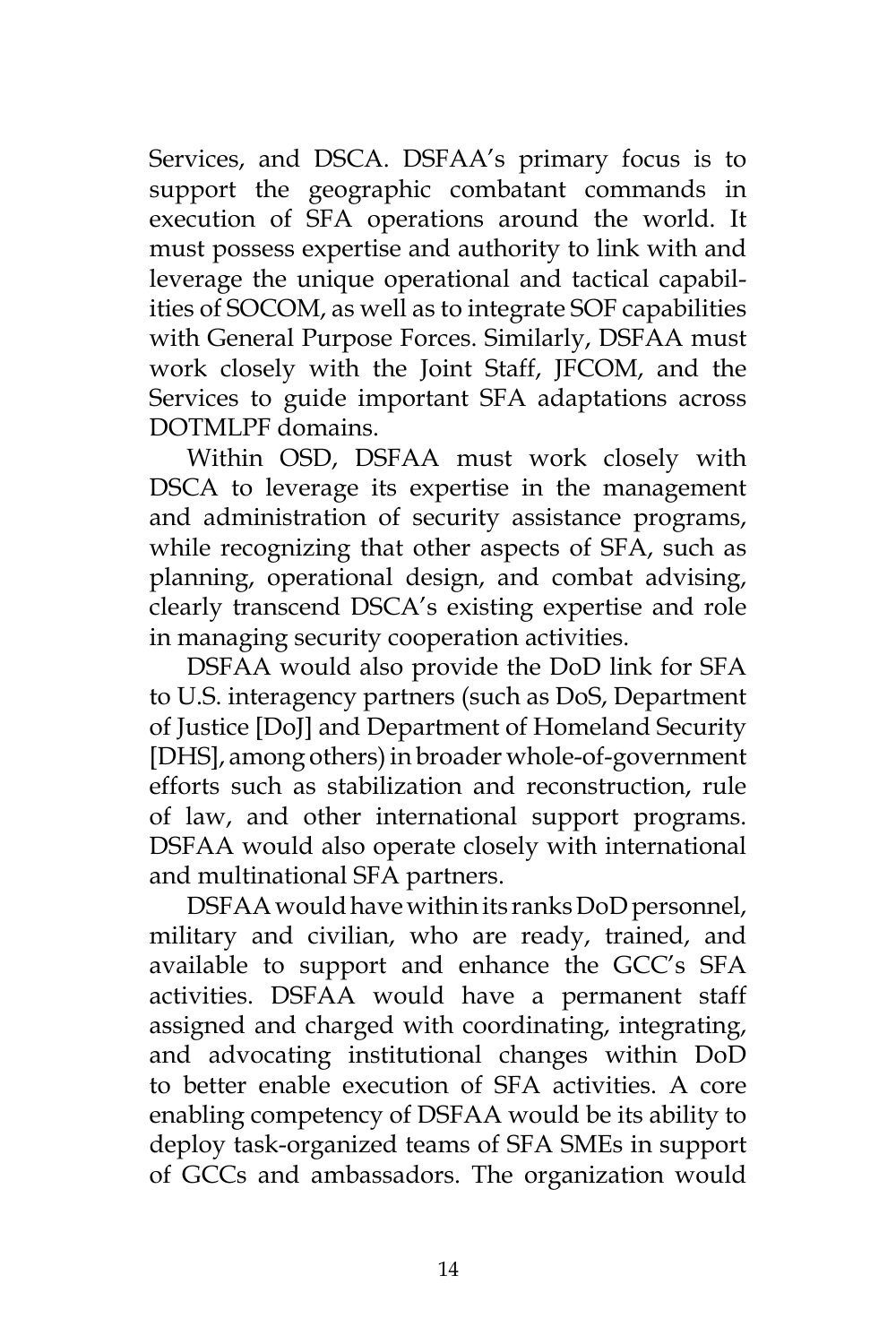provide scalable SFA activities to support steady-state TSC, MCO, IW, and SSTR. Later in this paper, we provide notional vignettes of the anticipated ability of this organization to task-organize and meet various SFA requirements.

# **A Multi-Role Organization with a Single Focus.**

To accomplish the above stated requirements, the organization is structured to conduct operational and institutional SFA tasks vertically between various levels. For purposes of this paper, we use the term operational SFA tasks to refer to the support provided to employment of SFA activities. Institutional SFA tasks are those that better enable DoD to manage SFA activities (such as common doctrine on how to conduct SFA, streamlined procedures for determining equipment requirements and procuring that equipment, common SFA training for personnel designated to support the GCCs in conducting SFA activities, etc.)

DSFAA would provide an inherent ability to vertically integrate efforts to build, train, and advise partner nation's security force establishments from the ministerial through tactical levels. This includes providing trained teams to assess requirements in conjunction with the GCC, and experts to assist the GCC in executing the appropriate SFA activities. Additionally, DSFAA provides support to the GCC in building a partner nation's security forces institutional capability, closely integrated with the concurrent work to build effective units. The proposed organization would also perform operational SFA activities horizontally—that is, integrated training, advice, and support to partner nations' security forces across all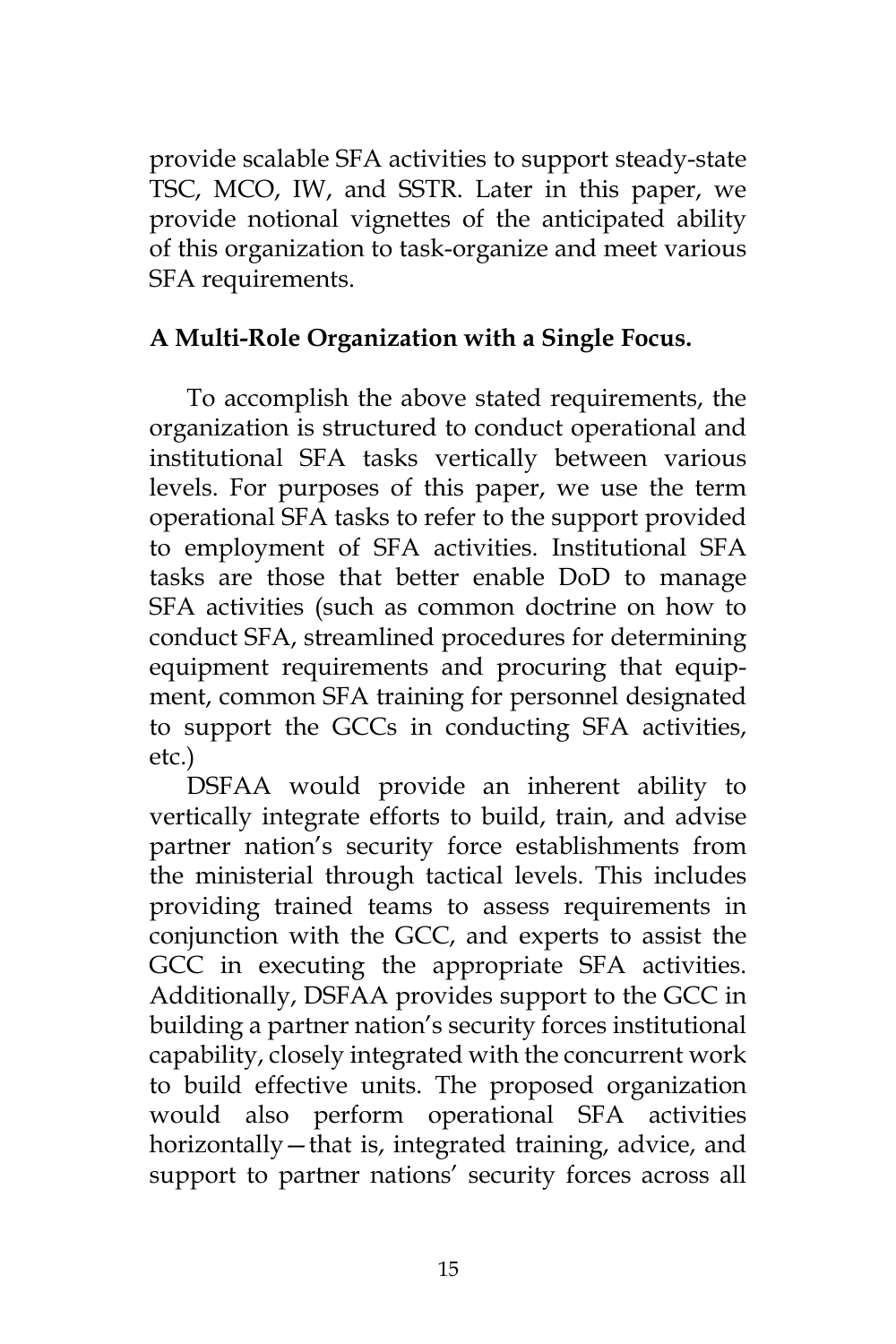functions, coordinated with the other agencies of the partner nation's government. For example, DFSAA may coordinate on behalf of a GCC for support by national or state/local law enforcement agencies to help organize and train a partner nation's border police.

DSFAA would integrate DOD's efforts to better manage how we conduct SFA activities. It would coordinate with all DoD organizations in developing common DOTMLPF solutions for SFA, from all levels (tactical units through ministerial). DSFAA would also be DoD's proponent to coordinate the department's SFA activities and resources with those of other government agencies. We anticipate that DSFAA would be the advocate in coordinating SFA activities, resources and processes with our international partners. This would enable a more common approach to conducting SFA by various nations, particularly in those cases where several nations are working with the same partner nation's security forces.

A key institutional function performed by this organization would be to assist in the development of SFA policy as part of U.S. national security strategic guidance documents. For example, DSFAA would help shape the guidance that the SecDef provides to the GCCs for security cooperation in the GEF. In addition, DSFAA would coordinate policy development, to include potential legislative proposals, with other U.S. agencies which are leading efforts to enhance the capability and capacity of partner nation entities, to include nonmilitary security forces and intelligence services.17 DSFAA can also assist the GCCs in developing the security cooperation portion of their TCP, and then review and comment on the TCPs that the GCCs submit to the SecDef to better enable consistency of national SFA efforts. In the course of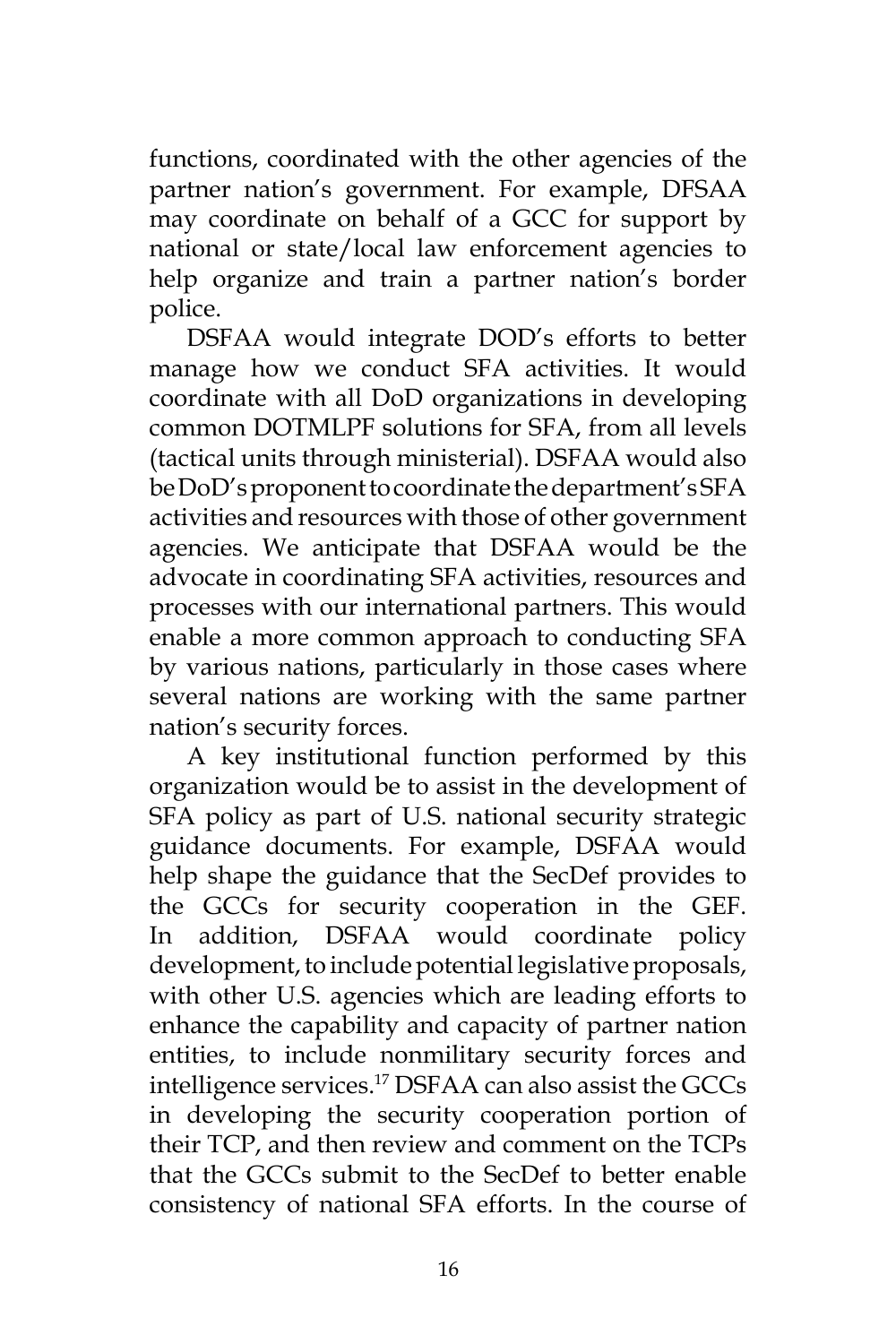mission execution, DSFAA would review requests for forces (RFF) and assist in validating requirements. This would help ensure consistency of policy and guidance to nest SFA activities with overall national security objectives.

# **Right Person, Right Place, Right Time.**

A shortfall in the current system is managing DoD personnel to enable placing the right person in the right position to support SFA. DSFAA would assist DoD and the Services in adjusting or developing personnel system mechanisms to identify, track, and manage individuals with key SFA competencies. DSFAA would then assist in managing DoD's available source of manpower to ensure requisite expertise through a tiered approach, recognizing that while the agency would be small, it provides a powerful multiplier effect by maintaining a program to train joint personnel (military and civilian) and assist in managing those personnel. DSFAA would also maintain an institutional method to train large numbers of personnel, in conjunction with the Services and force providers, when required. This management function would likely include maintaining links to other non-DoD agencies' personnel management systems.

To provide tailored, scalable teams to perform a range of SFA activities on behalf of the GCCs, we envision a three-tiered approach for managing personnel against SFA requirements:

• Tier I—Personnel who meet SFA required competencies would be identified from within the DoD civilian and military ranks and would be assigned to the DSFAA full time. Tier I personnel would receive training on how to conduct SFA-specific tasks and obtain a SFA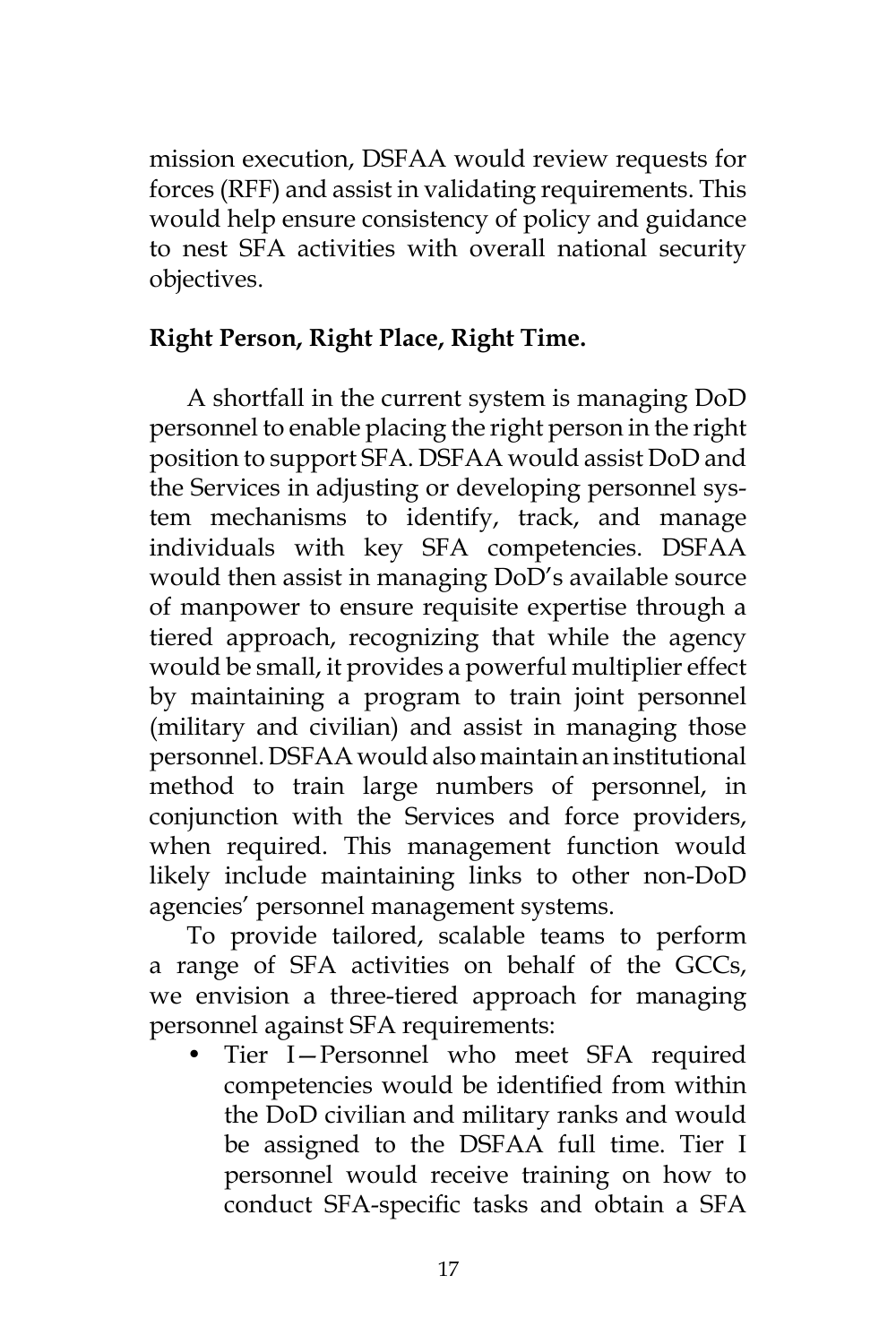competency identifier. Tier I personnel would be deployable and make up the core of subject matter experts who would then provide support to the Geographic Combatant Commander's SFA activities.

- Tier II—Personnel with specific skills of use in SFA activities from within DoD, or identified through agreement with another agency (or even through agreement with a multinational partner), but not assigned to DSFAA. DSFAA would identify and request Tier II personnel as required to meet specific needs that cannot be filled by Tier I personnel. Tier II personnel would also receive training on how to conduct SFA-specific activities, and receive a competency identifier prior to being identified as Tier II. For example, a partner nation may require SFA support with respect to the budget process at the Ministry level. Given this validated requirement, DSFAA would identify and request a particular Tier II individual who meets the above requirement from a budget office. Since that Tier II person is already trained, he generally would be available to support an SFA mission within 30-45 days of notice.
- Tier III—The broader population of military and civilian personnel, and even units, would provide the ability to expand the mission to encompass large-scale efforts. Whereas Tiers I and II are primarily focused on the identification and management of small numbers of SMEs, Tier III encompasses the potential identification, preparation, and use of a much larger number of SMEs and units. Tier III may include the activation of reservists, retirees, and nongovernment civilians. These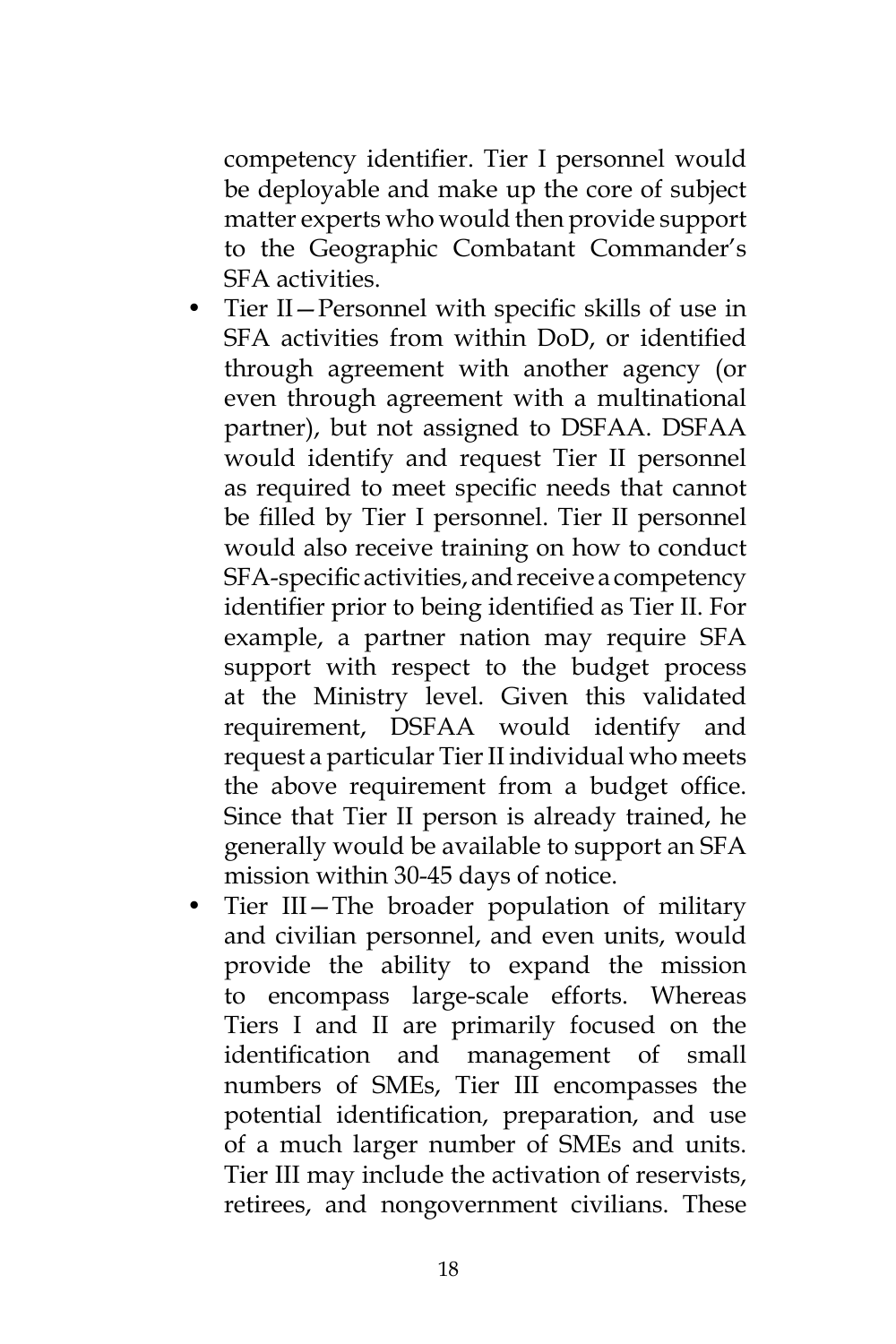personnel receive specific training in SFA only after the requirement is identified and they are activated for an SFA mission. At that time, they would receive joint training on how to conduct SFA activities (the Services and agencies are responsible for non-SFA tactical training). In conjunction with the Services, JFCOM, and SOCOM, the DSFAA would maintain a capability to expand its existing joint SFA-specific training rapidly to accommodate large numbers of Tier III personnel and units designated for SFA operations. It would also include the capacity to form the basis of an in-country coordinating agency for a large scale enduring requirement.

# **Clarifying Authorities and Funding.**

To empower this organization to better accomplish SFA activities, DoD needs to centralize and focus key authorities and funding. Ideally, authorities and funding should be aligned under Title 10 for DoD to have the flexibility to expeditiously tailor and execute SFA programs. Centralizing the authorities and funding within DoD would not alleviate the need for DoD to closely coordinate and work with the DoS on proposed SFA activities.

A particularly valuable improvement would be the designation of DSFAA as DoD lead to execute Section 1206 authority to globally train and equip foreign military forces. 18 The authority and funding should be given to the proposed DSFAA to centrally manage and administer so SFA activities can be appropriately identified, prioritized, and funded.

There are also other authorities and funding which could be used for SFA activities (such as Section 1208, Combatant Commander's Initiative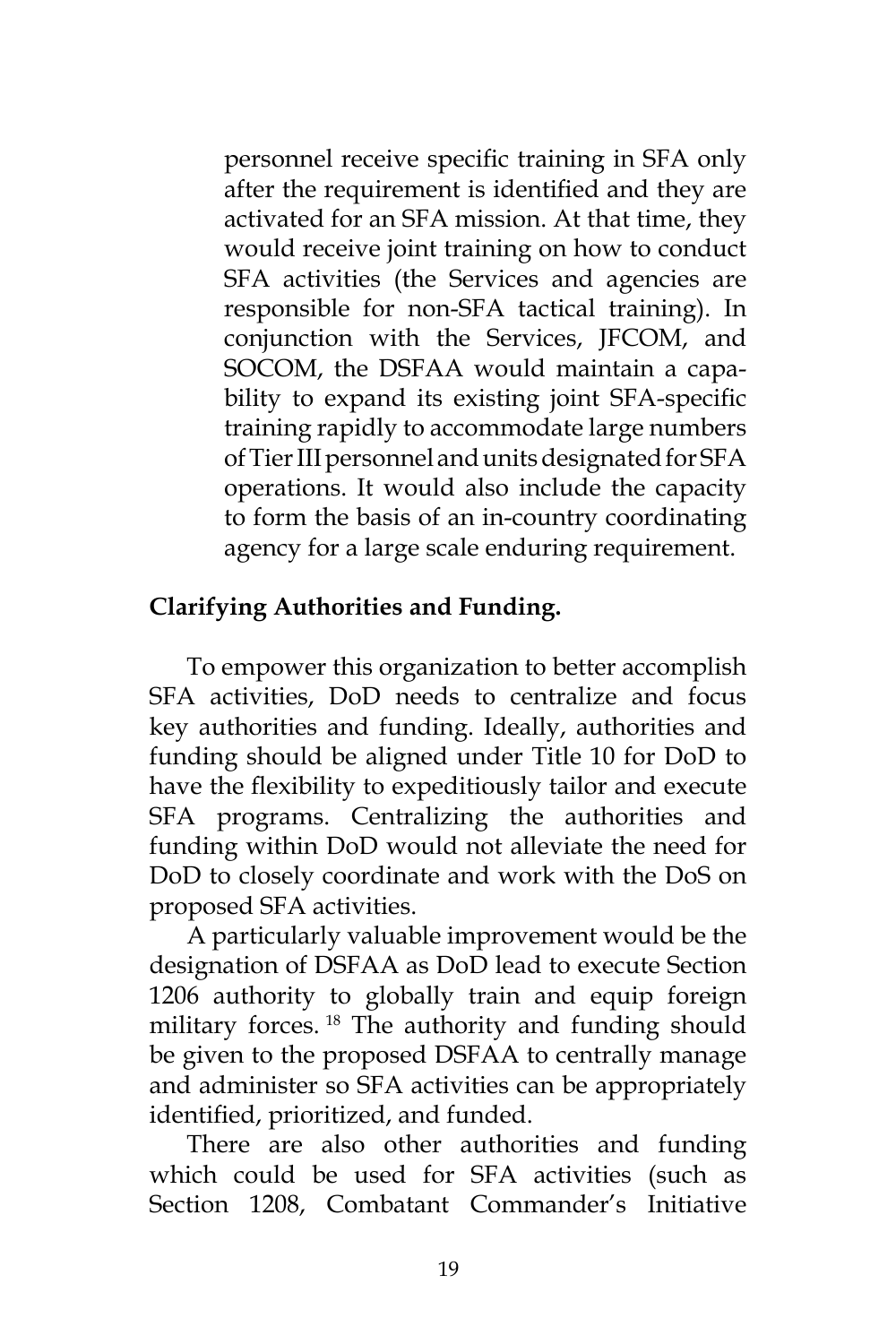Funds, counterdrug, Foreign Military Financing [FMF], Global Peace Operations Initiative [GPOI], and Peacekeeping Operations [PKO]). DSFAA would act as the lead coordinator to obtain funding to carry out SFA activities, within the intended authorities, by closely working with the GCCs, Defense Security Cooperation Agency (DSCA), DoS, and others as required.

Further, this proposal recommends reestablishment of the defunct Special Defense Acquisition Fund (SDAF) which would allow DoD to procure standard generic equipment (M-16s, AK-47s, body armor, helicopters, etc.) and store it in advance for SFA training and equipping requirements.<sup>19</sup> Special authorization and funding would be needed in order to reestablish such an equipment program.

As an early task, DSFAA should review laws and regulations to reduce limits on the ability to effectively conduct SFA activities while nonetheless acknowledging oversight requirements. For example, we should seek the necessary authority to allow DoD to provide police training and assistance and expand Section 1206 authority to include training and equipping foreign police and security forces in conjunction with the DoS, DoJ, and DHS (this program is currently limited solely to foreign military and maritime security forces). DSFAA should also work with DoS counterparts (particularly in the Bureau of Political-Military Affairs [PM], S/CRS and the U.S. Agency for International Development (USAID)) to review pertinent laws and regulations.

# **Organizational Design.**

There are two guiding principles for designing DSFAA. First, it must be as small as possible and resourced using existing military and civilian personnel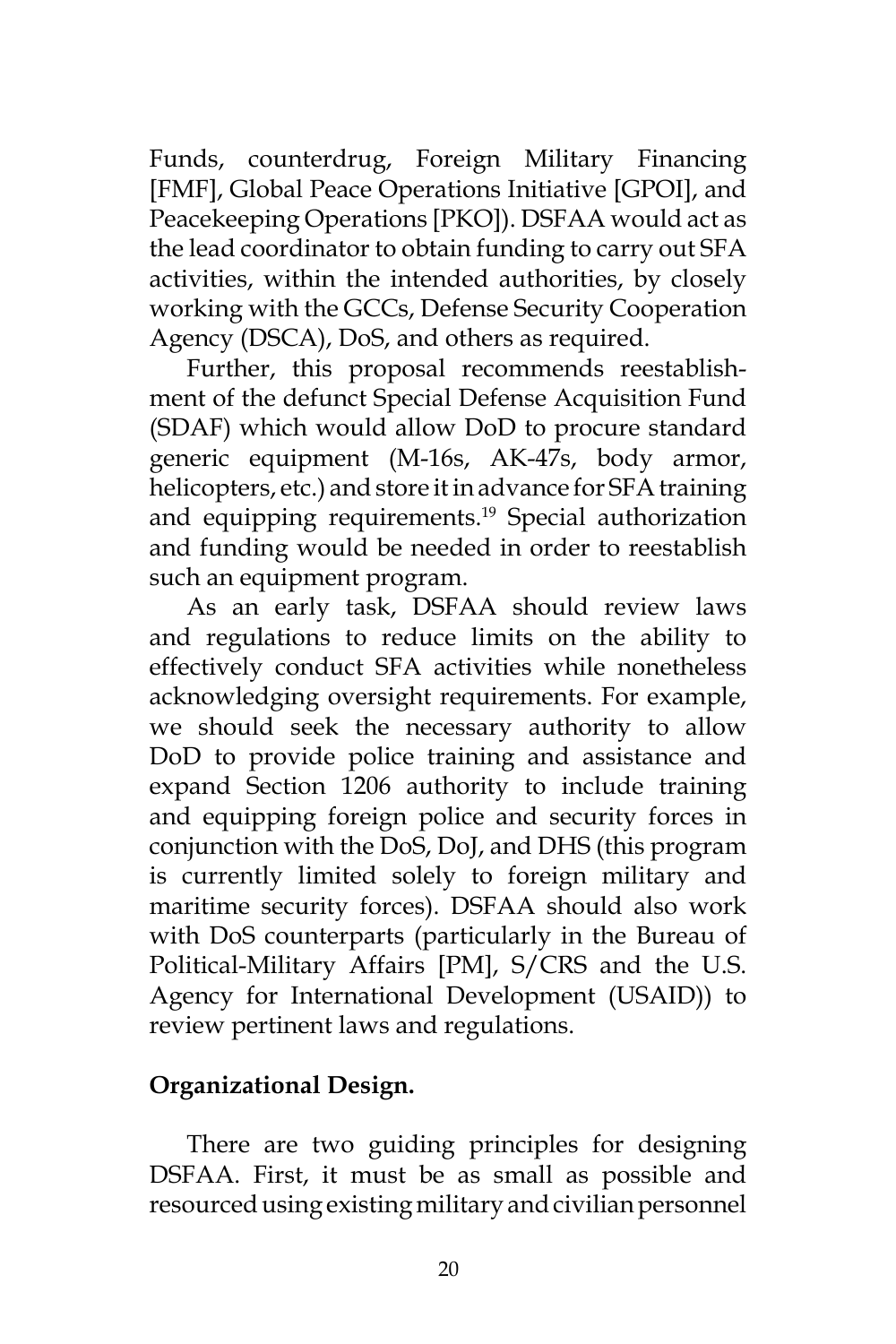authorizations from throughout DoD.20 Second, it must be built to provide a core of operational support immediately available to the GCCs while coordinating DOTMLPF for DoD.

The proposed DSFAA would include a headquarters element and staff, Liaison (LNO) Teams, a Political-Military Affairs Office, and an Office of Strategic Communication. The centerpieces of the agency are the Operational Assistance Directorate and the Institutional Assistance Directorate. A wiring diagram of the proposed Defense Security Force Assistance Agency is shown in Figure 1.



**Figure 1. Proposed Defense SFA Agency Structure.**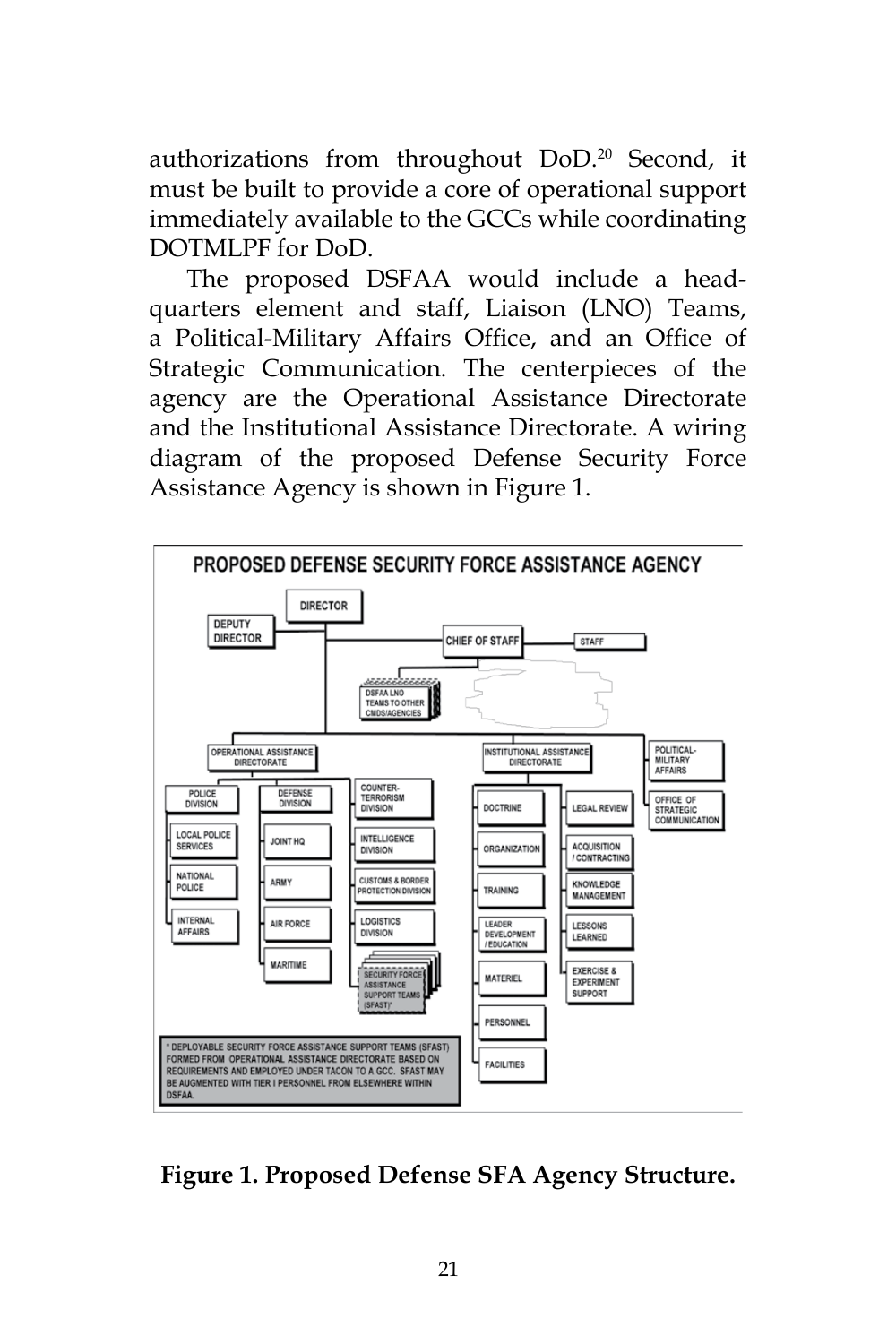There are two sets of LNO teams that are unique to this organization: (1) LNO teams provided to other governmental organizations and international partners, and (2) LNO teams habitually aligned with the GCCs. These teams are critical to facilitate SFA coordination and communication across DoD, other U.S. governmental departments and agencies, and U.S. partners, as appropriate. Additionally, we expect that other government organizations would find it beneficial to provide teams to DSFAA to further enable strong coordination.<sup>21</sup>

The Operational Assistance Directorate (OAD), in coordination with other U.S. agencies and supported GCCs, conducts assessments, advises, and trains Foreign Security Forces to better enable foreign partners to build and sustain their institutions. Structurally, it consists of six Divisions (Police, Defense, Counter-Terrorism, Intelligence, Customs and Border Protection Division, and Logistics) and has the capability to deploy tailored Security Force Assistance Support Teams (SFAST) task-organized from within DSFAA to support global operational requirements.<sup>22</sup> Divisional expertise would be as follows:

- Police Division, in conjunction with DoS and DoJ, would advise and train foreign police forces so that they build self-reliance. This includes the civilian and law enforcement personnel who are responsible for enforcing the rule of law. Three subordinate sections under this division are: Local Police Services, National Police Services, and Internal Affairs.
- Defense Division would advise and train foreign military forces to ensure that they are capable of directing, training, sustaining, and developing armed forces required to counter threats to their country's national security. The Division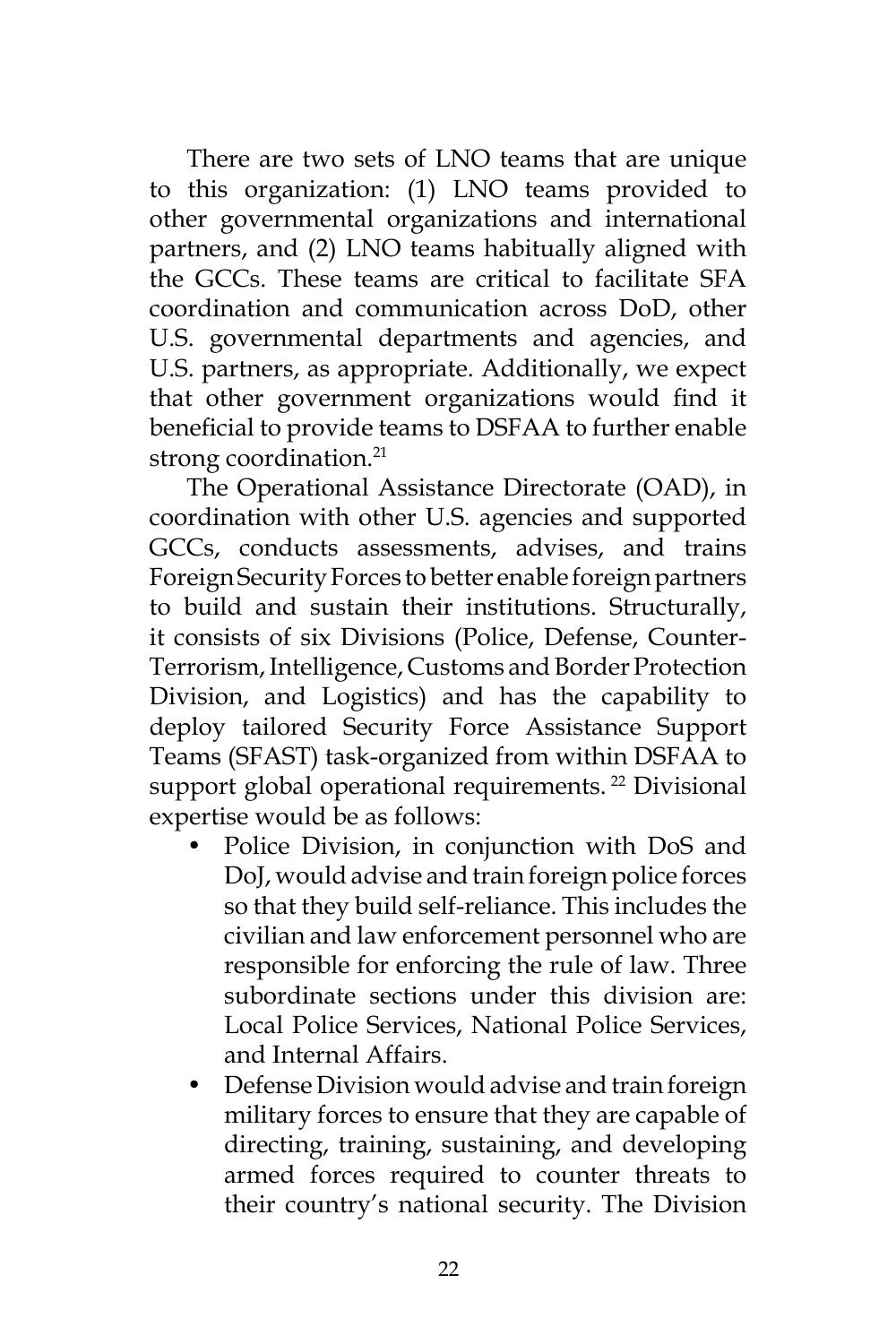would also assist in developing institutional and operational capacity as well as support enablers. Four subordinate sections under this division are: the Joint Headquarters, Army, Air Force, and Maritime Services.

- Counter-Terrorism Division, in conjunction with other U.S. agencies, would advise and train a country in the development of a national counterterrorism capability to enable it to defeat terrorism and deny the use of its territory as a terrorist safe haven.
- Intelligence Division, in conjunction with other U.S. agencies, would advise and train the partner nation in developing a national intelligence capability to enable security forces to counter domestic and external threats to peace and stability more effectively.
- Customs and Border Protection Division, in conjunction with DHS, would advise and train domestic border enforcement organizations on how best to control border crossings and prevent the infiltration of terrorists, criminals, narcotics, and other illicit goods into the country.
- Logistics Division would assist the partner nation in developing and/or improving capabilities to sustain its security forces.

Operationally, this directorate can support GCC security cooperation activities and, in a time of crisis, form the nucleus of an advisory headquarters responsible for the synchronization of all SFA activities in a particular country or operation under the command and control of the GCC. Additionally, an SFAST may be DoD's SFA component in a DoS-led operation to "help stabilize and/or reconstruct a society that is in transition from conflict or civil strife, so they can reach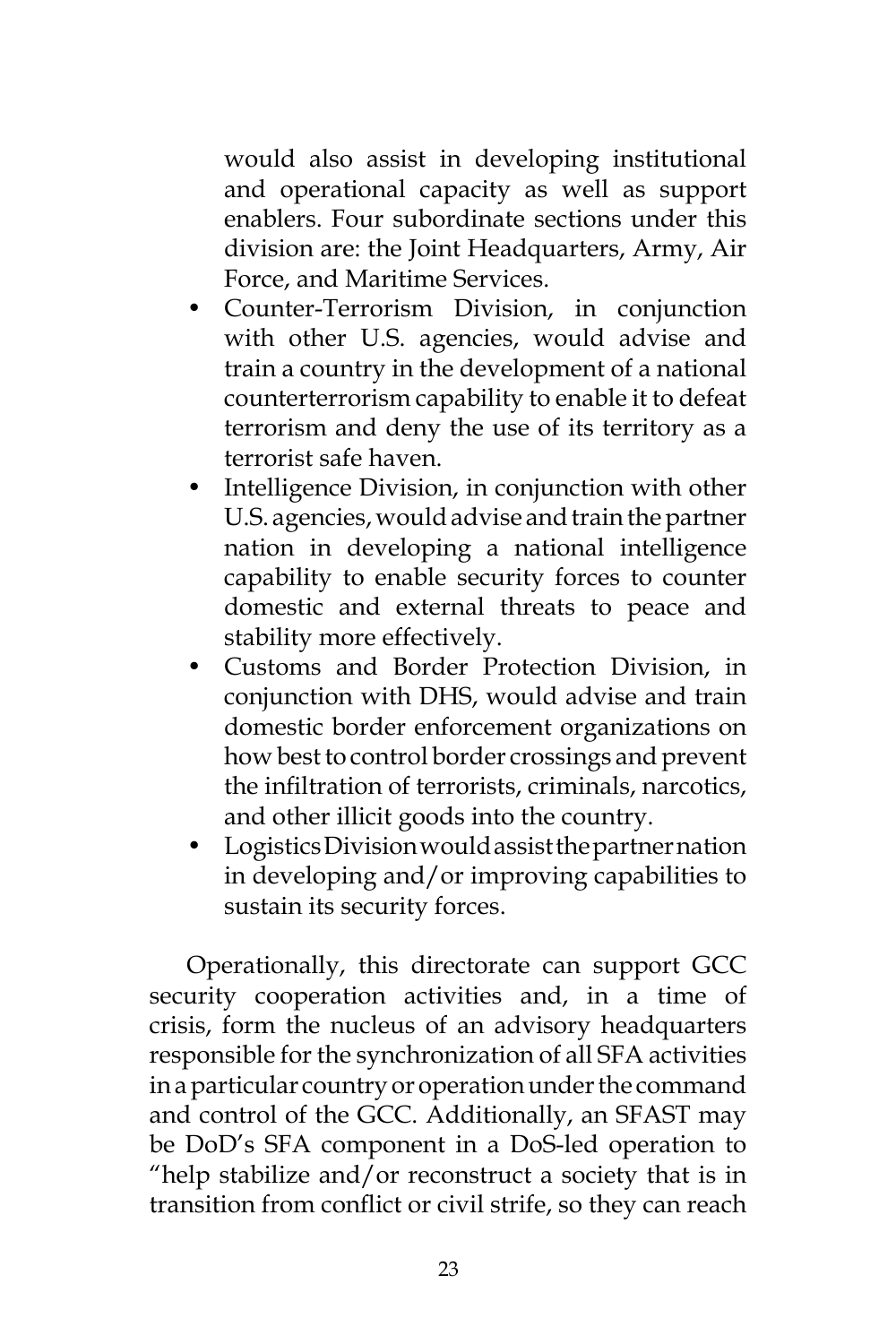a sustainable path toward peace, democracy and a market economy."23 As required, the SFAST would reach-back to or pull forward SFA SMEs.

The other major component of DSFAA is the Institutional Assistance Directorate (IAD). The IAD would be the primary element for the management of SFA information and expertise to coordinate common DOTMLPF solutions across and beyond DoD. Serving as a single proponent for activities currently found across multiple agencies and services within DoD, the IAD would provide all organizations having a role in SFA with a synergistic, comprehensive, and common approach to SFA. The overarching mission of the IAD is to institutionalize SFA capabilities and concepts across DOTMLPF domains within DoD, to capture lessons learned on SFA, and to advocate unity of effort in SFA with other government organizations and with our multinational partners. The IAD would also include divisions for legal review, acquisition/ contracting, knowledge management, and exercise support. All permanently assigned personnel, both military and civilian, serving as SMEs within IAD could be deployed as part of SFASTs in support of GCC SFA requirements.

The Joint Center for International Security Force Assistance (JCISFA) is fulfilling part of the role that is envisioned for the IAD. Since its creation in 2006, JCISFA has worked within DoD to define SFA and integrate SFA concepts and capabilities into Joint Doctrine. The Center has produced multiple publications, established interagency and advisor training center working groups, conducted cadre advisor training across DoD, and initiated research and analysis.<sup>24</sup> IAD should absorb JCISFA's current structure and extend the mission throughout the DOTMLPF domains.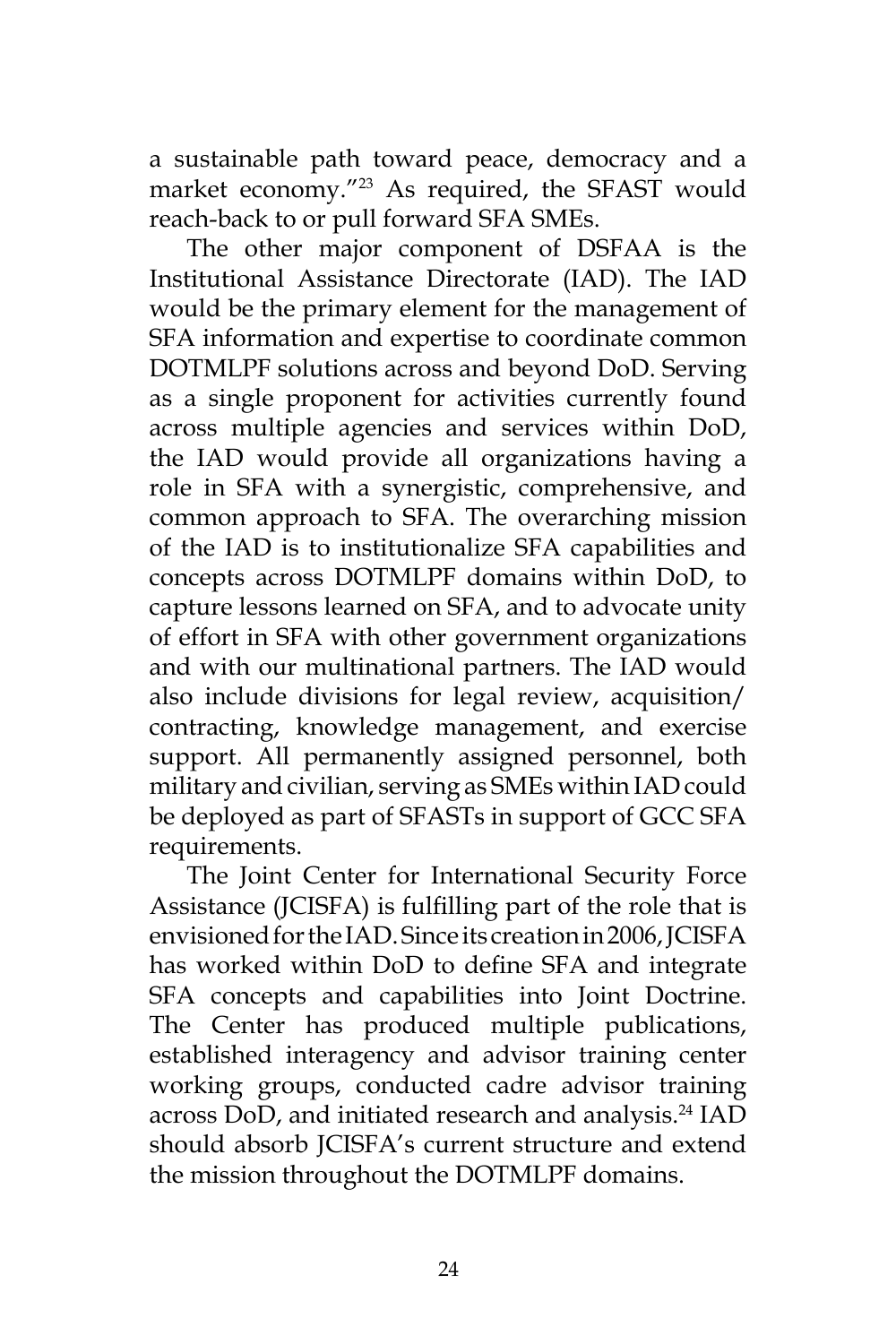- The Doctrine Division would provide guidance for U.S. SFA policy, concept, and doctrine integration efforts in coordination with the Joint Staff, Services, and combatant commands. A key enabler to the Doctrine Division would be the SFA lessons-learned collection process conducted by the IAD's Lessons Learned Division (discussed below). The SMEs within the division would evaluate doctrine, identify doctrinal gaps, and work to coordinate comprehensive doctrinal solutions.25 They may be part of an SFAST to help a partner nation create its doctrine or its institutional doctrinebuilding capability.
- The Organization Division provides SMEs who assist the OAD and GCCs with organizational design recommendations for a partner nation's security forces. It would also assist all force providers in codifying the task force structure of SFA advisory efforts given the changing joint operating environment and doctrine.
- The Training Division, in conjunction with the Services, would lead the development and standardization of joint SFA training capturing the spectrum of conflict from a stable environment to major combat operations. The Training Division would develop training standards, review SFA relevant Universal Joint Task List (UJTL) tasks, and would incorporate lessons learned into SFA training expediently to ensure deploying individuals, teams, and units have the most current techniques for conducting SFA activities. The division would develop training plans for partner nations, assess SFA training and would provide training assistance to deploying units. The SFA Training Division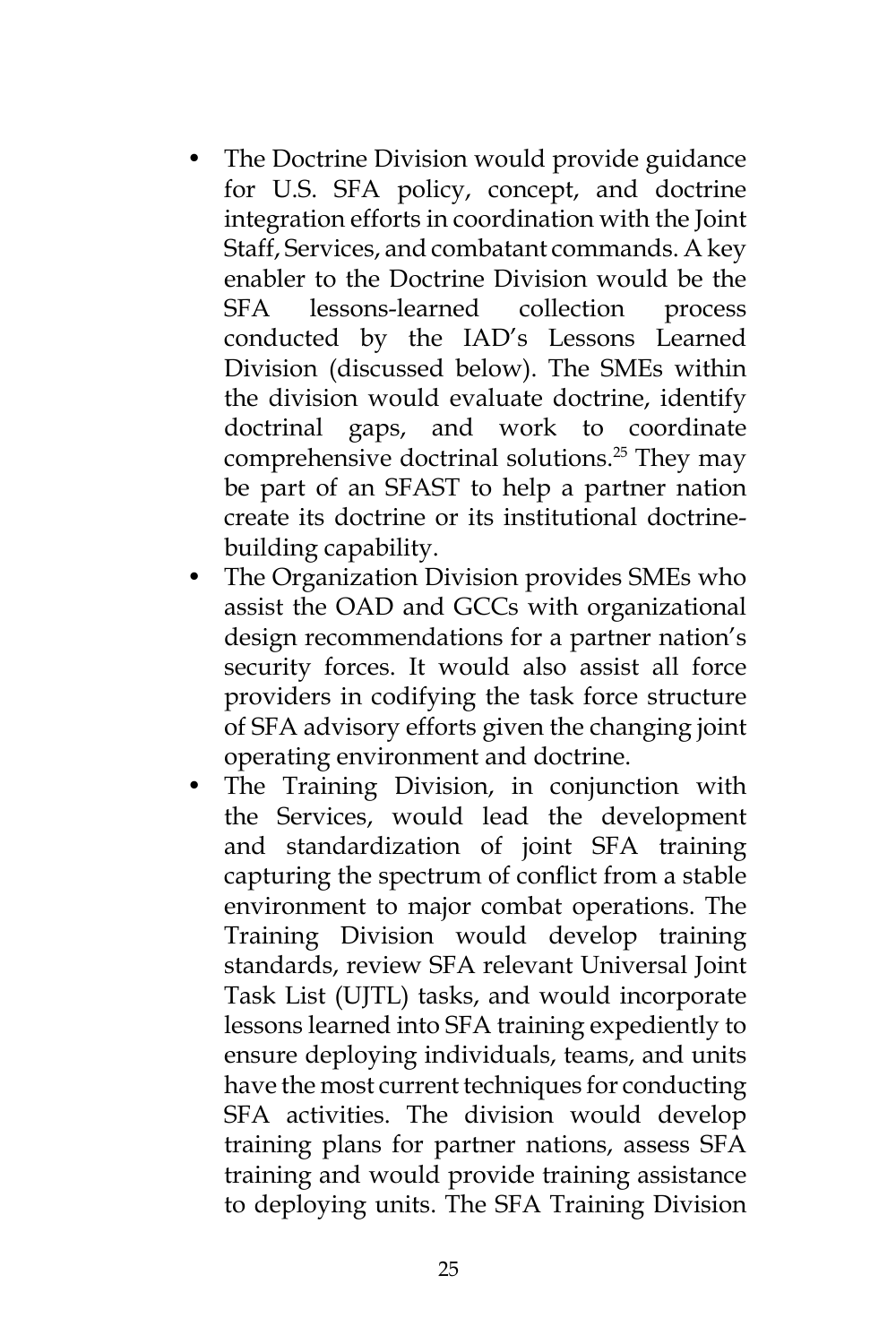would have an embedded SFA Training Academy to provide SFA specific courses for the joint force. The academy would conduct an SFA skill competency course which results in the awarding of an SFA joint skill competency identifier. Additionally, the academy would provide SME training to individuals that have been selected to serve as advisors at the operational or ministry levels and who require select training assistance in preparation for deployment. In support of partner nations, the academy would have the capacity to provide SFA training packages, on site course offerings, or course offerings via Mobile Training Teams (MTT). Inherent to all of this training is the vertical alignment of all tactical combat advisor training, operational enabler and support training and strategic staff mentoring training to ensure unity of purpose in execution of SFA activities within the partner nation.

- The Materiel Division would coordinate for materiel support of SFA activities and provide policy and oversight for procurement of supplies and equipment. This division would work closely with the Acquisition/Contracting Division and with the DSCA to obtain the necessary equipment to conduct SFA activities with foreign security forces. The Materiel Division would help identify standard generic equipment to be acquired under the program for SFA activities.
- The Leader Development/Education Division would help coordinate and promulgate joint SFA professional military education (PME) standards across DoD in coordination with OSD, the Joint Staff, and the services. The goal is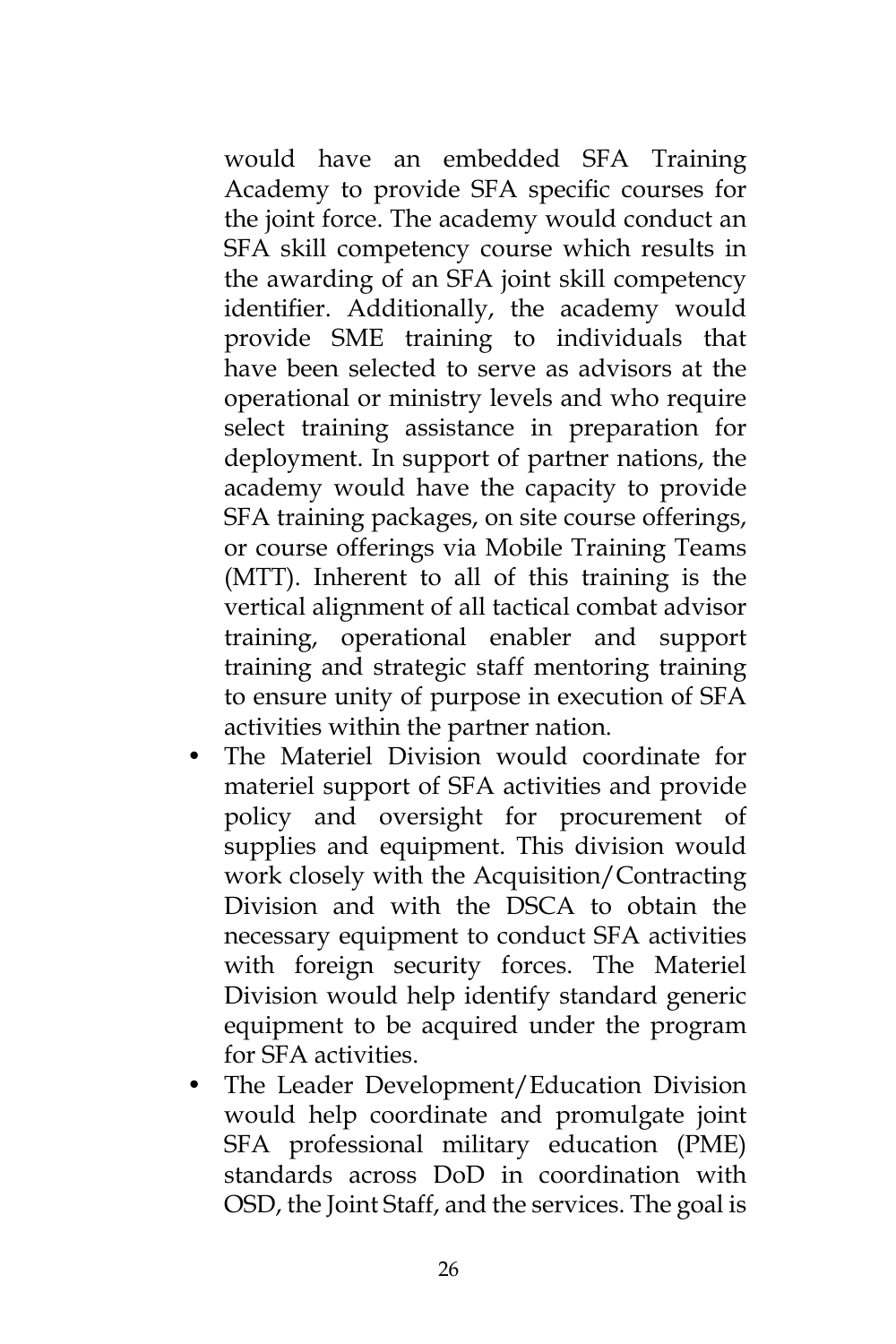that at each level of professional development, military and civilians are educated on SFA and its application to the current operational environment. This division would develop standards for Tier I and II SFA personnel.

- Personnel Division would work in coordination with the Joint staff, OSD, agencies, and Services to assist in developing policy to assess, train, retain, and track SMEs in support of SFA. In coordination with the Services and agencies, it would track SFA qualified personnel and assist in identifying qualified SFA personnel to fill GCC mission requirements.<sup>26</sup>
- The Knowledge Management Division conducts database management and the sharing of critical knowledge throughout the SFA community, while the Lessons Learned Division would reach out to the operational force to capture the most current information, conduct trend analysis, and produce relevant publications.
- The Exercise and Experiment Support Division would participate in selected exercises conducted across the combatant commands and services as a means of providing SFA subject matter expertise to the GCCs. These SMEs can assist GCCs and other organizations in developing the SFA component of exercises.

#### **DSFAA IN ACTION—HOW IT WOULD WORK**

A DSFAA core competency is its ability to deploy task-organized teams of SFA subject matter experts in support of GCCs while providing reach back capability to an SFA center of excellence. From steadystate theater security cooperation engagement to the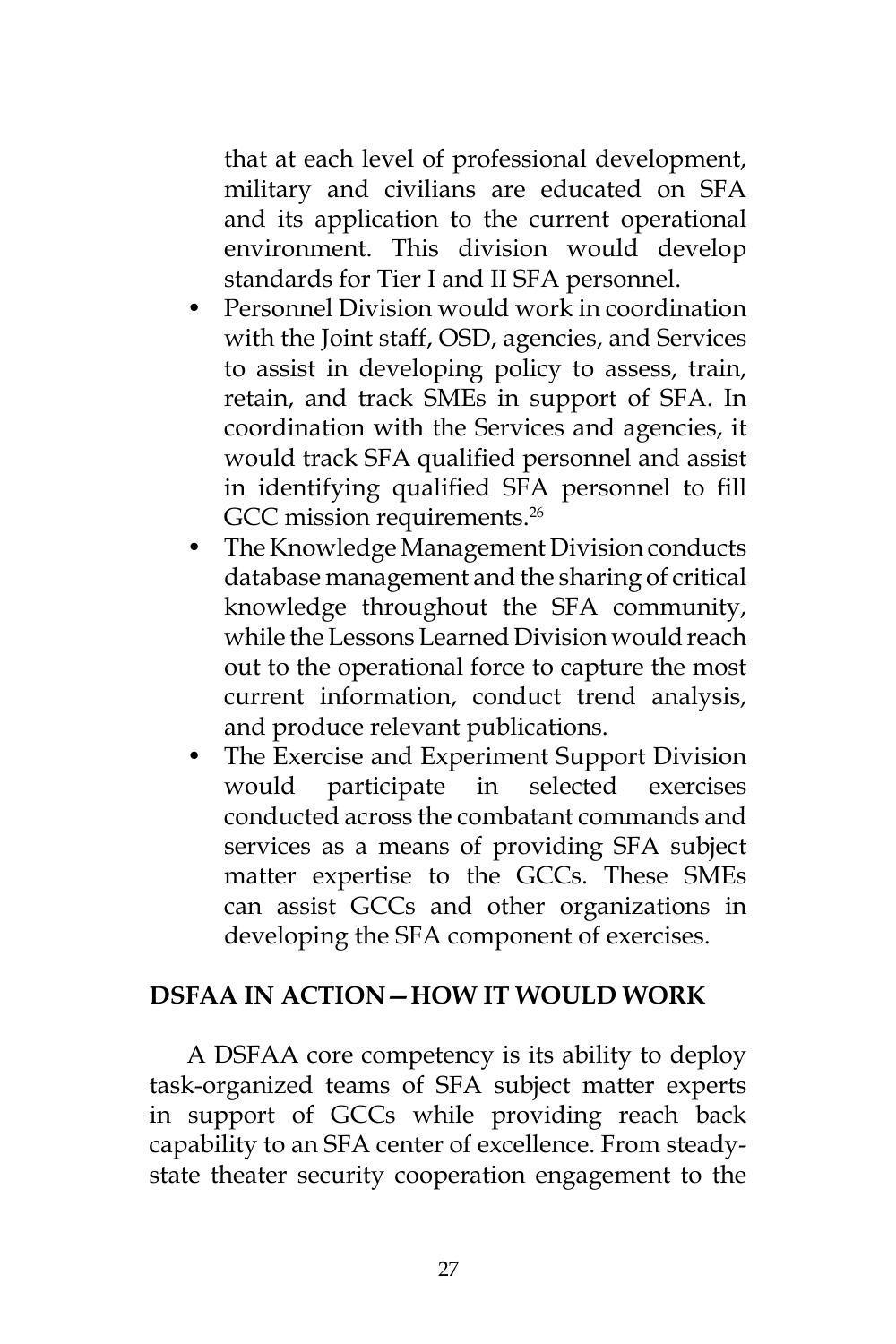most demanding large-scale SSTR contingencies, the DSFAA provides the GCCs task-organized SFA support through its tiered force structure. The following vignettes illustrate possible DSFAA employment. The vignettes represent an initial response to a GCC steadystate engagement support request, a more extensive preventive partner capacity building effort, and a crisis response to a large-scale SSTR contingency. As presented here, the vignettes build on each other in a cumulative fashion.

# **Vignette #1—Initial SFA Engagement Support.**

A GCC conducts a wide range of TSC exercises and engagement operations across its area of responsibility. To promote increased regional security, the GCC seeks to increase engagement and expand its influence in Country A. In concert with the desires of the U.S. Ambassador and the civilian and military leadership of Country A, the GCC increases its SFA efforts to build security force capacity. The GCC plans to use a pending TSC exercise as a venue to assess Country A's security forces and to build a SFA road map for increasing capacity through future TSC engagement. However, the GCC does not have personnel with the expertise and experience required to evaluate Country A's security forces from the tactical to ministerial level.

After receiving a validated GCC request, the DSFAA task organizes a SFAST based on the specifics of the GCC requirement. The SFAST conducts initial liaison with the GCC TSC exercise planners and provides on-site SME support during the exercise planning process, if required. The SFAST participates in the TSC exercise as part of a GCC-led observer and controller effort to assess Country A's security forces'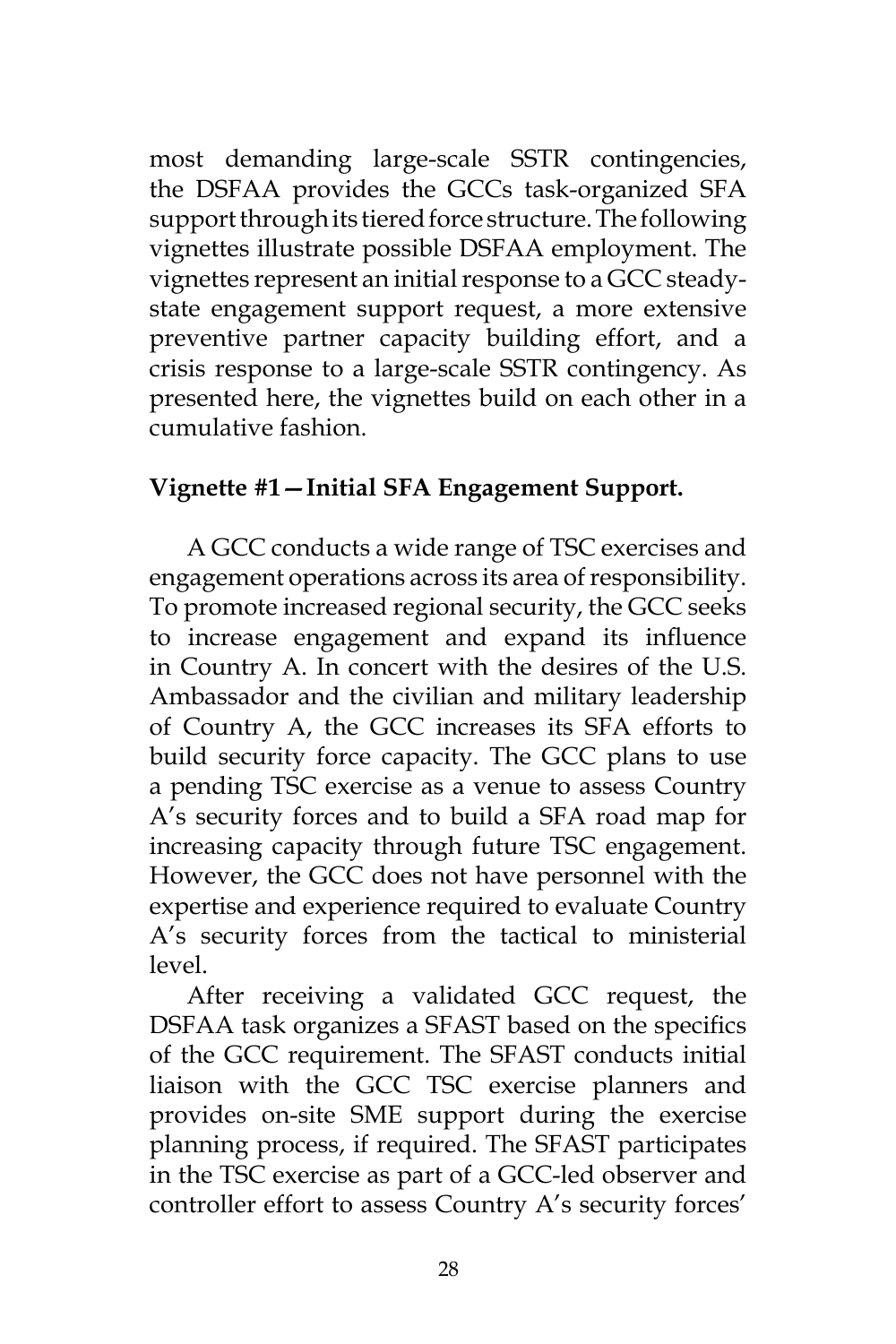effectiveness and capacity. After the exercise, the SFAST provides the GCC with a full-spectrum review, tactical unit to ministerial, of Country A's capability and capacity in relation to stated SFA objectives. The SFAST identifies opportunities to further apply DSFAA expertise in support of the OTERA process, focusing on key operational and ministerial functions requiring improvement to enable further growth in Country A's security forces' capability and capacity.

# **Vignette #2—Building FSF Capacity.**

The GCC, in close coordination with the U.S. Ambassador, requests additional support to increase Country A's security force capacity and effectiveness in response to a deteriorating political crisis in a bordering state. The GCC SFA objective is to build Country A's security force capacity to provide security for its population and secure its borders. The GCC also looks to advance Country A's security forces to a point where they would be able to deploy forces as part of a security alliance or coalition in response to regional security challenges. Basing their requirement on the SFAST assessment, the GCC plans to leverage DSFAA expertise at the operational and ministerial level, while sourcing training and mentoring at the tactical level with organic assets.

After receiving the GCC request, DSFAA assists the Joint Staff in validating the requirement and task organizes an appropriate SFAST to augment the GCC dedicated forces, building on the team that assisted the GCC in conducting the initial assessment in Country A. The SFAST would be reinforced with additional personnel to support a longer duration and expanded mission. If the required personnel are not resident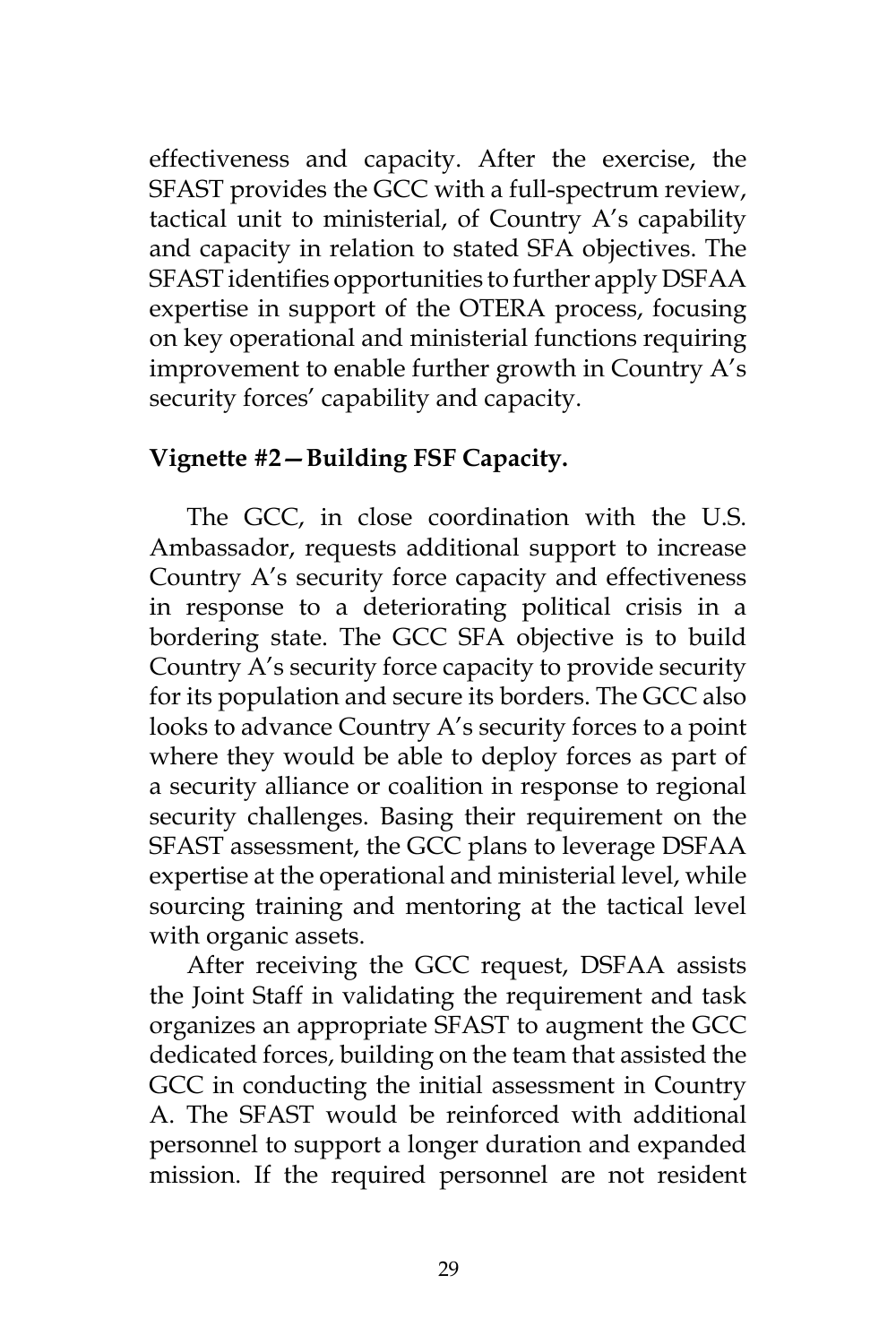within the DSFAA structure, Tier II and III personnel and/or units would be identified and requested to address the requirement.<sup>27</sup> The SFAST would conduct orientation and pre-deployment training at the DSFAA approved sites, provide additional SFA training to Tier III personnel, then deploy to the GCC as a subordinate element within the overall SFA effort in Country A. Tier I and II personnel may deploy earlier than the Tier III personnel, as we expect that additional training of Tier III units would be required.

The SFAST would partner with operational and ministerial counterparts within Country A's security establishment to provide training, mentorship, and modeling for key leaders and their staffs. The SFAST focuses on developing and increasing ministerial and operational capacity to integrate, coordinate, and support the efforts of their tactical security force units. The SFAST also ties into other GCC general purpose force and SOF trainers at the tactical level as a feedback loop to ensure unity of effort and to measure the effectiveness of the SFA effort.

The DSFAA headquarters continues to play a vital role throughout the SFA mission in Country A. It provides SME reach back support to the SFAST and assists in the synchronization of DoD and interagency actions in support of the GCC SFA effort. Based on equipment and training deficiencies identified by the SFAST, DSFAA would first provide equipment from pre-purchased stocks, and then use 1206 funds to purchase and deliver equipment, munitions, contract trainers, and other essentials to meet remaining immediate requirements to rapidly build initial security force capacity. The DSFAA then acts as a lead coordinator for the GCC to obtain required funding from various authorities, such as FMF, GPOI, PKO, and Counter Drug funds, to enable Country A's security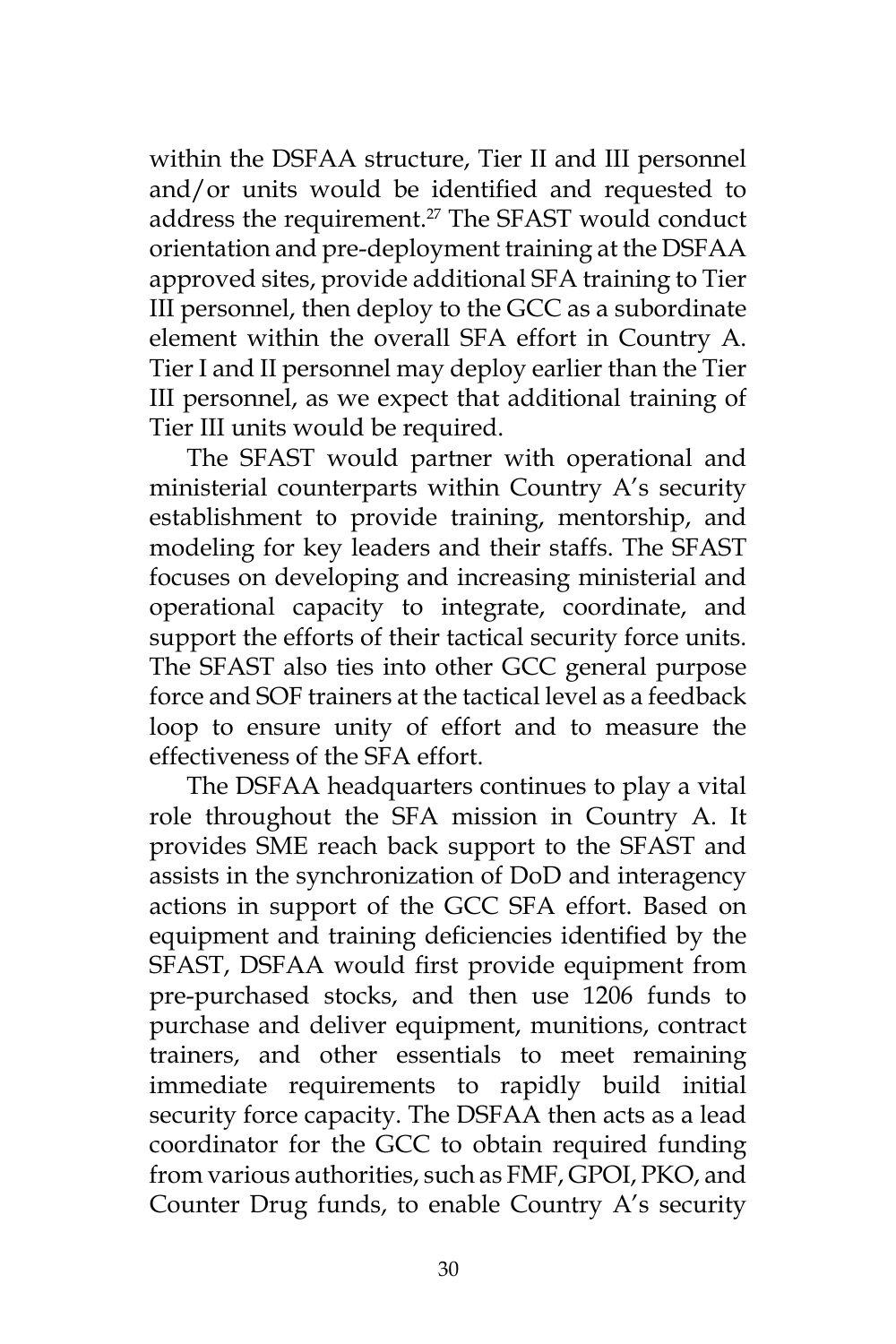forces to achieve full capability and to ensure longterm support for SFA objectives in Country A.

#### **Vignette #3—SSTR Response.**

The GCC conducts crisis planning to address an internal conflict in Country B that threatens to spill over into Country A and destabilize the region. The GCC response options include a GCC-led coalition of regional partners, to include a contingent from Country A (trained and equipped as described in vignette #2), to defeat an aggressor military force and facilitate reestablishment of a functioning government in Country B. The GCC requests DSFAA support during the crisis planning process.

DSFAA task organizes and deploys SFASTs to support GCC crisis planning. One SFAST may assist the GCC in improving Country A's forces to conduct FID and support the coalition, and then to conduct combat advising for those forces. Another SFAST focuses on Phase IV and V planning, where the GCC expects to assume the responsibility for rebuilding or creating military and police forces within Country B after MCO. To support this effort, the second SFAST, reinforced with Tier II and III personnel as required, deploys with lead GCC forces to conduct an initial SFA assessment of Country B's security forces. This tactical to ministerial SFA review would provide the GCC with a starting point for the OTERA tasks to be undertaken for the security forces of Country B. The SFAST also acts in concert with a DoS-led Advance Civilian Team  $(ACT)$  deployed to the region<sup>28</sup> to ensure unity of effort of SFA activities in support of GCC objectives during the vital early stages of stability operations.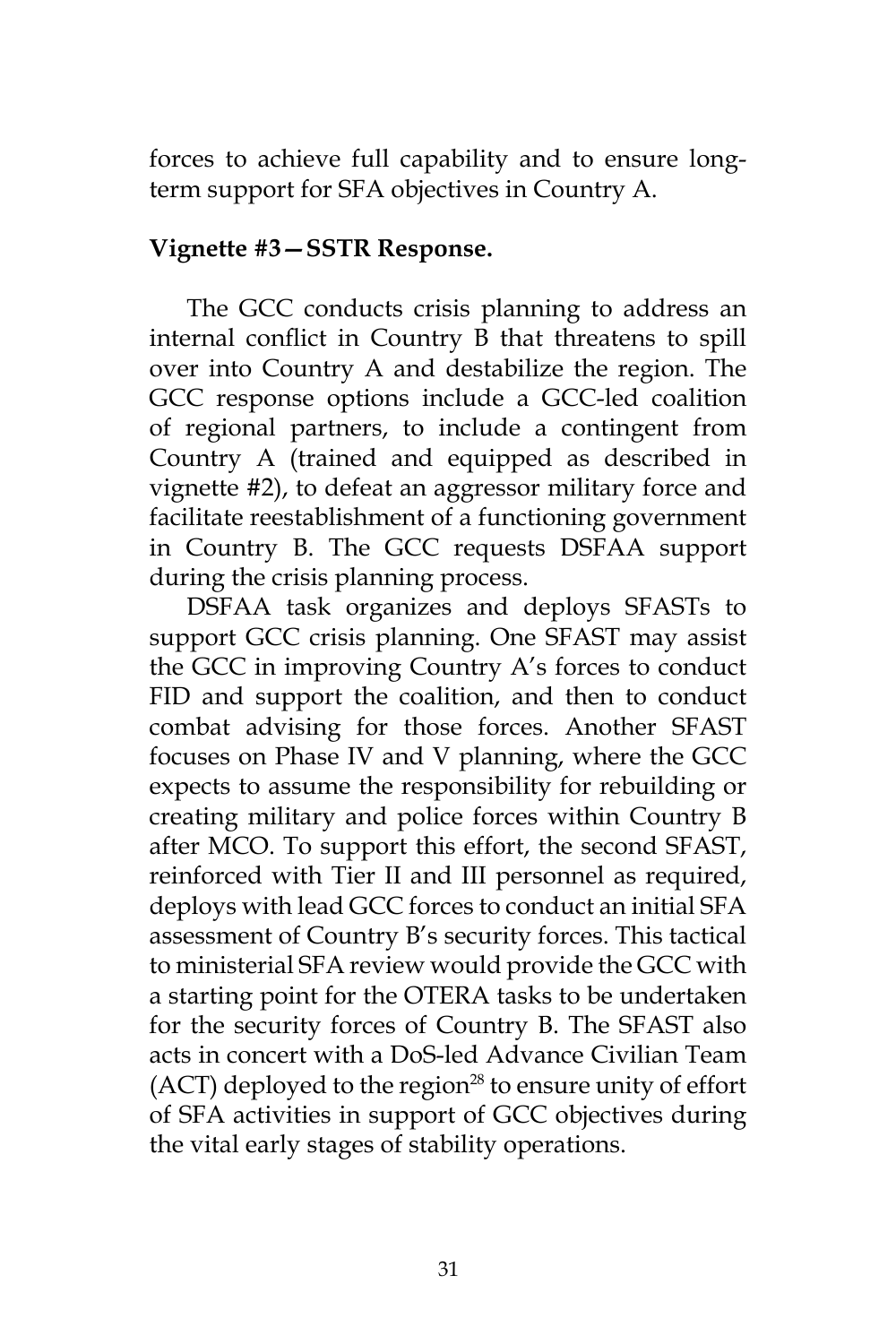Based on the requirements of the GCC SFA plan, the SFAST initially fills key billets and advisor/trainer support functions of Country B, and provides training and mentorship to key leaders and their staffs of Country B's security forces. Depending on the scope of the SFA operation, DSFAA would coordinate with the Services and agencies to provide additional trained Tier II and III personnel to support the effort in Country B.29 Upon GCC request, the DSFAA could also provide the core of a Joint SFA Support Task Force (JSFASTF) headquarters to command, control, and synchronize all SFA activities in Country B.30 The JSFASTF would coordinate OTERA for all levels and functions of Country B's security forces. This vertical integration with Country B's security forces would enable the JSFASTF to quickly validate or establish the link between the nation's political leadership from the ministerial level to tactical units, and ensure all of the institutional support organizations of the security forces are organized and trained to support the common aims.

The JSFASTF would remain in place until County B's security force capability and capacity increased to the level where it was able to protect its population and secure its external borders. As Country B's security forces capabilities and capacities increase, JSFASTF elements are replaced by qualified follow-on forces or S/CRS personnel, and redeployed until only an SFAST remains to provide the GCC a final full-spectrum review of Country B's security forces and recommends a strategy for future steady-state TSC engagement.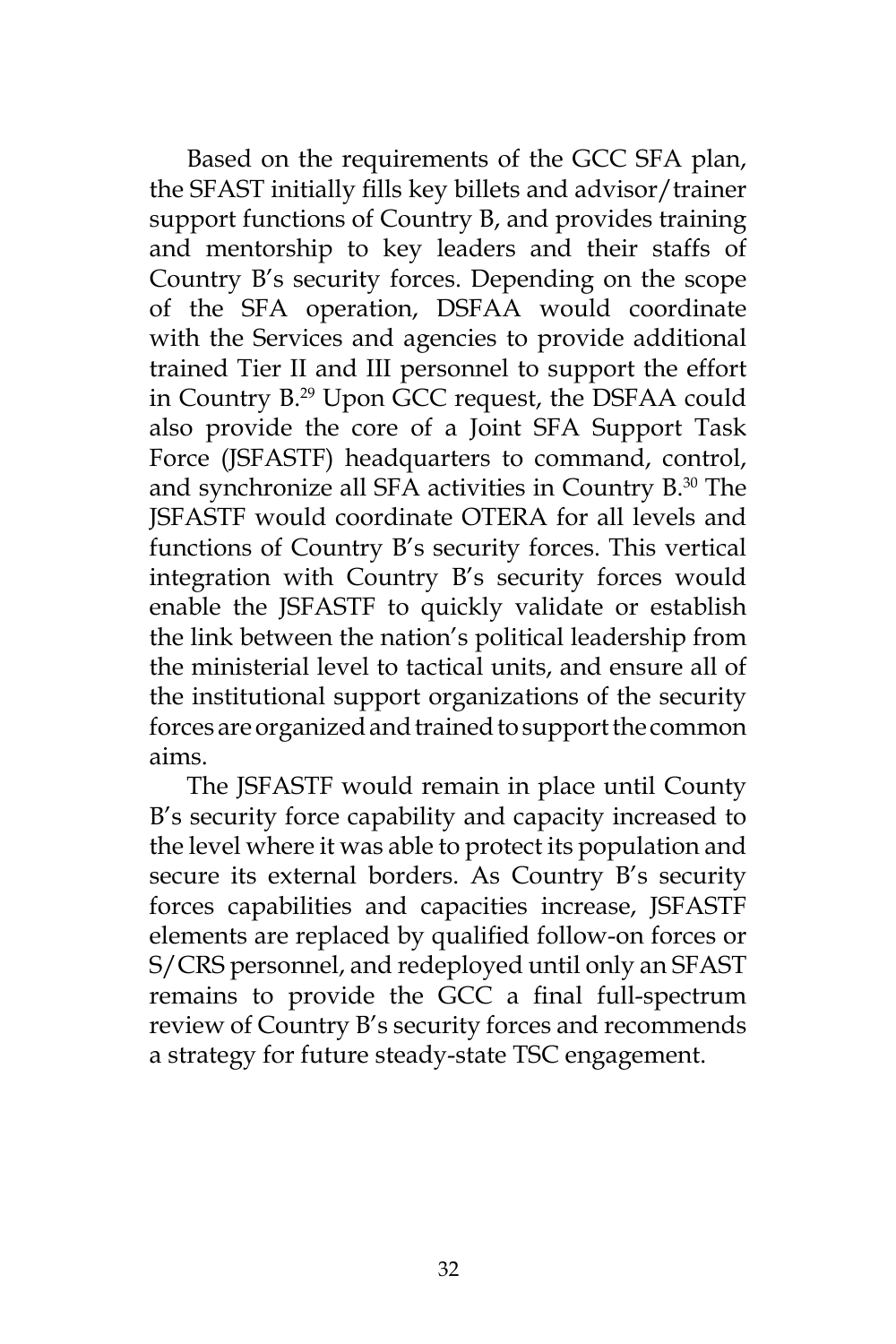#### **CONCLUSION—REDUCE THE AD HOCERY**

Secretary of Defense Gates has made it clear that in order to protect U.S. national interests abroad, U.S. forces must retain an immediate and long-term core capacity to build partner capacity.<sup>31</sup> The U.S. military has learned many lessons in the recent conflicts concerning SFA, to include advising partner nations from the tactical through ministerial levels. It would be a mistake to squander this experience.

To avoid significant failings inherent in an ad hoc approach there is need for a holistic approach to SFA. DoD needs a standing organization that can leverage U.S. military and civilian expertise internally as well as externally across the interagency and our international partners. The organization we propose, the Defense Security Force Assistance Agency, would provide the instrument for horizontal and vertical coordination within and across DoD as well as with the interagency, given some realignment of roles and authorities within DoD, and between DoD and DoS. Likewise, it would provide both horizontal and vertical operational and institutional support to partner nations, a framework that would be mirrored within the organization to effectively coordinate SFA across the DOTMLPF domains. DSFAA would provide readily deployable Tier I and Tier II support to the GCCs and partner nations, and would have the capability to generate Tier III capacity by assisting in coordinating augmentation from Special Operations and General Purpose Forces. Finally, the organization would provide a repository of legal and budgetary expertise to source, fund, and manage monies from various complex authorities that play a role in the SFA arena.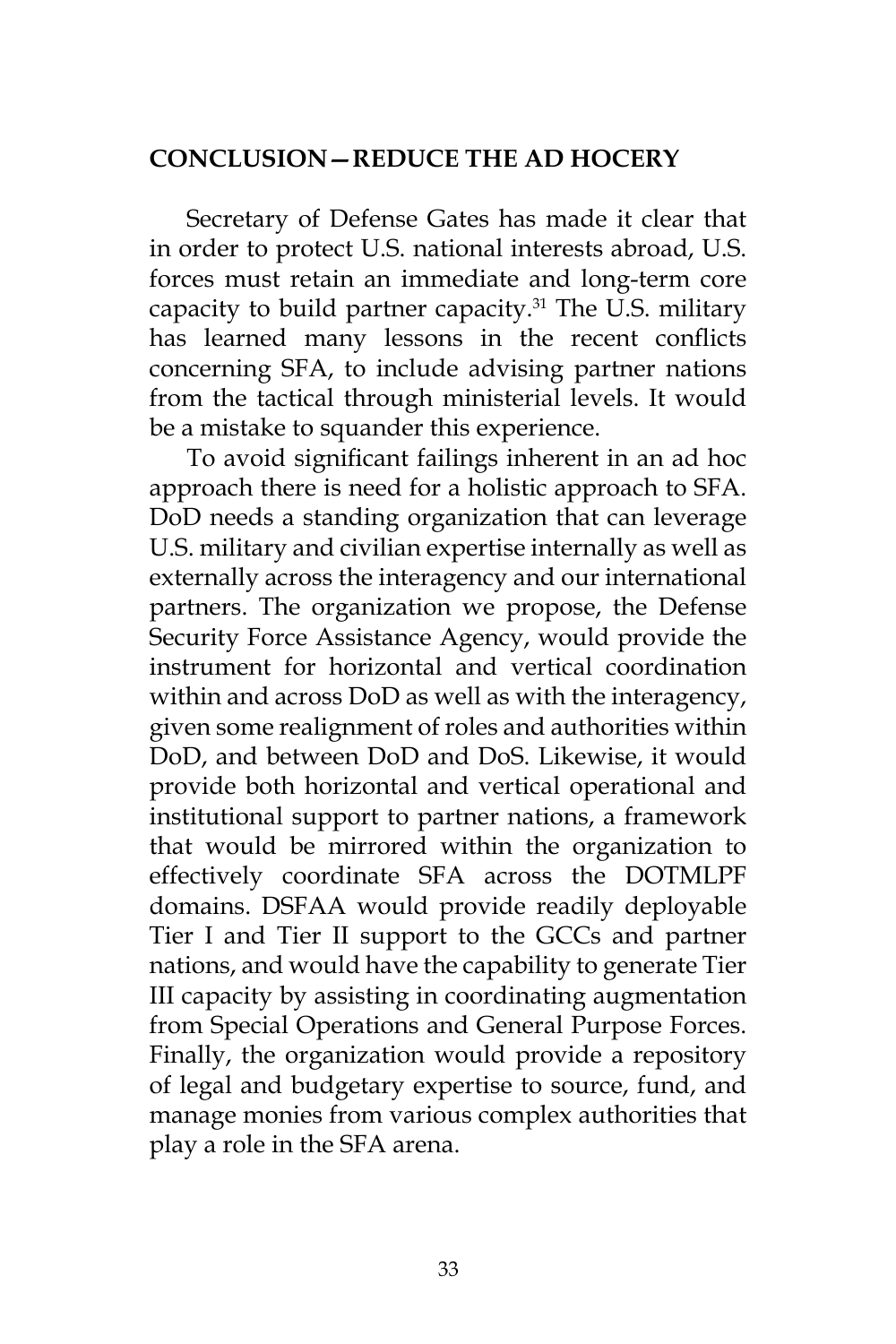The intent of this proposal is to provide an organizational solution that effectively concentrates advocacy and expertise for SFA to better facilitate GCC conduct of SFA missions. The agency would function along institutional lines, developing the required range of DOTMLPF capabilities to develop effective security force assistance plans while leveraging available DoD and U.S. governmental assets. The agency would also help accomplish SFA missions by providing core expertise to U.S. forces committed to SFA operations in support of the GCCs and U.S. Ambassadors. The end result is to build enduring partner capacity and capability, favorably shape the international environment, and protect U.S. national interests abroad.

#### **ENDNOTES**

1. Robert Gates, "A Balanced Strategy," *Foreign Affairs*, Vol. 88, No. 1, January/February 2009, pp. 29-30.

2. *Draft Department of Defense Instruction (DoDI): Security Force Assistance,* Washington, DC: U.S. Department of Defense, February 25, 2009, p. 12.

3. *Ibid*., p. 11. The DoDI introduced and defined OTERA as follows:

**Organize**: to develop and implement appropriate force structures and support elements that will allow foreign security forces to accomplish their purpose.

**Train**: to teach, in a controlled environment, individuals or units the skills necessary to accomplish their assigned missions. This entails the acquisition of knowledge, skills, and competencies at all levels from the individual though units of various sizes and institutions to the highest levels of the security ministries.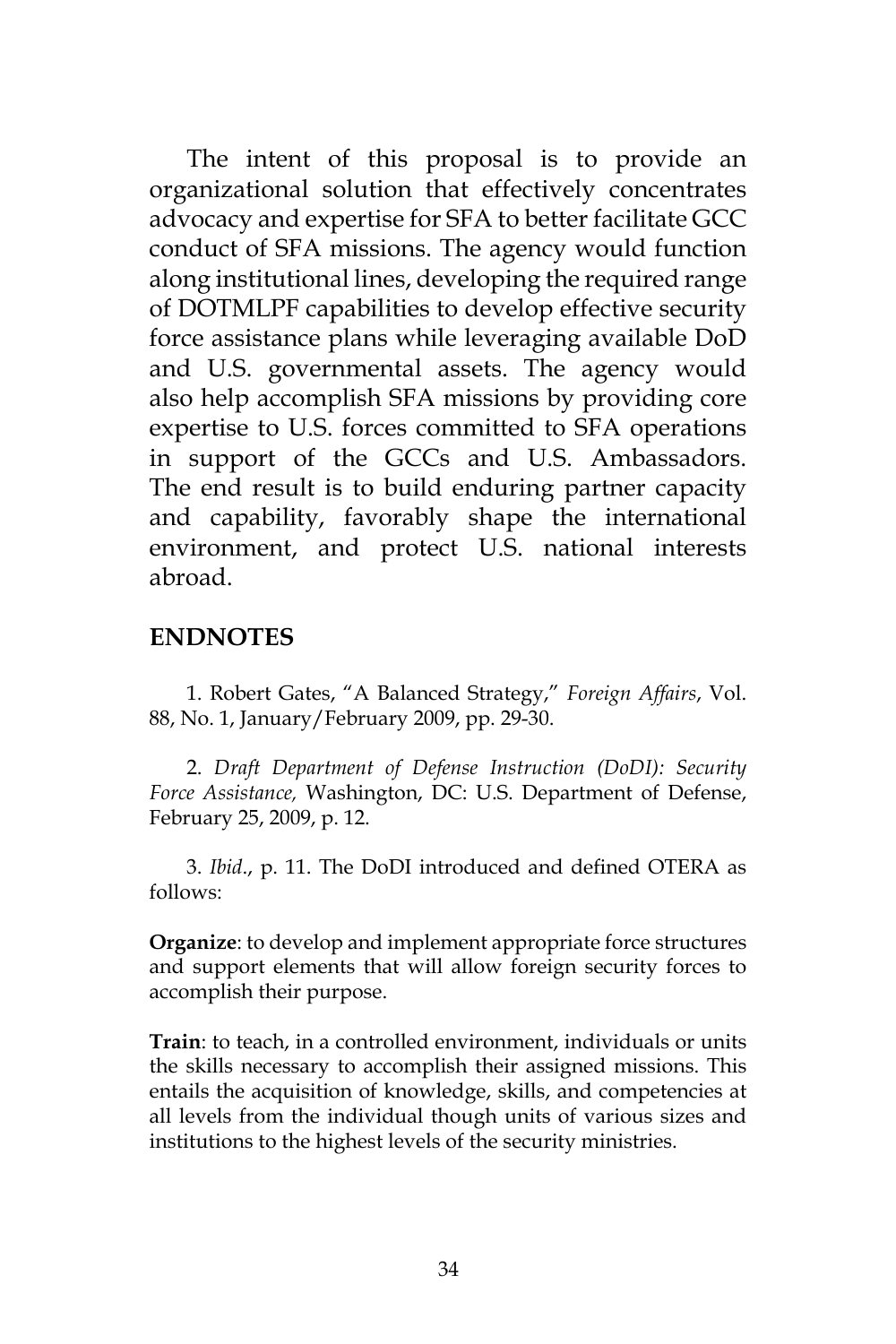**Equip**: to give, sell, or finance the acquisition of systems that are appropriate to the missions of the partner security forces and are sustainable in the long run.

**Rebuild**: to construct security institutions and units, and the physical infrastructure they require. Residual structure may be adequate to provide a foundation for reformed structure, but it may be necessary to dismantle old structures and essentially build from the ground up.

**Advise**: to counsel and mentor individuals and units undergoing training or conducting operations, at the tactical through ministerial level as necessary. When authorized by law, U.S. forces may partner with foreign security force units and/or embed advisors with those units, in both combat and peacetime operations, in order to bolster the ability of partner security forces to accomplish their assigned mission by providing equipment, materiel, logistics, or other military support.

4. Robert Gates, *National Defense Strategy of the United States of America*, Washington, DC: The Pentagon, June 2008, p. 9.

5. Richard B. Myers, *National Military Strategy of the United States of America*, Washington, DC: The Pentagon, 2004, p. 11.

6. Dennis C. Blair, "Annual Threat Assessment of the Intelligence Community for the Senate Select Committee on Intelligence," *Congressional Report*, February 12, 2009, p. 2. According to Blair,

The primary near-term security concern of the United States is the global economic crisis and its geopolitical implications. . . . Roughly a quarter of the countries in the world have already experienced low-level instability such as government changes because of the current slowdown. . . . Statistical modeling shows that economic crises increase the risk of regime-threatening instability if they persist over a one to two year period. Besides increased economic nationalism, the most likely political fallout for US interests will involve allies and friends not being able to fully meet their defense and humanitarian obligations.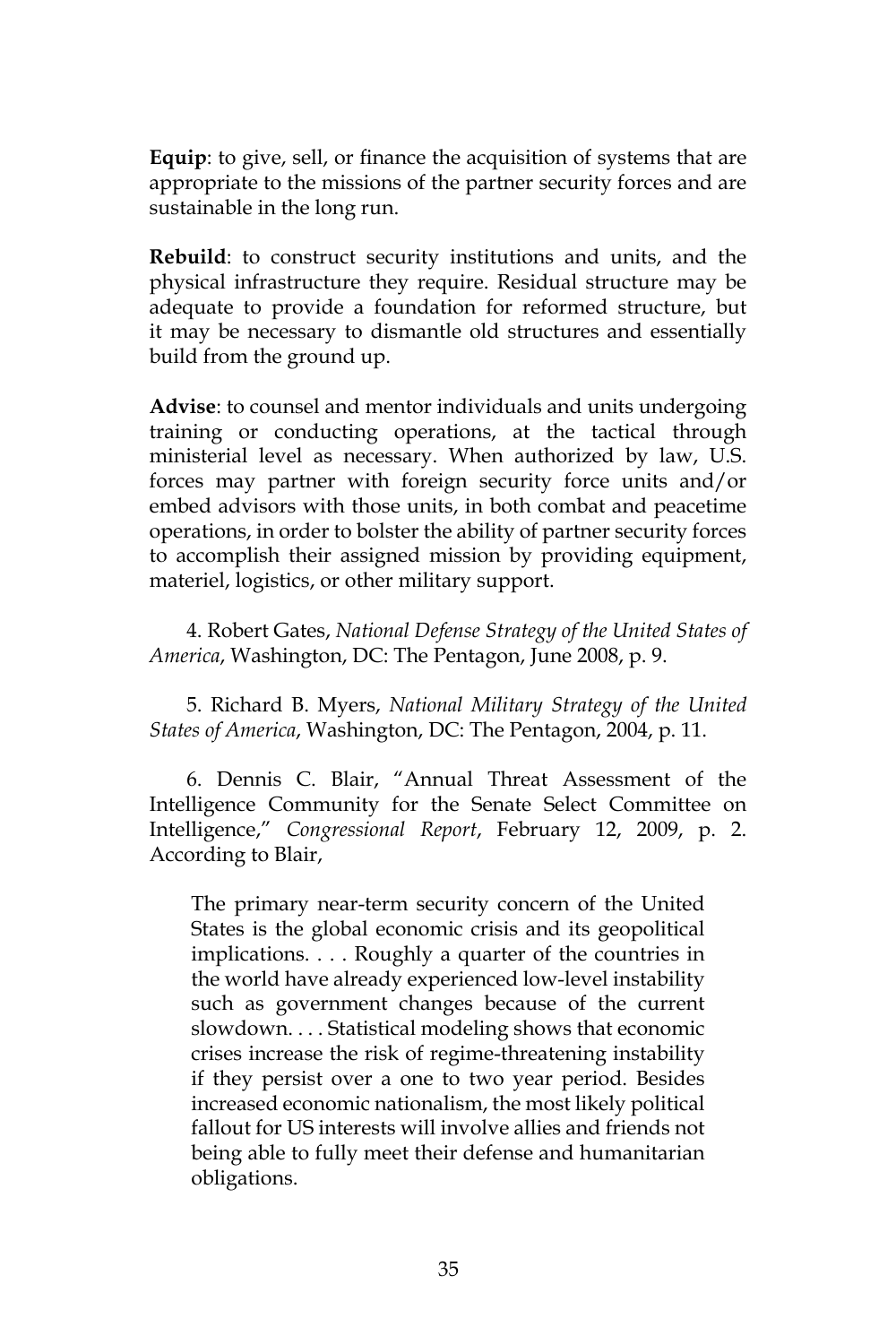7. U.S. Department of Defense, *Capstone Concept for Joint Operations Version 3.0,* Washington, DC: U.S. Department of Defense, January 15, 2009, p. 26.

8. *Ibid*., p. 26.

9. Similar ad hoc approaches to SFA were common during the war in Vietnam. For a particularly good account, see Andrew Krepinevich, *The Army and Vietnam*, Baltimore, MD: Johns Hopkins University Press, 1986.

10. David H. Gurney, "An Interview with George W. Casey, Jr.," *Joint Force Quarterly*, Vol. 52, 2009, p. 18. General Casey is quoted as saying,

So we're looking more toward the majority of this work being done by Special Forces, augmented, when they need to be, by regionally oriented conventional forces, which is something else the ARFORGEN model allows us to do. We also asked ourselves if we really think we're going to build another country's army and police forces and ministries from the ground up any time soon. And the answer was, probably not. We've got several challenges: we've got to set ourselves up to do Iraq and Afghanistan for the long haul, and then figure out how we augment Special Forces to do the other engagement that we need. That's kind of the direction we're going. In the interim, we have a training center for transition teams that we're going to continue to run, it's going to move down to Fort Polk, out of Fort Riley, and we're going to have a brigade dedicated to doing nothing but training transition teams. So we'll continue to do that for a while.

11. *Draft DoDI*, p. 12.

12. U.S. Special Operations Command, "Security Forces Assistance," draft predecisional working paper, November 2008, p. 9.

13. Dave Maxwell, "Considerations for Organizing and Preparing for Security Force Assistance Operations," *Small War*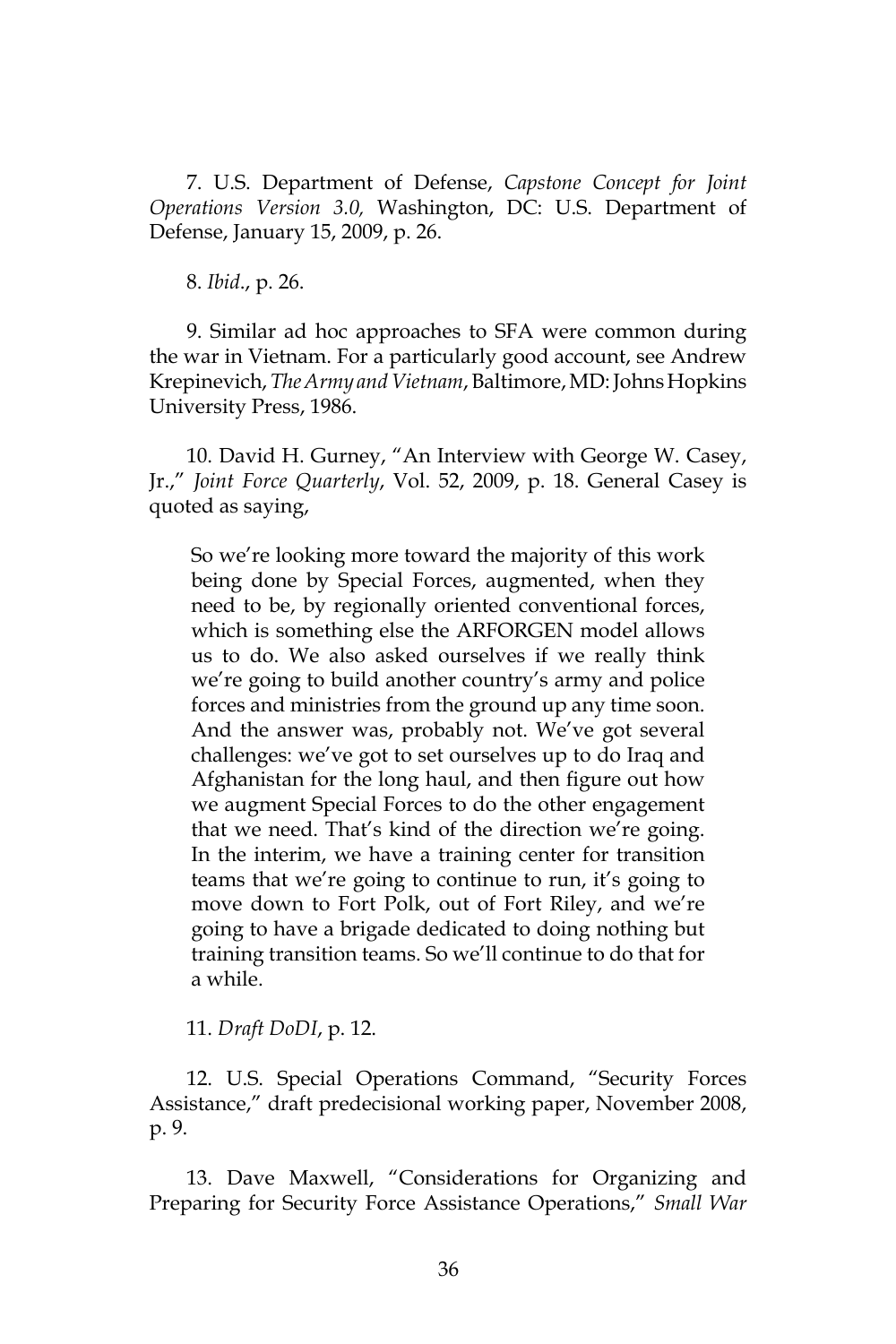*Journal*, March 28, 2008, *[smallwarsjournal.com/mag/docs-temp/45](http://smallwarsjournal.com/mag/docs-temp/45-maxwell.pd) [maxwell.pd](http://smallwarsjournal.com/mag/docs-temp/45-maxwell.pd)f*, accessed January 3, 2009.

14. Daniel S. Roper, "Global Insurgency: Strategic Clarity for the Long War," *Parameters*, Vol. 38, No. 3, Autumn 2008, pp. 105.

15. *Determining the Roles for General Purpose Forces (GPF) and Special Operations Forces (SOF) in Security Force Assistance (SFA) Missions and Refining a Process for Identifying the Best Force for Specific SFA Missions*, Washington, DC: U.S. Department of Defense, May 23, 2008, p. 3.

16. We recommend this placement, given the need for a close working relationship with DSCA, which is also organized under ASD(GSA). The placement within OUSD(P) also facilitates close coordination with ASD SO/LIC, the higher headquarters for USSOCOM. See Appendix A for more details.

#### 17. *Determining the Roles*, p. 3.

18. Section 1206 of the *FY2006 National Defense Authorization Act*, Public Law 109-163, January 6, 2006, as amended, provides the Secretary of Defense with a new authority to train and equip foreign military forces and foreign maritime security forces. Authority has been extended until Fiscal Year (FY)2011. Up to \$350M of DoD O&M funds are authorized for FY09. Prior to 1206 authority, DoD generally trained and equipped foreign military forces utilizing State Department security assistance programs. However, according to DoD, "traditional security assistance takes three to four years from concept to execution." Global Train and Equip authority allows a response to emergent threats or opportunities in 6 months or less. *Fiscal Year 2009 Budget Request Summary Justification*, Washington, DC: U.S. Department of Defense, February 4, 2008, p. 103.

19. *International Security and Development Cooperation Act of 1981*, Public Law 97-113, Section 108a, December 29, 1981. Established Chapter 5 to the Arms Export Control Act for the Special Defense Acquisition Fund for the procurement of Defense articles and in anticipation of selling or transferring them to foreign customers. The Fund operated as a revolving fund and was capitalized with revenues from U.S. Government sales and contractors' export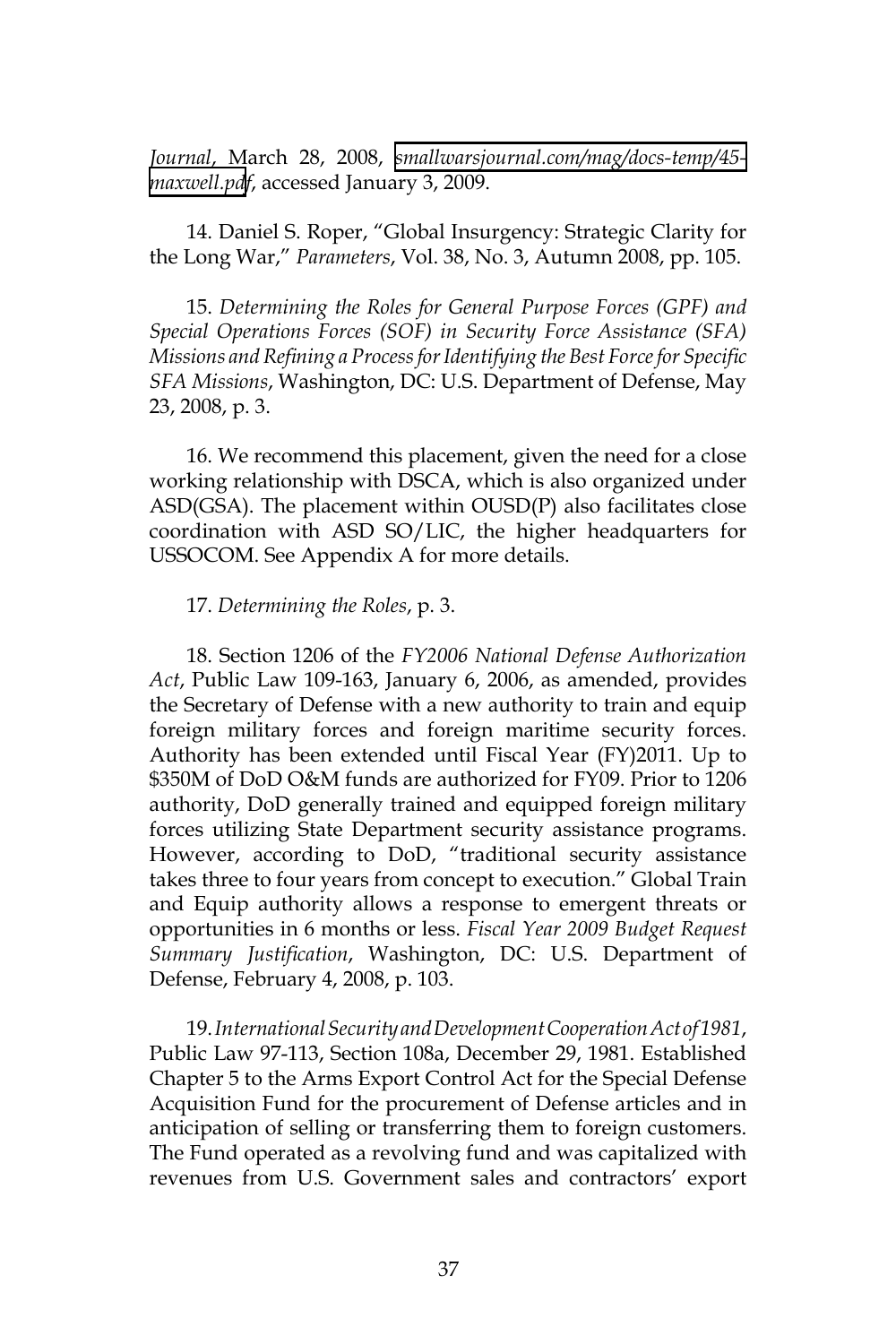sales. It was repealed by Section 2795 of Public Law 104-164, July 21, 1996.

20. We believe there are redundancies in SFA support throughout the DoD that can be reduced to provide a minimal growth solution.

21. A myriad of LNOs from other agencies is envisioned, with perhaps the most critical case being that of the State Department, with ties to country teams, the Coordinator for Reconstruction and Stabilization, USAID, Foreign Military Sales, the Global Train and Equip Program, Partners for Peace, etc. Other LNO positions would potentially be established with Law Enforcement agencies, Customs and Immigration, Commerce, etc.

22. Multi-National Security Transition Command-Iraq and NATO Training Mission-Iraq, "NMSTC-I Organizational Structure,"*www.mnstci.iraq.centcom.mil/mnstci\_mission.aspx*, accessed January 18, 2009.

23. "About S/CRS – Office of the Coordinator for Reconstruction and Stabilization," *www.state.gov/s/crs/c12936.htm*, accessed February 20, 2009.

24. "Joint Center for International Security Force Assistance Organization Brief," July 18, 2008, *https://jcisfa.jcs.mil*, accessed January 16, 2009.

25. "SFA Milestones," briefing slides with scripted commentary, Fort Leavenworth, KS, Joint Center for International Security Force Assistance, 2008.

26. *Department of Defense Strategic Plan for Joint Officer Management and Joint Professional Military Education*, Washington, DC: U.S. Department of Defense, April 3, 2006, p. 4.

27. Sourcing for units as part of Tier III expansion would take place via the normal global force management process.

28. U.S. Army Field Manual 3-07, *Stability Operations Doctrine,*  Washington, DC: U.S. Department of the Army, October 2008, p. B-3. An advance civilian team (ACT) is one element of the larger Civilian Response Corps (CRC) initiative from the S/CRS. S/CRS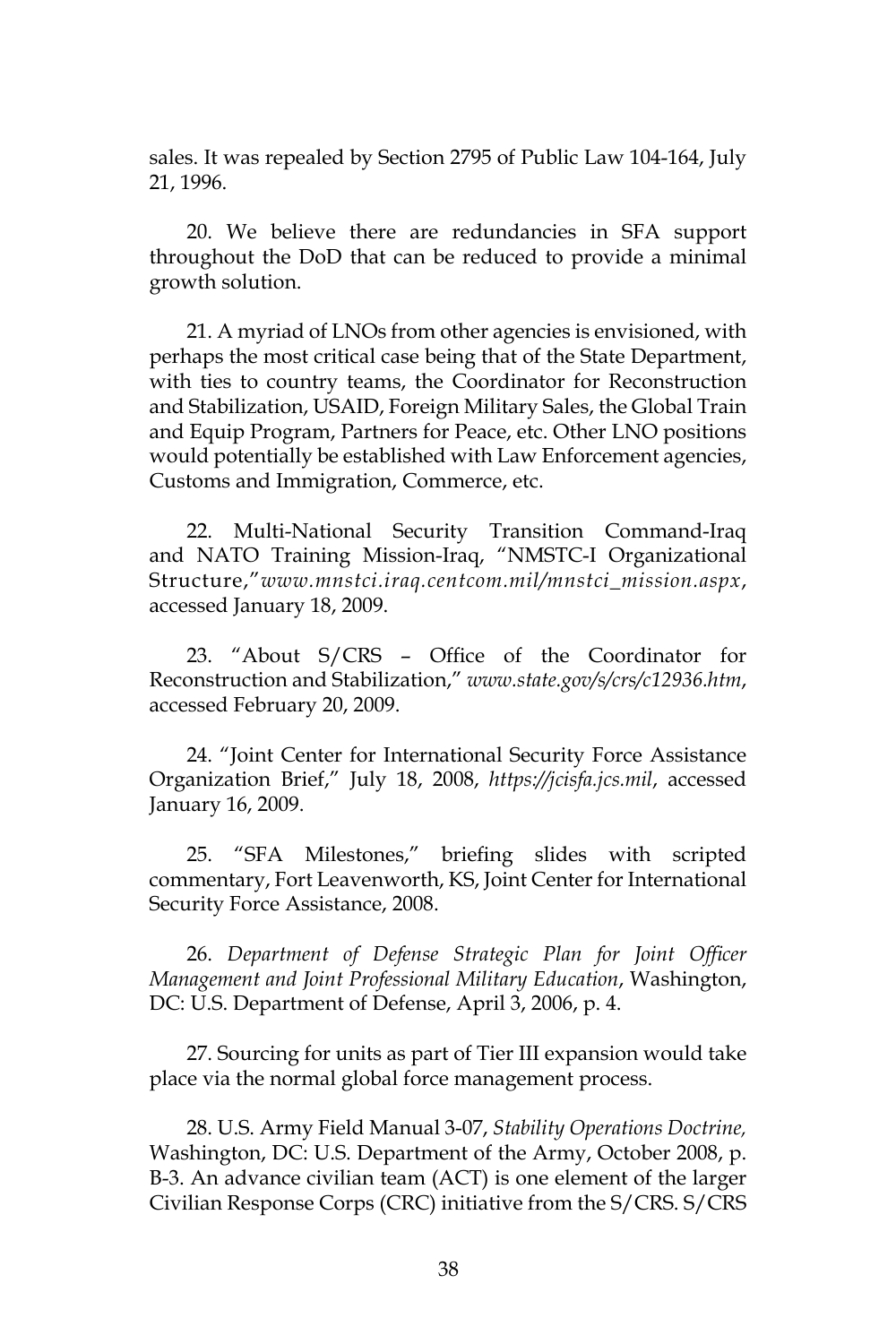envisions the CRC as consisting of an active group of personnel readily available for deployment, a standby list of additional personnel throughout the government capable of deployment on short notice, and a list of reserve personnel who could be activated and prepared for deployment within a few months.

29. The DSFAA provides predeployment SME training to deploying units designated to conduct SFA operations in Country B. The DSFAA task organizes mobile training teams (MTT) to conduct the pre-deployment SFA training on-site and deploys the MTT with the unit as SFA mentors and liaison officers once in Country B.

30. This concept would represent a more coherent approach to the process that ultimately generated the security force assistance headquarters in Afghanistan (Combined Security Transition Command-Afghanistan [CSTC-A]) and Iraq (Multinational Security Transition Command-Iraq [MNSTC-I]).

31. In addition to his *Foreign Affairs* article, "A Balanced Strategy," Secretary Gates has emphasized this point in numerous other public statements to include his Landon Lecture at Kansas State University, November 26, 2007, *www.defenselink.mil/speeches/ speech.aspx?speechid=1199*, accessed January 20,2009.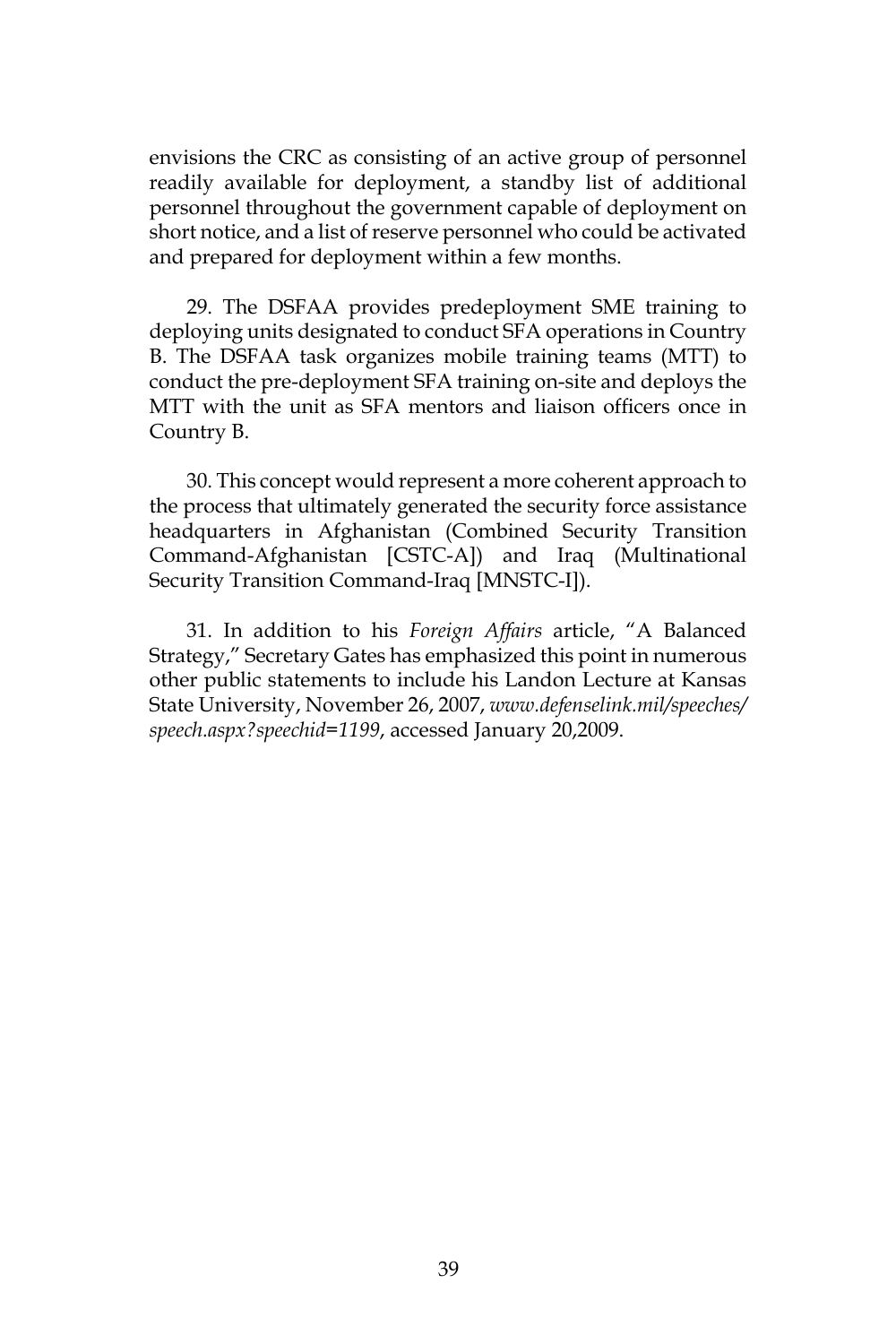#### **APPENDIX A**

The following matrix provides a brief analysis of comparative criteria for the potential organizational placement of overall SFA activities responsibility. Below the matrix is a list of pros and cons related to the various organizational placements.

The analysis reflects the consideration of lead responsibility for SFA activities in a unified combatant command (geographic or functional), within a military department (Service), in DSCA, and within a separate defense agency (DSFAA).

| <b>Placement Criteria</b>     | Combatant<br>Command | Service as<br>Executive<br>Agency | <b>DSCA</b> | <b>DSFAA</b> |
|-------------------------------|----------------------|-----------------------------------|-------------|--------------|
| Comprehensiveness             |                      |                                   |             | $\ddot{}$    |
| Authority                     | -                    |                                   | $\ddot{}$   | $\ddot{}$    |
| <b>Existing Assets</b>        | $\ddot{}$            | $^{+}$                            | $\ddot{}$   |              |
| Demonstrated<br>Acceptability | $+$                  |                                   |             |              |
| Location                      |                      | $^{+}$                            | $\ddot{}$   | $\,{}^{+}\,$ |

#### **Criteria Description.**

*Comprehensiveness/Strategic Focus***.** Suitability of the placement to integrating SFA across all levels, with particular emphasis on the strategic level (ministerial, Service headquarters level) that has proven most challenging.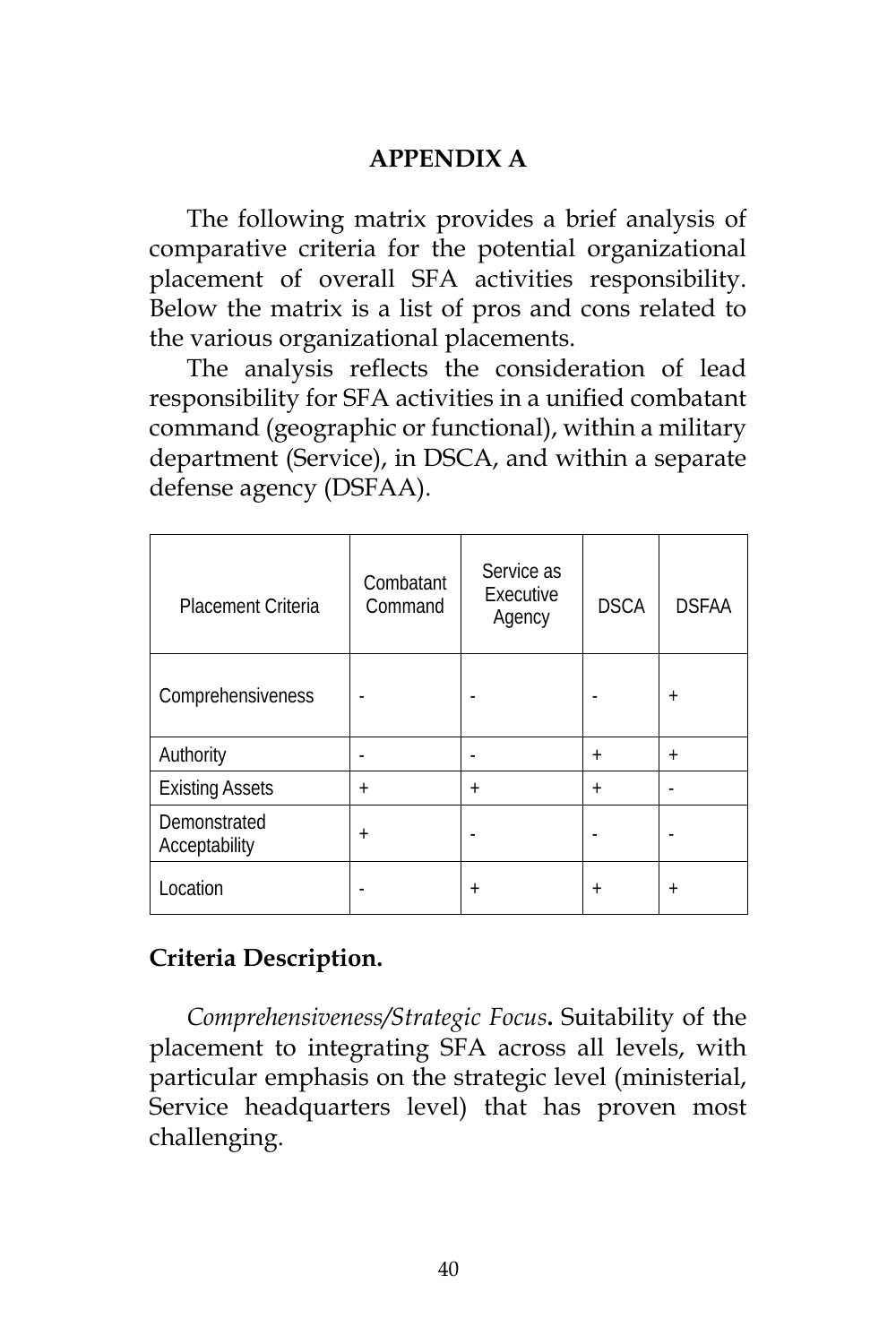*Authority*. Placement within the DoD hierarchy that is likely to govern implementation and performance across the department.

*Existing Assets/Resources*. Existing facilities, institutional assets, budget.

*Demonstrated acceptability* Evidence of existing acceptance by other major stakeholders.

*Location*. Likely value of organizational headquarters location to integration of SFA activities. Premium on facilitating overarching command of DoD participation and coordination with interagency and multinational partners. Washington, DC-based preferred.

# **Combatant Command.**

Pros:

- Assigned forces available
- Large joint staff structure
- Generally accepted as lead for all operational missions, to include SFA (demonstrated acceptability)
- (GCC) Clear responsibility for specific regions and established relationships with states in the region
- (FCC) Force provider for specialized forces (SOCOM, TRANSCOM, STRATCOM) and for unassigned general purpose forces (JFCOM)
- (JFCOM) Experimentation and development expertise/responsibility
- (JFCOM) Standing Joint Task Force HQ core element links
- (SOCOM) Current source of SFA expertise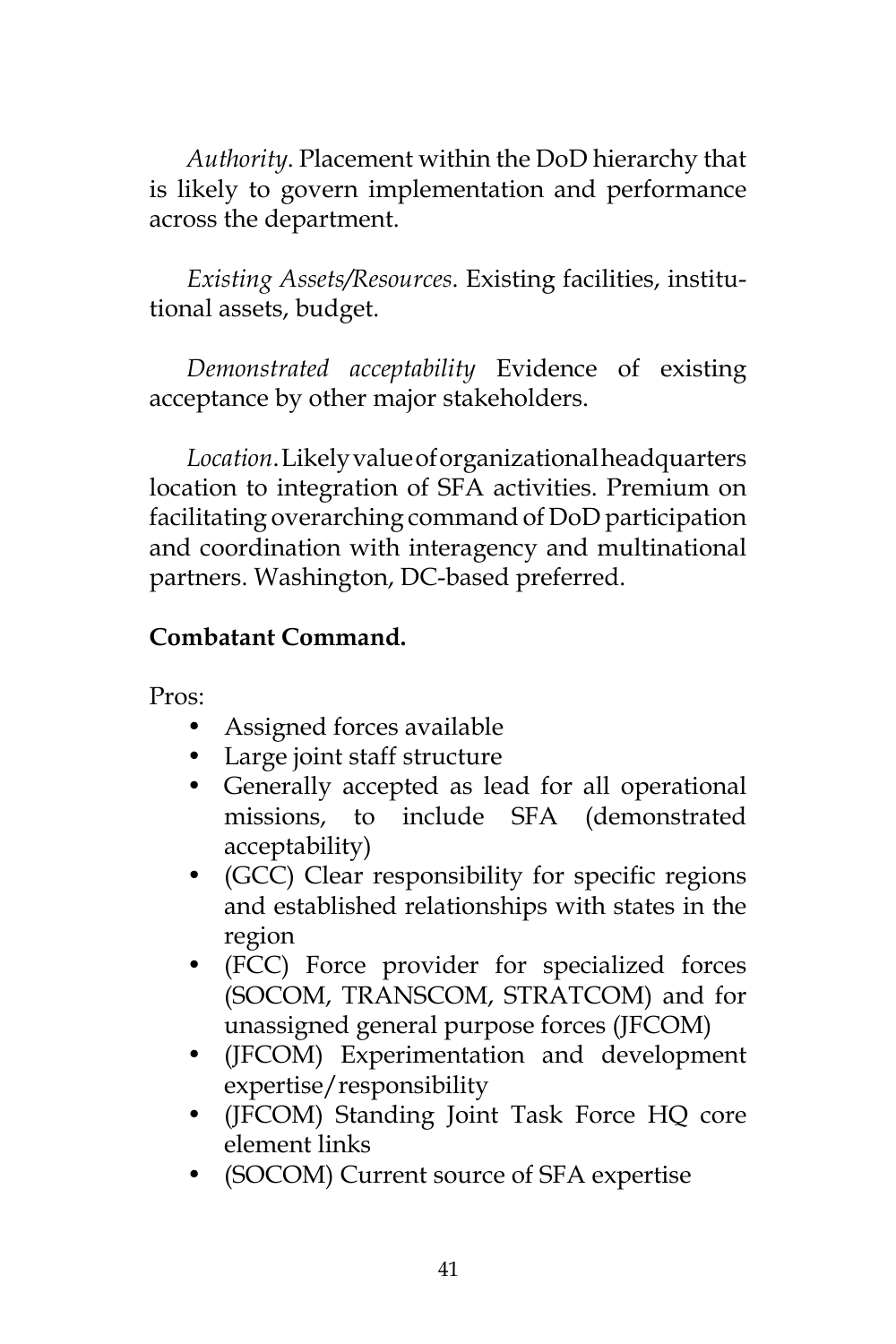- (SOCOM) Excellent tactical experience and expertise
- (SOCOM) Good training base (facilities, limited school houses) especially at Army component level (SF, USASOC).

Cons:

- Narrows responsibility and makes it easier for services to avoid responsibility
- SFA solutions likely to be command specific and difficult to generalize more broadly
- Lack of authority over other COCOMs and services (especially regarding DOTMLPF)
- Limited interagency links
- (GCC) Demonstrated inadequacy in executing large-scale SFA operations (this has been our typical approach, and it has been part of the reason the Department as a whole has not done this more comprehensively)
- Operational, tactical focus
- Headquarters not based in DC

# **Military Service as Executive Agent.**

Pros:

- Access and authority over resources
- Extensive DOTMLPF integration experience and capabilities
- Large organizations
- DC-based headquarters

Cons:

- Lack of operational responsibility
- Limited interagency links
- Lack of authority over GCCs or other services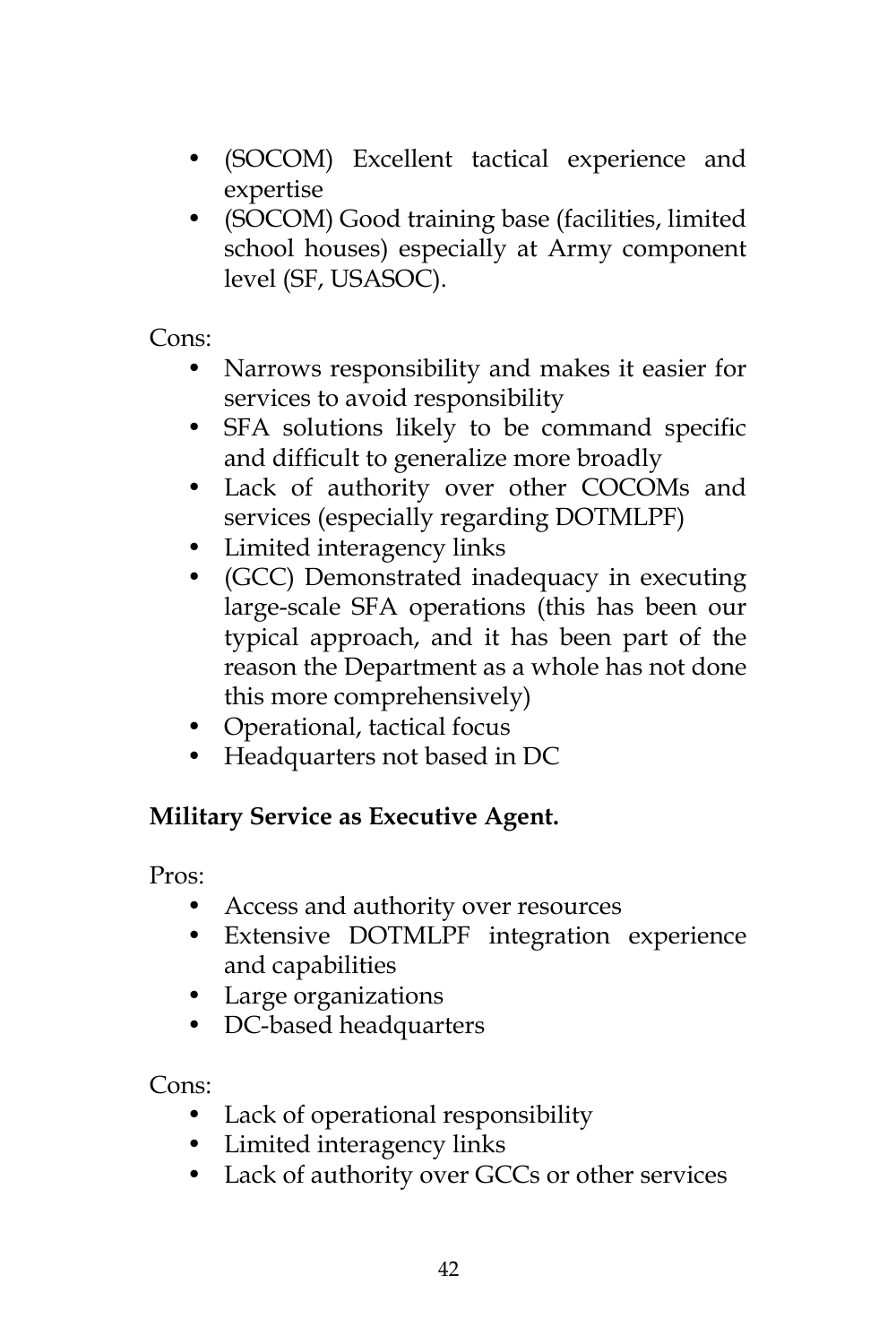# **An Element of DSCA with Expanded Roles and Mission.**

Pros:

- Already responsible for administering some authorities for SFA activities
- Existing organizational structure which can be used for SFA management with established links to the MilDeps, GCCs and country teams (SAOs) and State Department
- Procedures in place for obtaining and providing defense articles, services and training via the MilDeps
- Executive agency for regional centers and various senior level (ministerial, service level) foreign education programs
- DC-based headquarters

Cons:

- Long standing focus on security assistance in terms of management/administration that has generally defined the organization and its habits
- No operational capacity, experience
- Majority of manning is funded via FMS admininstrative fees, not O&M
- Lacks authorities over MilDeps to deploy troops to conduct training (vice contractors)
- Does not normally provide assistance during combat operations
- Lacks capability to fully integrate training from tactical to ministerial level on a comprehensive basis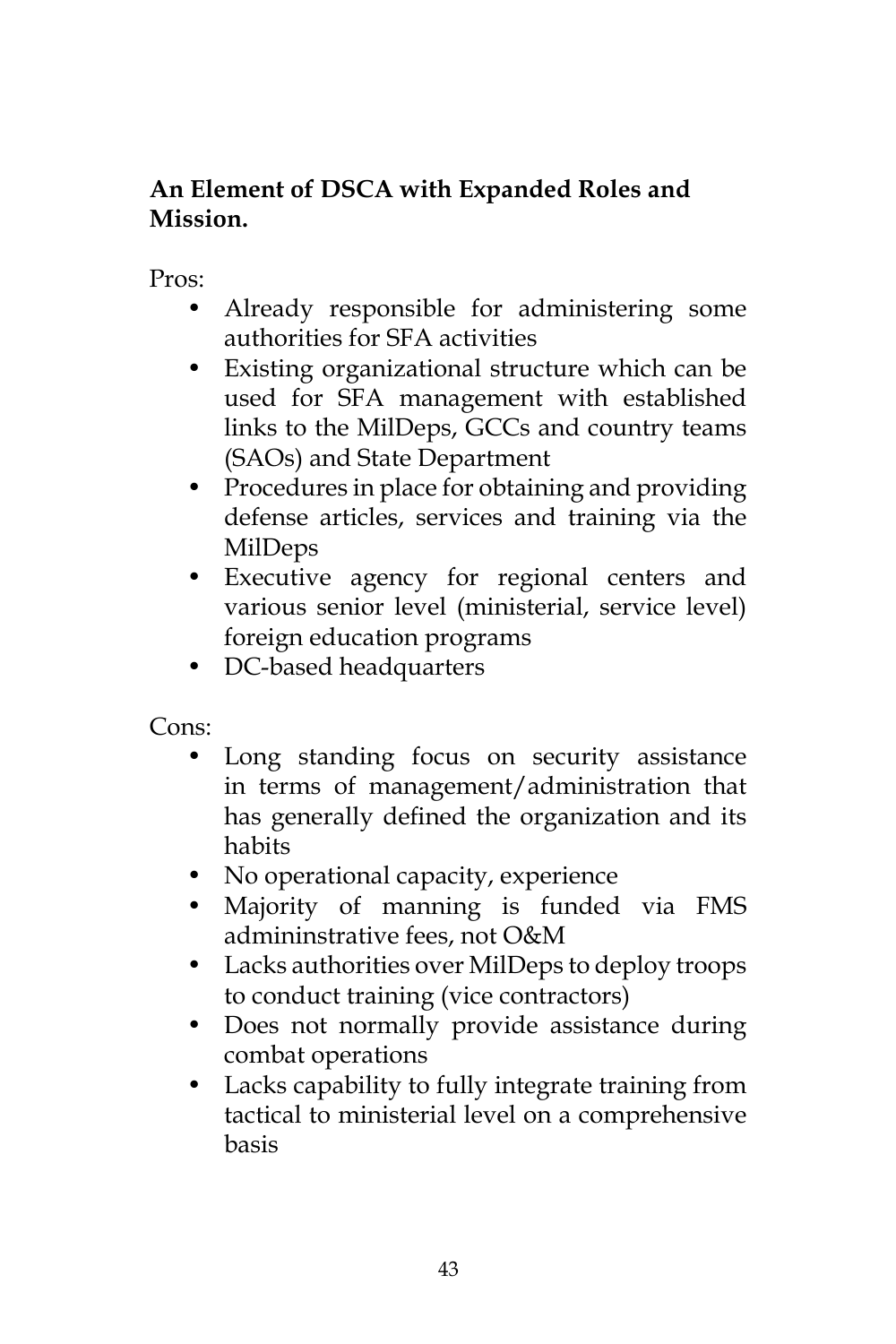# **A New DoD Agency — DSFAA.**

Pros:

- Comprehensiveness/Unity of Effort born joint
- Authority remains at highest levels of DoD leadership: Allows it to leverage strengths of geographic and functional combatant commands and JFCOM and link them to overarching DoD effort
- DC-Based—ease of links to interagency and many potential multi-national participants

Cons:

- New idea (difficulties in creating new organization, especially manning)
- Likely resistance from existing stakeholders that would become at least partial bill payers for creating new organization
- Starting from scratch for resources
- Potential for services/GCCs to ignore if not adequately empowered and resourced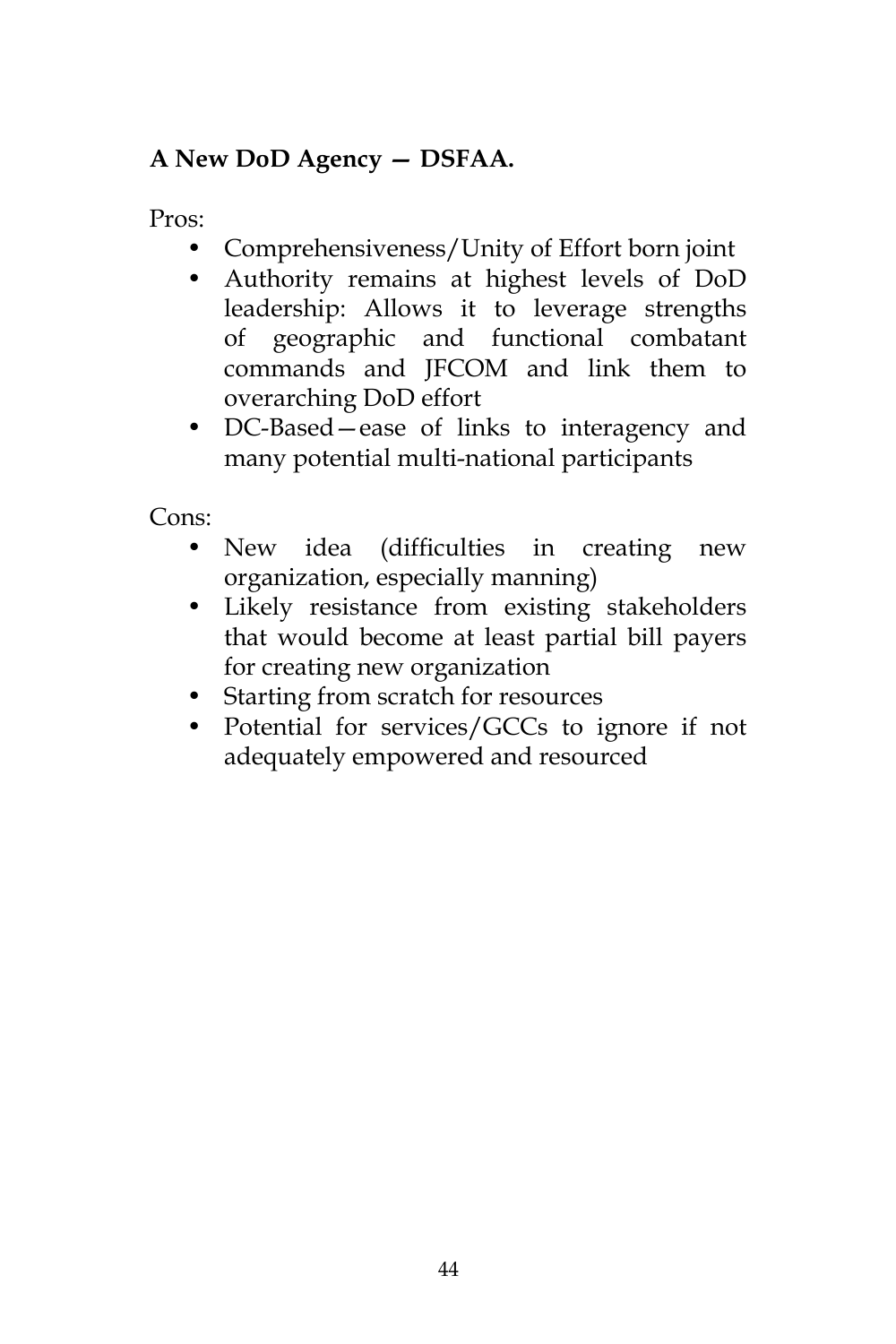#### **APPENDIX B**

# **GLOSSARY**

**Chief of Mission** (DoD). The principal officer (the ambassador) in charge of a U.S. diplomatic facility, including any individual assigned to be temporarily in charge of such facility. The chief of mission is the personal representative of the President to the country of accreditation. The chief of mission is responsible for the direction, coordination, and supervision of all U.S. Government executive branch employees in that country (except those under the command of a U.S. area military commander). The security of the diplomatic post is the chief of mission's direct responsibility. Also called COM. (JP 1-02.)

**Civil Affairs** (DoD). Designated Active and Reserve Component forces and units organized, trained, and equipped specifically to conduct civil affairs operations and to support civil-military operations. Also called CA. (JP 1-02.)

**Civil-Military Operations** (DoD). The activities of a commander that establish, maintain, influence, or exploit relations between military forces, governmental and nongovernmental civilian organizations and authorities, and the civilian populace in a friendly, neutral, or hostile operational area in order to facilitate military operations and to consolidate and achieve operational U.S. objectives. Civil-military operations may include performance by military forces of activities and functions normally the responsibility of the local, regional, or national government. These activities may occur prior to, during, or subsequent to other military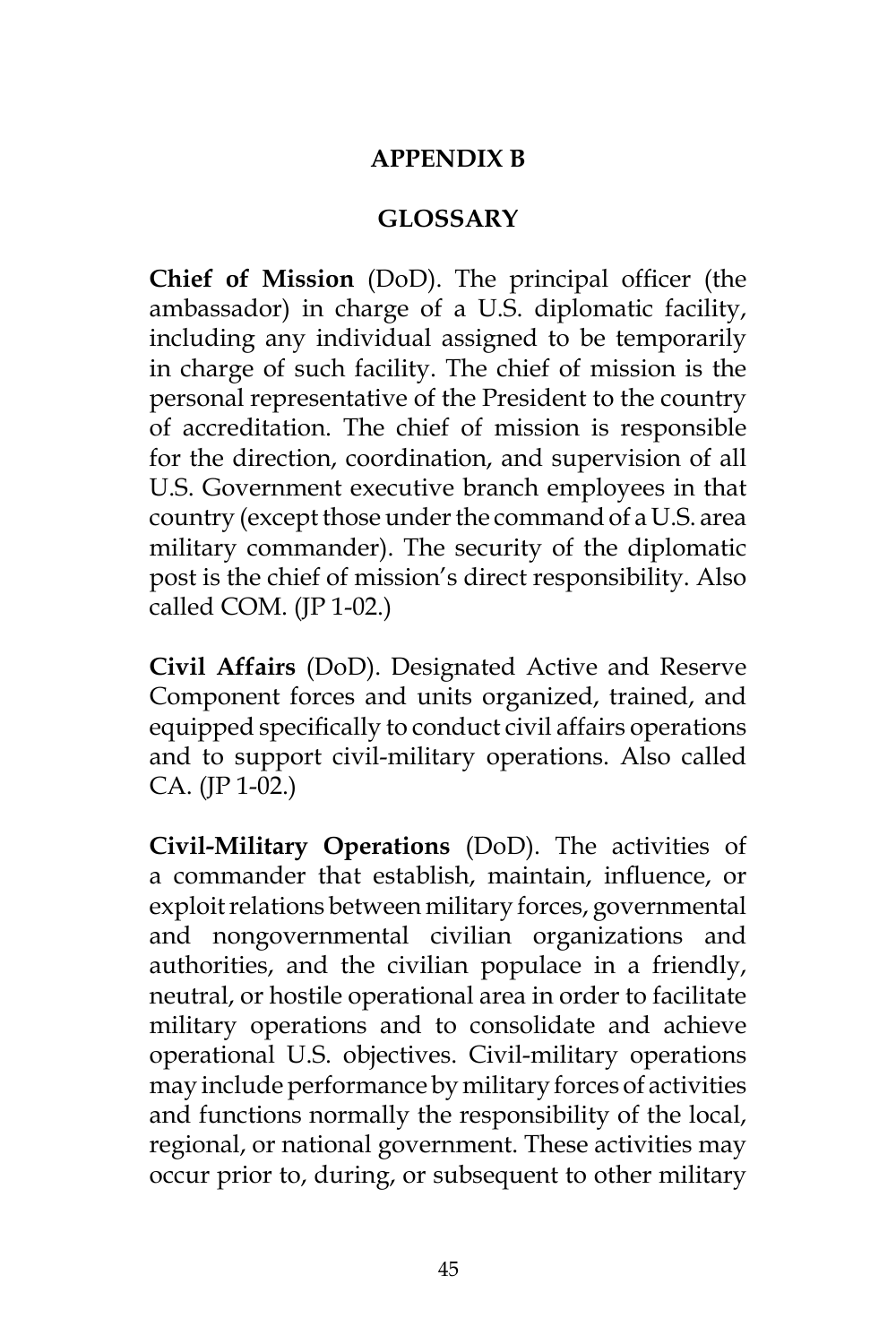actions. They may also occur, if directed, in the absence of other military operations. Civil-military operations may be performed by designated civil affairs, by other military forces, or by a combination of civil affairs and other forces. Also called CMO. (JP 1-02.)

**Combatant Commander** (DoD) A commander of one of the unified or specified combatant commands established by the President. Also called CCDR. (JP 1-02.)

**Combating Terrorism** (DoD). Actions, including antiterrorism (defensive measures taken to reduce vulnerability to terrorist acts), and counterterrorism (offensive measures taken to prevent, deter, and respond to terrorism), taken to oppose terrorism throughout the entire threat spectrum. Also called CbT. (JP 1-02.)

**Counterinsurgency** (DoD). Those military, paramilitary, political, economic, psychological, and civic actions taken by a government to defeat insurgency. Also called COIN. (JP 1-02)

**Country Team** (DoD). The senior in-country U.S. coordinating and supervising body, headed by the chief of the U.S. diplomatic mission, and composed of the senior member of each represented U.S. department or agency, as desired by the chief of the U.S. diplomatic mission. (JP 1-02.)

**Department of State Civilian Response Corps** (DoS). Provides the U.S. Government with a pool of qualified, trained, and ready-to-deploy civilian professionals to support overseas reconstruction and stabilization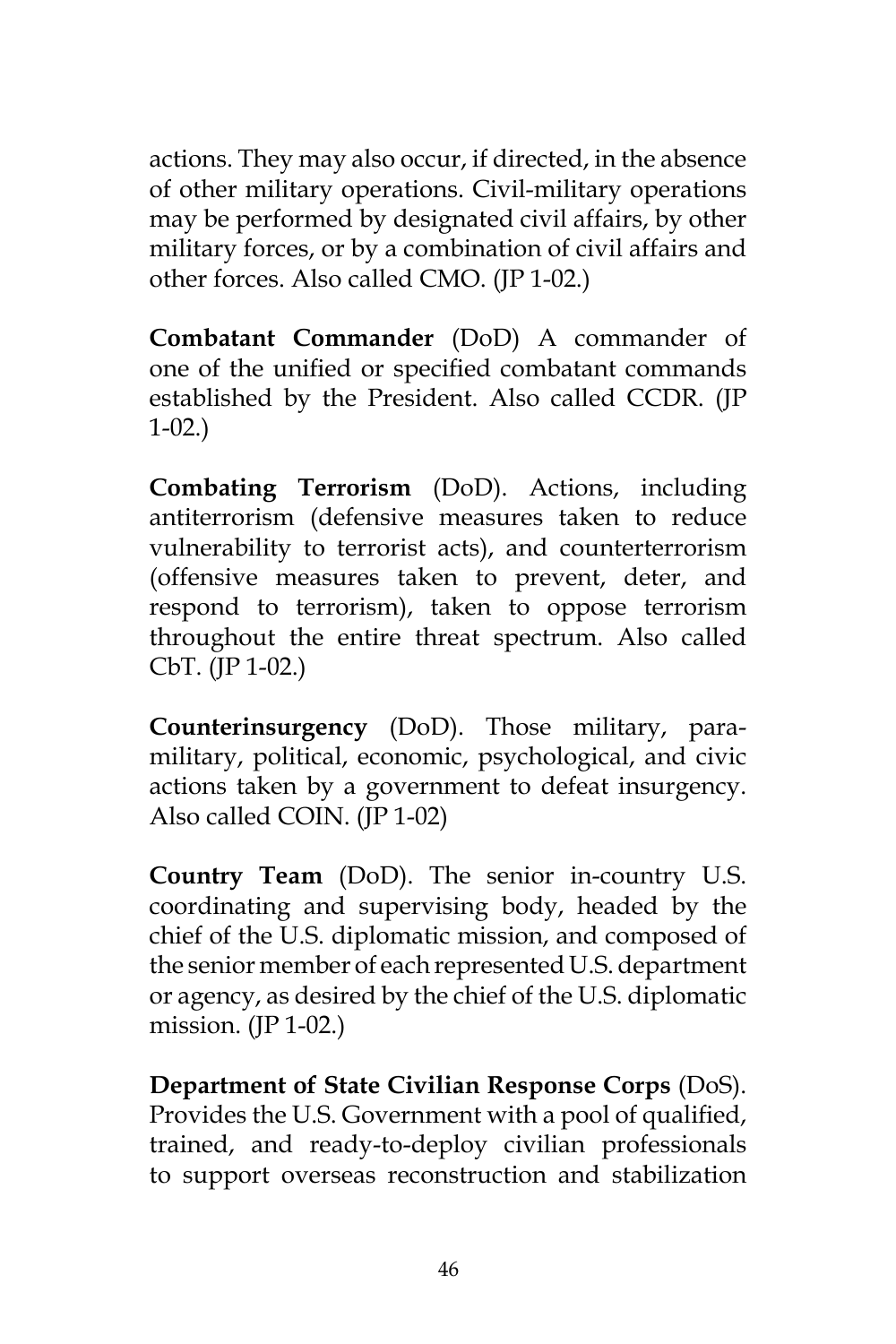operations. Reinforces regular standing staff in Washington and overseas in support of reconstruction and stabilization operations in countries or regions that are at risk of, in, or are in transition from conflict or civil strife. If U.S. national security interests are at stake, we must be prepared to respond quickly with the right civilian experts. Also called S/CRS. (*www.crs.state.gov/ index.cfm?fuseaction=public.display&shortcut=4QRB*.)

**DOTMLPF** (DoD). Doctrine, organization, training, materiel, leadership and education, personnel, and facilities. (JP 1-02.)

**Foreign Assistance** (DoD). Assistance to foreign nations ranging from the sale of military equipment to donations of food and medical supplies to aid survivors of natural and manmade disasters. U.S. assistance takes three forms—development assistance, humanitarian assistance, and security assistance. (JP 1-02).

**Foreign Internal Defense** (DoD). Participation by civilian and military agencies of a government in any of the action programs taken by another government or other designated organization to free and protect its society from subversion, lawlessness, and insurgency. Also called FID. (JP 1-02.)

**Foreign Military Financing** (DoD). Program for financing through grants or loans the acquisition of U.S. military articles, services, and training, supports U.S. regional stability goals and enables friends and allies to improve their defense capabilities. Also called FMF. (*www.dsca.mil/home/foreign\_military\_financing%20\_ program.htm*.)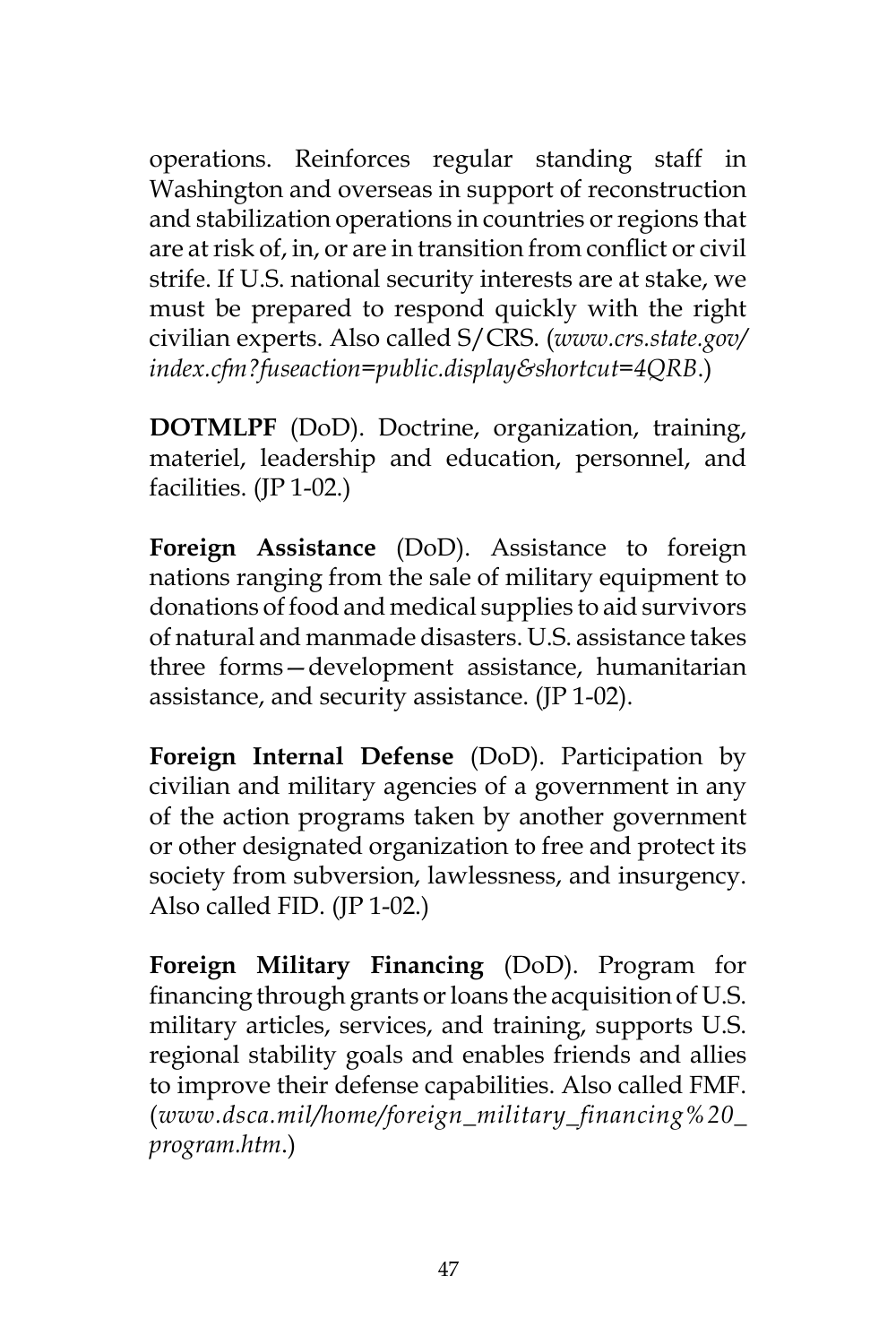**Foreign Military Sales** (DoD). That portion of U.S. security assistance authorized by the Foreign Assistance Act of 1961, as amended, and the Arms Export Control Act of 1976, as amended. This assistance differs from the Military Assistance Program and the International Military Education and Training Program in that the recipient provides reimbursement for defense articles and services transferred. Also called FMS. (JP 1-02.)

**Global Peace Operations Initiative** (DOS). Five-year, \$660 initiative to alleviate the perceived shortage worldwide of trained peacekeepers and "gendarmes" (police with military skills, a.k.a. constabulary police), as well as to increase available resources to transport and sustain them. Also called GPOI. (*www.fas.org/sgp/ crs/misc/RL32773.pdf*.)

**Host Nation** (DoD). A nation that receives the forces and/or supplies of allied nations, coalition partners, and/or NATO organizations to be located on, to operate in, or to transit through its territory. Also called HN. (JP 1-02.)

**Indirect Means** (DoD). Meeting security objectives by working with and through foreign partners. (DoDD 3000.07.)

**International Military Education and Training Program** (DoD). Provides training on a grant basis to students from allied and friendly nations. In addition to improving defense capabilities and contributing to the professionalization of foreign militaries, it facilitates the development of important relationships that have proven useful in providing U.S. access and influence in a critical sector of society that often plays a pivotal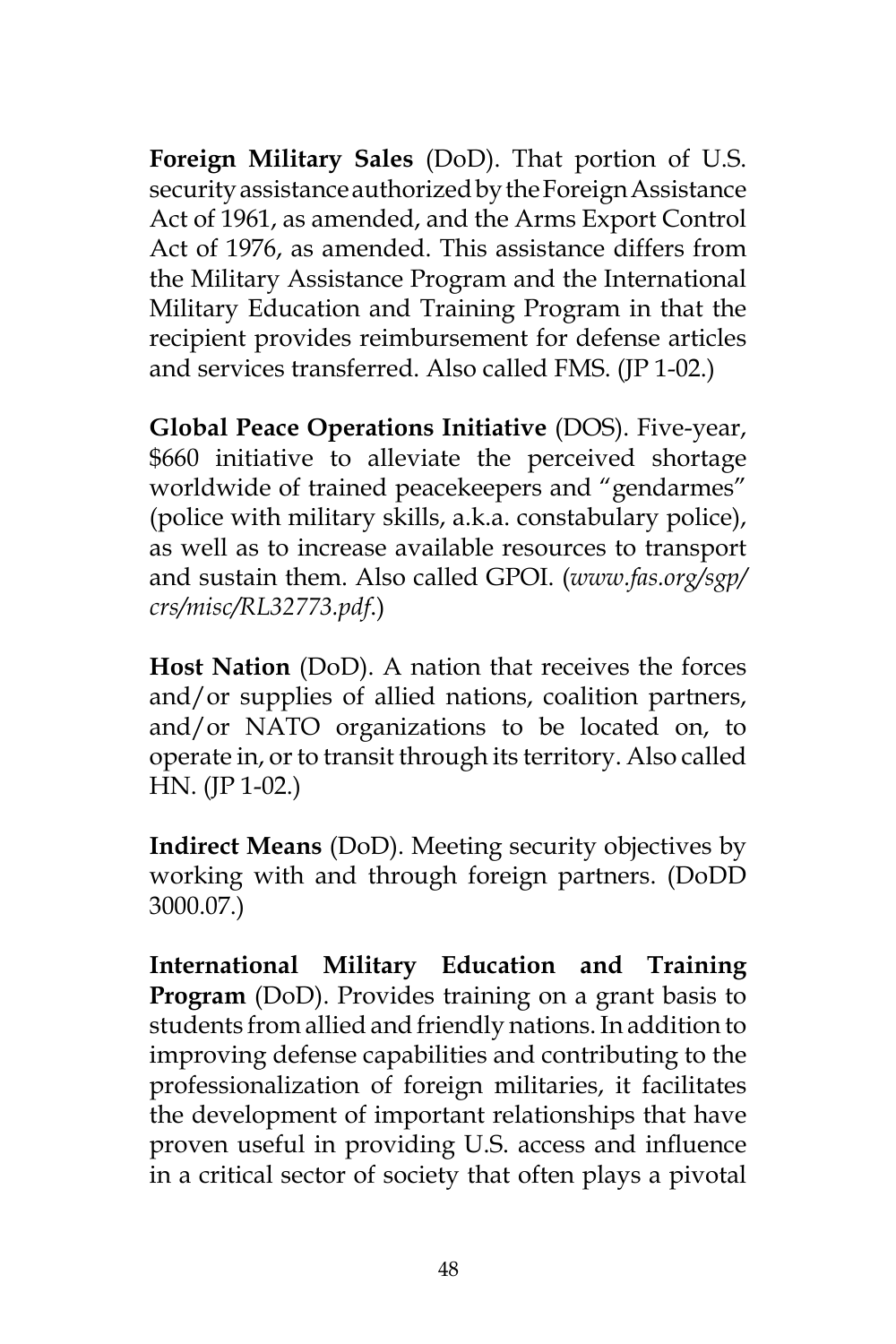role in supporting or transitioning to democratic governments. Also called IMET. (*www.state.gov/t/pm/ ppa/sat/*).

**Insurgency** (DoD, NATO). An organized movement aimed at the overthrow of a constituted government through use of subversion and armed conflict. (JP 1-02.)

**Irregular Warfare** (DoD). A violent struggle among state and nonstate actors for legitimacy and influence over the relevant population(s). Irregular warfare favors indirect and asymmetric approaches, though it may employ the full range of military and other capacities, in order to erode an adversary's power, influence, and will. Also called IW. (JP 1-02).

**Joint Operations Concepts Developmental Process**  (DoD). Identify military problems and propose solutions for innovative ways to conduct operations, going beyond merely improving the ability to execute missions under existing standards of performance. They are a visualization of future operations and describe how a commander, using military art and science, might employ capabilities necessary to meet future military challenges. Also called JOpsC-DP. (CJCSI 3010.02B).

**Military Assistance Advisory Group.** A Joint Service group, normally under the military command of a commander of a unified command and representing the Secretary of Defense, which primarily administers the U.S. military assistance planning and programming in the host country. Also called MAAG. (JP 1-02).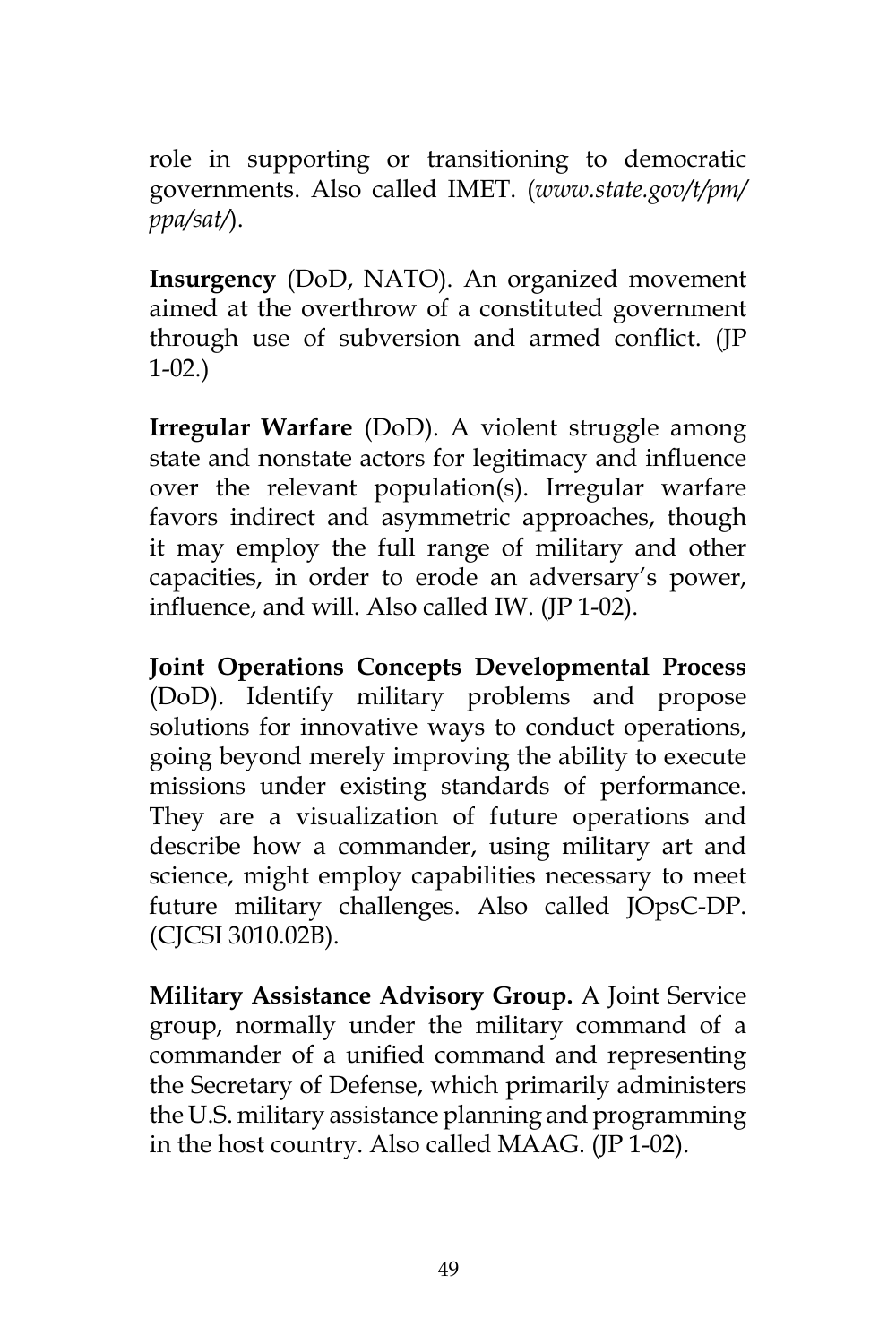**Military Support to Stability, Security, Transition and Reconstruction** (DoD). Activities that support U.S. Government plans for stabilization, security, reconstruction and transition operations, which lead to sustainable peace while advancing U.S. interests. Also called SSTR. (DoDD 3000.05.)

**Organize, Train, Equip, Rebuild, Advise** (DoD). Represents actions and activities to organize, train, equip, rebuild, and/or advise foreign security forces. Also called OTERA. (DoDI *Security Force Assistance*, July 2008.)

**Paramilitary Forces.** Forces or groups distinct from the regular armed forces of any country, but resembling them in organization, equipment, training, or mission.  $(IP 1-02.)$ 

**Peacekeeping Operations** (DOS). Funding support to regional peace support operations for which neighboring countries take primary responsibility. Funds are also used to support implementation of peace agreements and enhance the capability of other nations to participate in voluntary peacekeeping, counterterrorism, and humanitarian operations in order to reduce the burden on U.S. military personnel and resources. Also called PKO. (*www.state.gov/t/pm/ ppa/sat/*.)

**Security Assistance** (DoD). Group of programs authorized by the Foreign Assistance Act of 1961, as amended, and the Arms Export Control Act of 1976, as amended, or other related statutes by which the United States provides defense articles, military training, and other defense-related services by grant, loan, credit,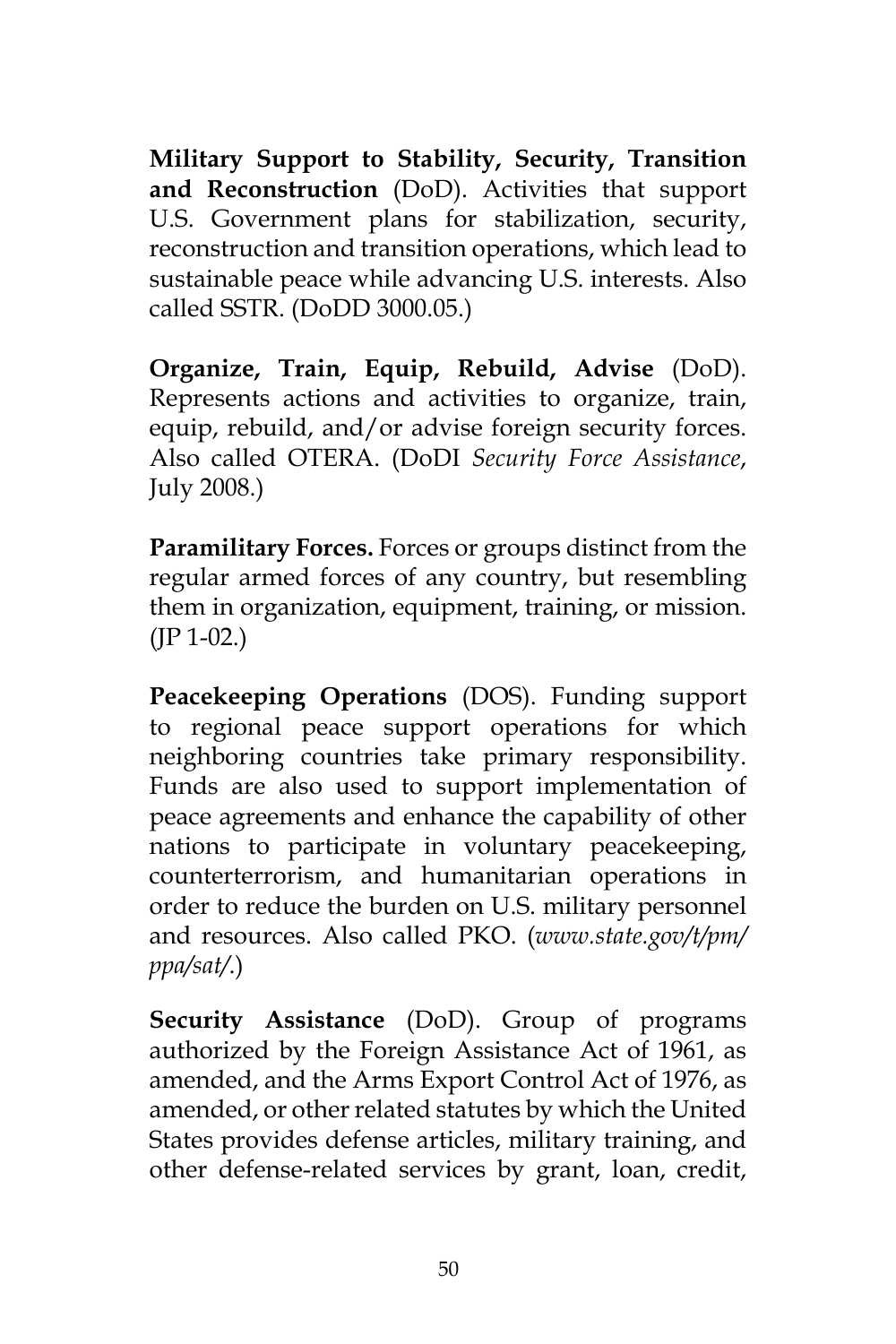or cash sales in furtherance of national policies and objectives. Also called SA. (JP 1-02.)

**Security Assistance Organization** (DoD). All DoD elements located in a foreign country with assigned responsibilities for carrying out security assistance management functions. It includes military assistance advisory groups, military missions and groups, offices of defense and military cooperation, liaison groups, and defense attaché personnel designated to perform security assistance functions. Also called SAO. (JP 1-02).

**Security Cooperation** (DoD). All DoD interactions with foreign defense establishments to build defense relationships that promote specific U.S. security interests, develop allied and friendly military capabilities for self-defense and multinational operations, and provide U.S. forces with peacetime and contingency access to a host nation. (JP 1-02.)

**Security Cooperation Activity** (DoD). Military activity that involves other nations and is intended to shape the operational environment in peacetime. Activities include programs and exercises that the U.S. military conducts with other nations to improve mutual understanding and improve interoperability with treaty partners or potential coalition partners. They are designed to support a combatant commander's theater strategy as articulated in the theater security cooperation plan. (JP 1-02.)

**Security Force Assistance** (DoD). (1) Operations, actions, or activities that contribute to unified action to support the development of the capacity and capability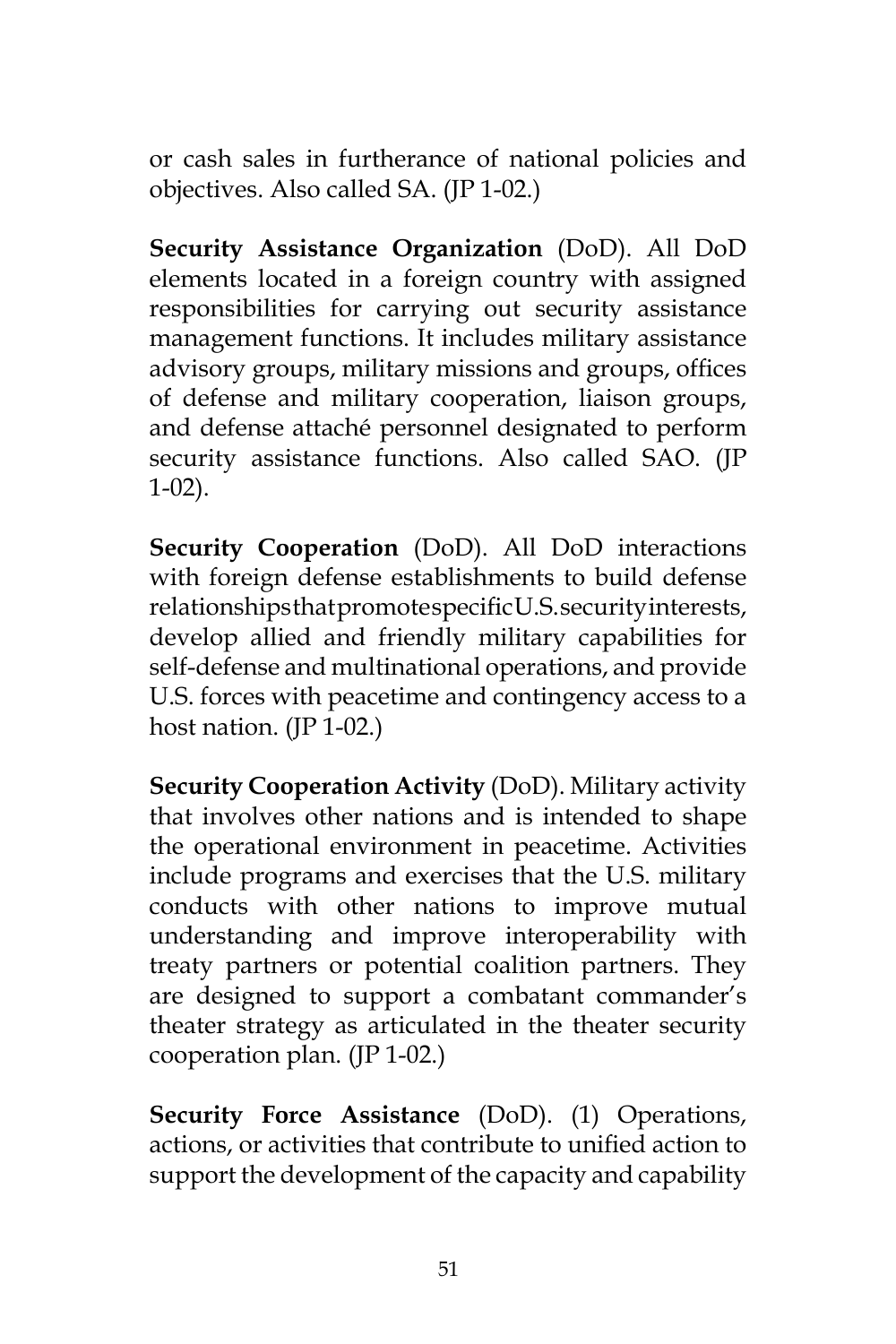of foreign security forces and their supporting institutions; and (2) Bolstering a foreign security force or institution's capabilities or capacity in order to facilitate the achievement of specific operational objectives shared with the USG. Also called SFA. (Draft DoDI *Relationships and Responsibilities for Security Force Assistance (SFA) Across the Department of Defense*, February 2009.)

**Security Force Assistance** (DoD). The unified action to generate, employ, and sustain local, host-nation, or regional security forces in support of a legitimate authority. Also called SFA. (FM 3-07.)

**Stability Operations** (DoD). An overarching term encompassing various military missions, tasks, and activities conducted outside the United States in coordination with other instruments of national power to maintain or reestablish a safe and secure environment, provide essential governmental services, emergency infrastructure reconstruction, and humanitarian relief. (JP 1-02.)

**Theater Campaign Plan** (DoD). Combatant commanders translate national and theater strategy into strategic and operational concepts through the development of theater campaign plans. The campaign plan embodies the combatant commander's strategic vision of the arrangement of related operations necessary to attain theater strategic objectives. Also called TCP.  $(IP 5-0.)$ 

**Unconventional Warfare** (DoD). A broad spectrum of military and paramilitary operations, normally of long duration, predominantly conducted through, with, or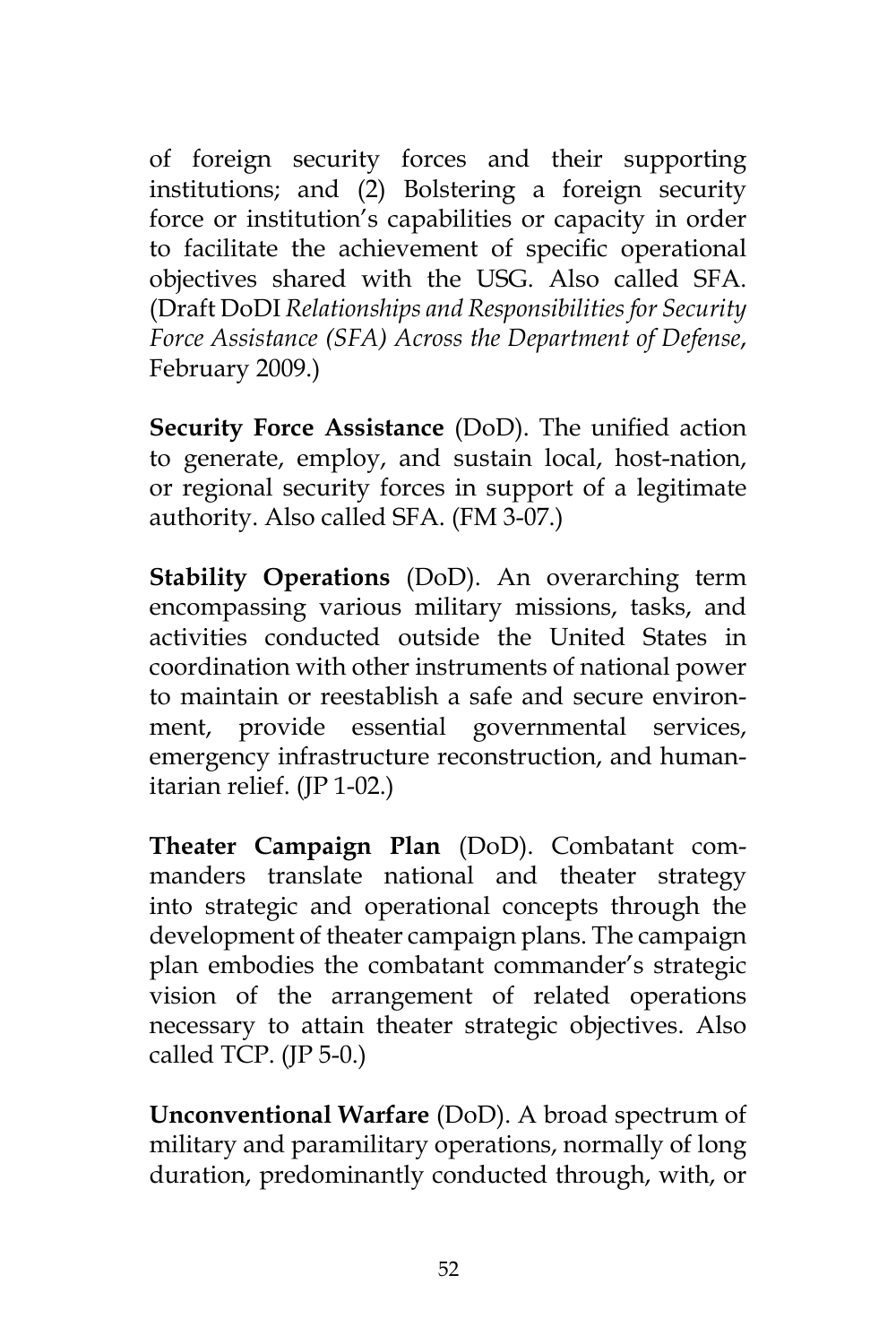by indigenous or surrogate forces who are organized, trained, equipped, supported, and directed in varying degrees by an external source. It includes, but is not limited to, guerrilla warfare, subversion, sabotage, intelligence activities, and unconventional assisted recovery. Also called UW. (JP 1-02.)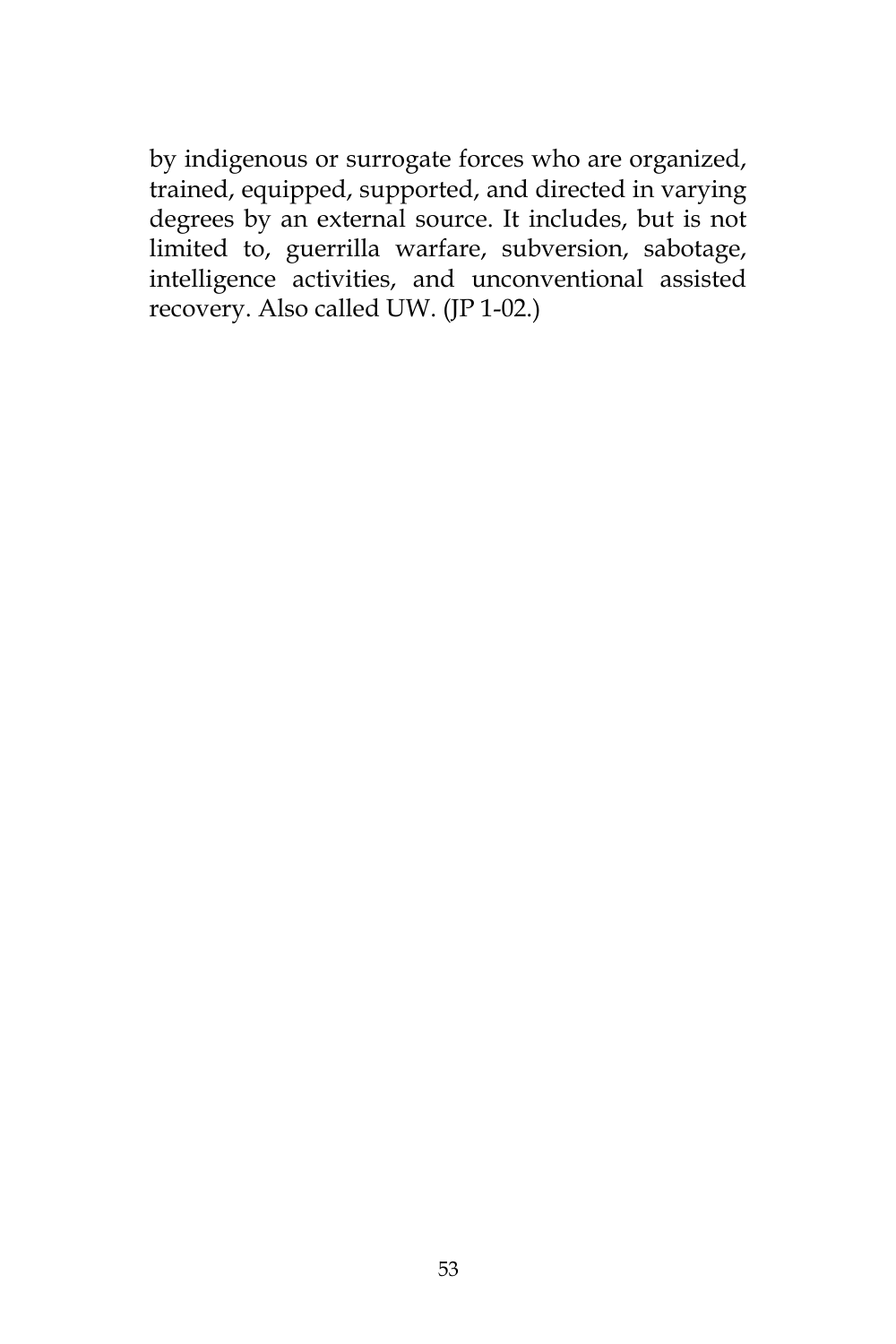# **ABOUT THE AUTHORS**

THERESA BAGINSKI, a colonel in the U.S. Army, is currently assigned to the 98th Division (Institutional Training) headquartered in Rochester, NY. Colonel Baginski previously commanded 1st Battalion, 390th Regiment (Engineers, One Station Unit Training) of the 8th Division, and deployed to Iraq where she served as the senior advisor on a Military Transition Team to an Iraqi Motorized Transportation Regiment. Colonel Baginski holds a B.A. in Spanish, a B.S. in Marketing, an M.S. in Spanish, and an M.A. in Strategic Studies from the U.S. Army War College Class of 2009.

BRIAN J. CLARK is the Intelligence Officer (G2), U.S. Army Special Operations Command, Fort Bragg, North Carolina. Colonel Clark served in various Military Intelligence command and staff positions. His deployments include Operation JUST CAUSE, three tours to Somalia, and three tours to Iraq as the J2 for Combined Joint Special Operations Task Force (CJSOTF)-North and CJSOTF-Arabian Peninsula. He holds a B.A. in Political Science from the University of San Diego, an M.A. in Administration from Central Michigan University, and an M.A. in Strategic Studies from the U.S. Army War College Class of 2009.

FRANCIS DONOVAN, a U.S. Marine Corps lieutenant colonel, is assigned to the U.S. Special Operations Command's Center for Special Operations. Lieutenant Colonel Donovan previously served in the First Marine Division as the Commanding Officer of Second Battalion, First Marines. Over the past 21 years of active duty service, he has led various Marine Corps infantry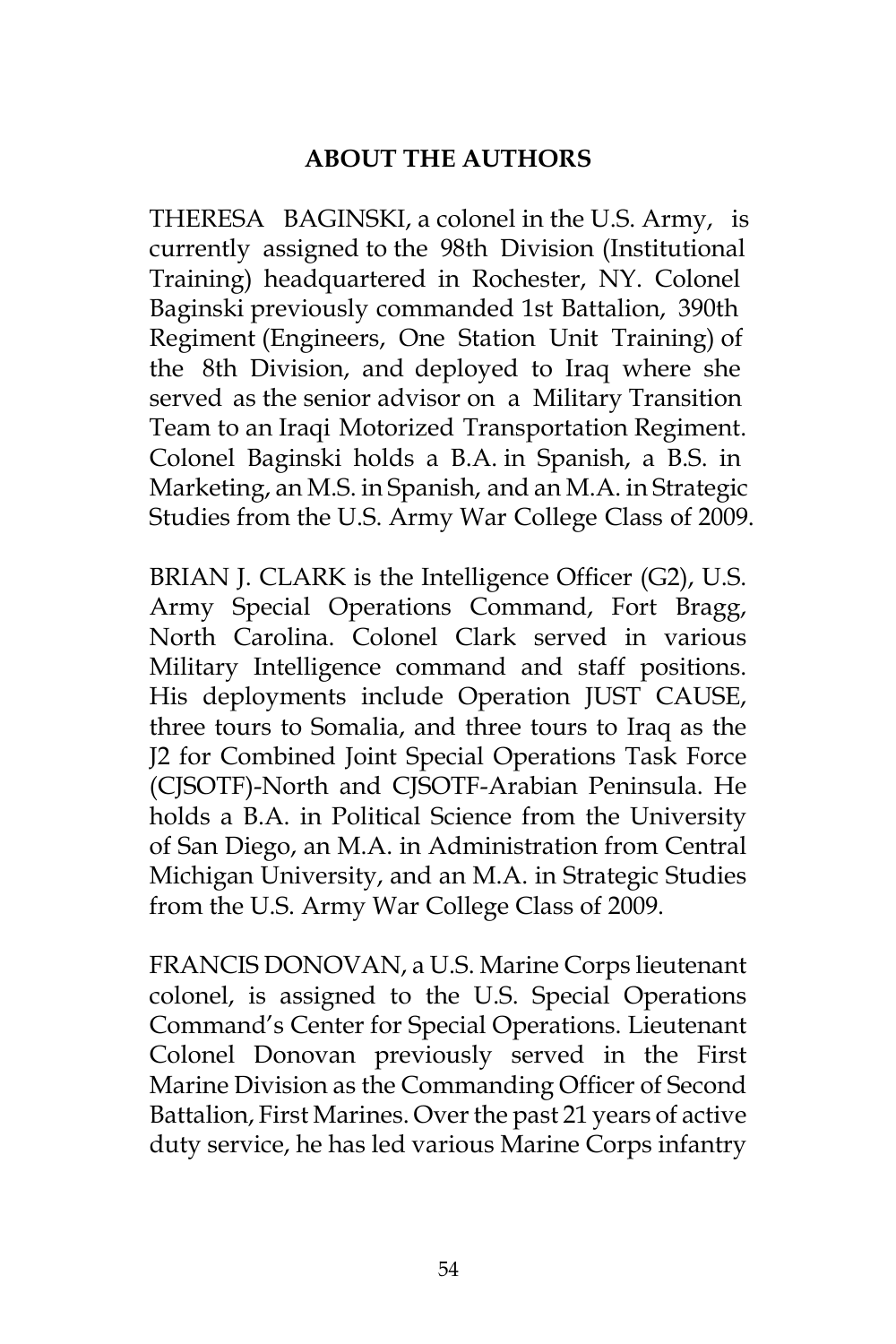and special operations units and participated in a number of regular and irregular warfare operations to include extensive theater security cooperation/ security force assistance operations in the Western Pacific. Lieutenant Colonel Donovan holds a B.S. in Geography from Towson State University, a Masters of Military Science from the Marine Corps Command and Staff College, and an M.A. in Strategic Studies from the U.S. Army War College, Class of 2009.

KARMA JOB is the Air Force Program Manager in the Office of Defense Cooperation at the U.S. Embassy in London. Prior to that assignment, she served as a security assistance analyst at the Defense Security Cooperation Agency where she was the Country Program Director for various countries within the Europe and Middle East Divisions. She has worked at the U.S. State Department, Bureau of Political Military Affairs, as a Program Coordinator for various security assistance and defense trade programs. She holds a B.S.B.A. in International Finance from The American University, an M.B.A in International Business Management from The American University, and an M.A. in Strategic Studies from the U.S. Army War College, Class of 2009.

JOHN S. KOLASHESKI is the Commander of 2nd Brigade, 4th Infantry Division at Fort Carson, Colorado. He has served in a variety of command and staff positions in the continental United States and overseas to include command of 3rd Squadron, 1st Cavalry Regiment from June 2006 to June 2008. He has deployed three times in support of Operation IRAQI FREEDOM and has been published in *Military Review*. Lieutenant Colonel Kolasheski holds a B.S. from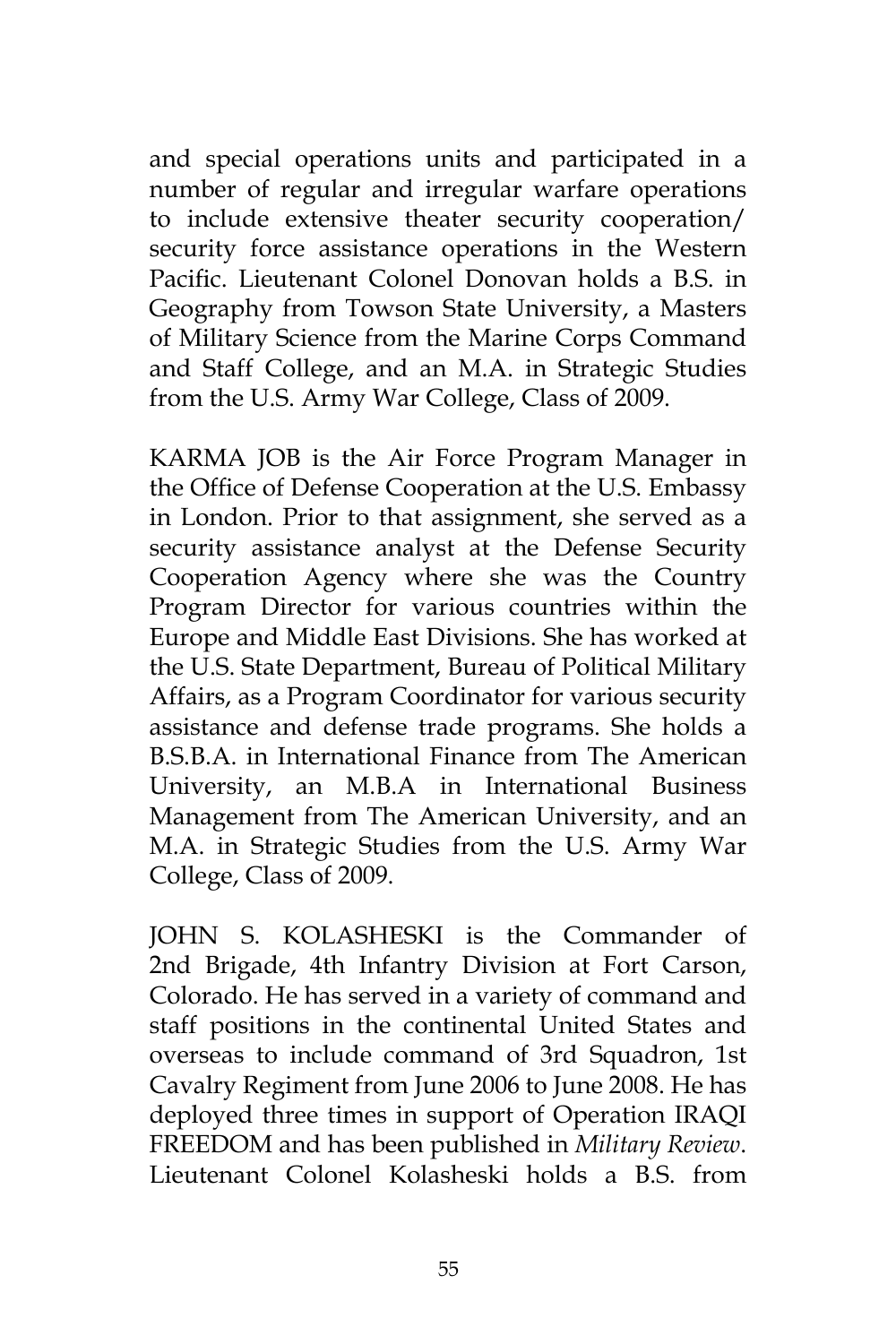Bucknell University, an M.S. from the University of Central Florida, and an M.A. in Strategic Studies from the U.S. Army War College Class of 2009.

RICHARD A. LACQUEMENT, JR., is Director of Military Strategy at the U.S. Army War College. He was previous assigned as the Chief of Plans for U.S. Forces Korea. Colonel Lacquement is an Army Strategist and Field Artillery officer who has had tactical assignments in Airborne, Air Assault, and Armored units (to include combat service in Operations DESERT STORM and IRAQI FREEDOM); teaching assignments at the U.S. Military Academy and U.S. Naval War College; and was a strategist in the Office of the Secretary of Defense. He is the author of *Shaping American Military Capabilities After the Cold War*, Chapter 2, "Unity of Effort," in Field Manual 3-24, *Counterinsurgency,* and several articles and book chapters on national security. Colonel Lacquement holds a B.S. from the U.S. Military Academy, an M.A. in National Security and Strategic Studies from the Naval War College, an M.A. in Strategic Studies from the U.S. Army War College Class of 2009, and an M.P.A. and Ph.D. in International Relations from Princeton University.

MICHAEL J. MCMAHON (Project Advisor) is a 28-year infantryman currently on the faculty at the U.S. Army War College. He has served two tours in Afghanistan working on the building and development of the Afghan National Army and Afghan National Police, most recently as the Director of Force Integration and Training for the Combined Security Assistance Command-Afghanistan. Colonel McMahon holds a B.S. from the U.S. Military Academy, an M.S. in Joint C3 Systems from the Naval Postgraduate School, and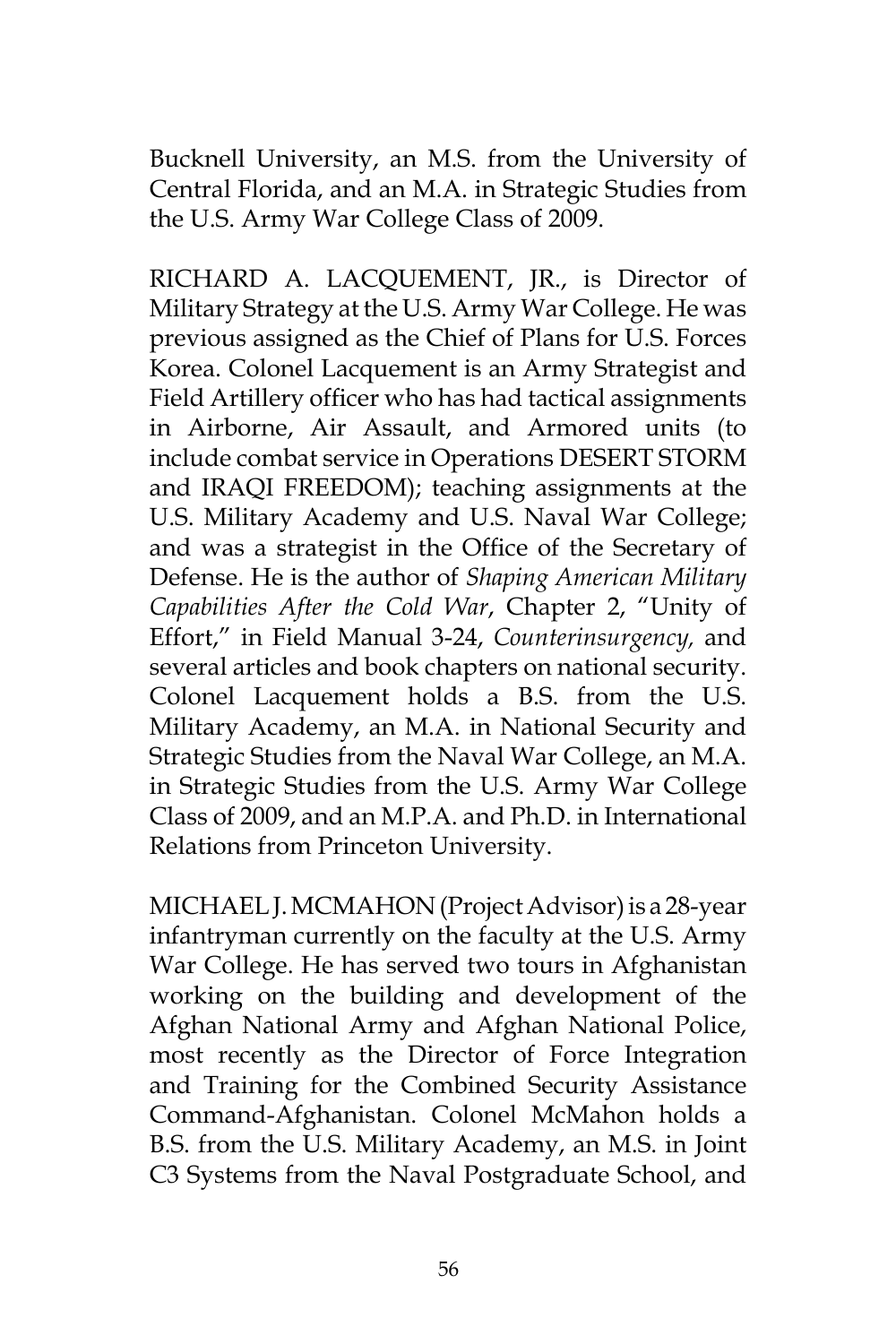an M.M.A.S. in Operational Art from the School of Advanced Military Studies, and an M.A. in Strategic Studies from the U.S. Army War College.

SIMON "DON" ROACH is a Brigadier in the Australian Army serving as Director General Army Operations in Army HQ, Canberra. He has served as Deputy Chief of Staff Security Sector Reform in Headquarters Regional Command South, International Security Assistance Force (ISAF) in Kandahar, Afghanistan, where he worked to support the development and integration of the Afghan National Security Forces. He also has experience from two tours in East Timor and as a United Nations Military Observer in the Middle East. He is a graduate of the Royal Military College Duntroon and the U.S. Army Command and General Staff College. Brigadier Roach holds a B Sc (Hons), a Masters of Defence Studies from the University of New South Wales, and an M.A. in Strategic Studies from the U.S. Army War College Class of 2009.

SEAN P. SWINDELL is Commander, 10th Special Forces Group (Airborne) and Commander, Combined Joint Special Operations Task Force-Arabian Peninsula in Iraq. He completed two successive combat tours in Baghdad, Iraq, as Commander, Special Operations Task Force–Central during Operation IRAQI FREEDOM. Colonel Swindell holds a B.S. in Business Administration from the Citadel, a Masters of Military Art and Science from the Army Command and General Staff College, and an M.A. in Strategic Studies from the U.S. Army War College Class of 2009.